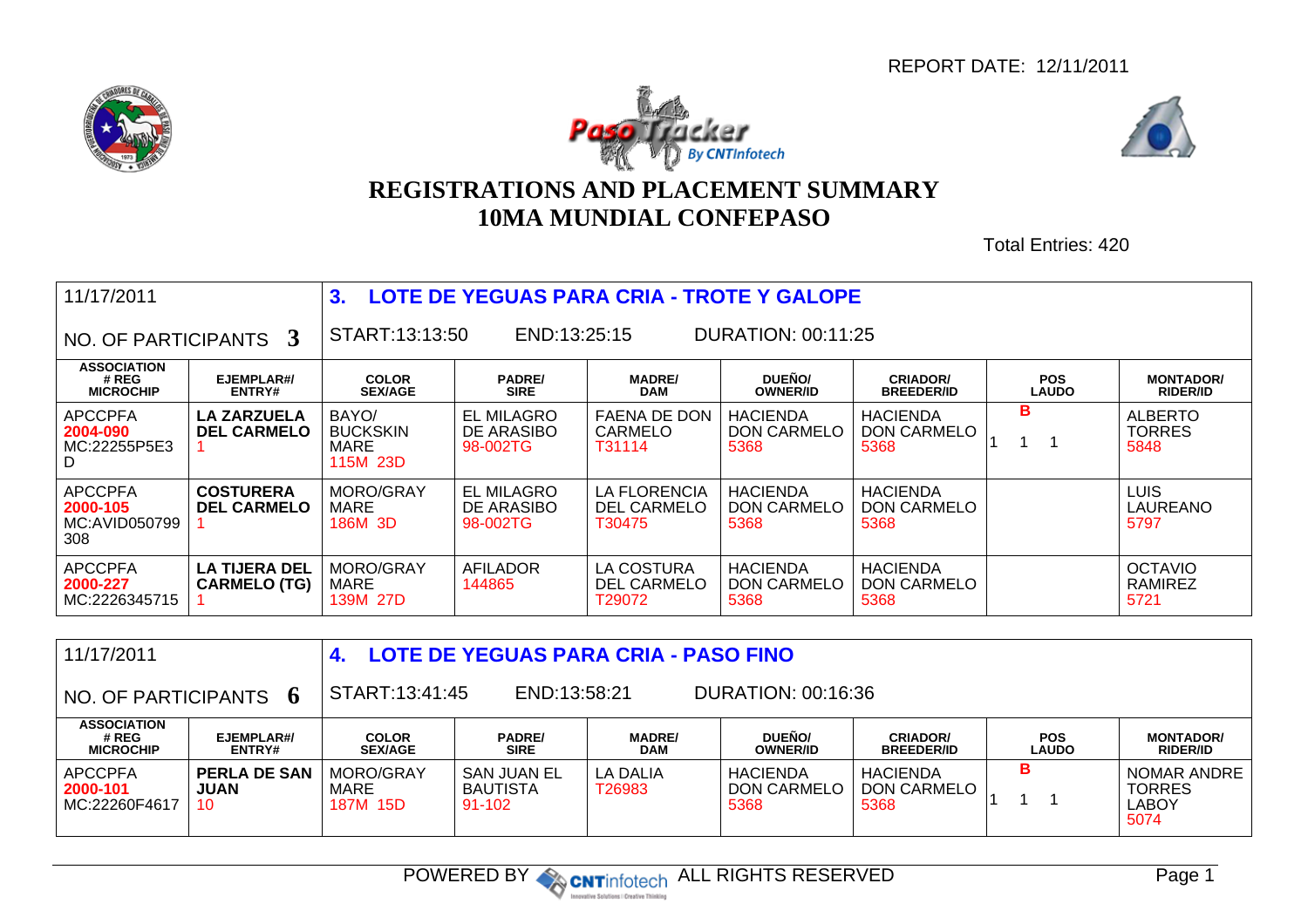| <b>APCCPFA</b><br>2000-214<br>MC:2222686A1<br>D | <b>LA ESENCIA</b><br><b>DEL CARMELO</b><br>10 | ALAZAN/<br><b>CHESTNUT</b><br>MARE<br>138M 0D | <b>CAPITAN DE LA</b><br><b>VITRINA</b><br>24750 | <b>AZUCAR</b><br><b>MORENA</b><br>91-290            | <b>HACIENDA</b><br><b>DON CARMELO</b><br>5368 | <b>HACIENDA</b><br>DON CARMELO<br>5368        |                     | <b>OCTAVIO</b><br>RAMIREZ<br>5721       |
|-------------------------------------------------|-----------------------------------------------|-----------------------------------------------|-------------------------------------------------|-----------------------------------------------------|-----------------------------------------------|-----------------------------------------------|---------------------|-----------------------------------------|
| <b>APCCPFA</b><br>2004-088<br>MC:22060D034<br>3 | <b>LA CENIZA</b><br><b>DEL CARMELO</b><br>10  | ZAINO/BAY<br>MARE<br>116M 13D                 | PROFETA DE<br><b>BESILU</b><br>2011-061         | MARIA<br><b>MORENA DEL</b><br>CARMELO<br>2000-168   | <b>HACIENDA</b><br><b>DON CARMELO</b><br>5368 | <b>HACIENDA</b><br>DON CARMELO<br>5368        |                     | LUIS MANUEL<br><b>CONDE</b><br>5346     |
| <b>APCCPFA</b><br>94-089<br>MC:222071A094<br>6  | <b>LA HORTENSIA</b><br><b>DEL CARMELO</b>     | MORO/GRAY<br>MARE<br>213M 14D                 | COSMO DE<br><b>PONDEROSA</b><br>2519474         | <b>LA FLORENCIA</b><br><b>DEL CARMELO</b><br>T30475 | <b>HACIENDA</b><br>DON CARMELO<br>5368        | <b>HACIENDA</b><br>DON CARMELO<br>5368        | $\overline{2}$<br>2 | <b>RICHIE</b><br><b>OQUENDO</b><br>5507 |
| <b>APCCPFA</b><br>2000-099<br>MC:2222677E51     | <b>LLOVIZNA DEL</b><br><b>CARMELO</b>         | ZAINO/BAY<br>MARE<br>166M 21D                 | <b>EMBRUJO</b><br>T24852                        | <b>MORENA MIA</b><br>(B)<br>91-104                  | <b>HACIENDA</b><br><b>DON CARMELO</b><br>5368 | <b>HACIENDA</b><br><b>DON CARMELO</b><br>5368 |                     | <b>LUIS</b><br>LAUREANO<br>5797         |
| <b>APCCPFA</b><br>2009-061<br>MC:081005050      | <b>AJONJOLI V</b><br><b>DEL CARMELO</b>       | MORO/GRAY<br>MARE<br>76M 20D                  | <b>HEREDERO DE</b><br><b>JONSEB</b><br>37274    | <b>LA MILONGA</b><br><b>DEL CARMELO</b><br>2000-215 | <b>HACIENDA</b><br>DON CARMELO<br>5368        | <b>HACIENDA</b><br><b>DON CARMELO</b><br>5368 |                     | <b>ALBERTO</b><br><b>TORRES</b><br>5848 |

| 11/17/2011                                      |                                               | 6.<br><b>YEGUAS DE BELLAS FORMAS - PASO FINO 61 MESES Y MAYORES</b> |                                                 |                                            |                                               |                                               |   |                     |                            |                                                         |  |
|-------------------------------------------------|-----------------------------------------------|---------------------------------------------------------------------|-------------------------------------------------|--------------------------------------------|-----------------------------------------------|-----------------------------------------------|---|---------------------|----------------------------|---------------------------------------------------------|--|
| NO. OF PARTICIPANTS                             | $\boldsymbol{4}$                              | START:14:7:18                                                       | END:14:30:12                                    |                                            | DURATION: 00:22:54                            |                                               |   |                     |                            |                                                         |  |
| <b>ASSOCIATION</b><br># REG<br><b>MICROCHIP</b> | EJEMPLAR#/<br>ENTRY#                          | <b>COLOR</b><br><b>SEX/AGE</b>                                      | <b>PADRE/</b><br><b>SIRE</b>                    | <b>MADRE/</b><br><b>DAM</b>                | DUEÑO/<br><b>OWNER/ID</b>                     | <b>CRIADOR/</b><br><b>BREEDER/ID</b>          |   |                     | <b>POS</b><br><b>LAUDO</b> | <b>MONTADOR/</b><br><b>RIDER/ID</b>                     |  |
| <b>APCCPFA</b><br>2000-214<br>MC:2222686A1<br>D | <b>LA ESENCIA</b><br><b>DEL CARMELO</b><br>53 | ALAZAN/<br><b>CHESTNUT</b><br><b>MARE</b><br>138M 0D                | <b>CAPITAN DE LA</b><br><b>VITRINA</b><br>24750 | <b>AZUCAR</b><br><b>MORENA</b><br>91-290   | <b>HACIENDA</b><br><b>DON CARMELO</b><br>5368 | <b>HACIENDA</b><br><b>DON CARMELO</b><br>5368 |   |                     |                            | <b>OCTAVIO</b><br>RAMIREZ<br>5721                       |  |
| <b>APCCPFA</b><br>2007-175<br>MC:103802355      | <b>JUGUETONA</b><br><b>DE LOS PINOS</b><br>51 | ZAINO/BAY<br>MARE<br>87M 12D                                        | <b>JUGUETON DE</b><br><b>PROFETA</b><br>T34165  | <b>CONSENTIDA</b><br>DE PEDREGAL<br>T35123 | DR. MOISES<br><b>ESQUENAZI</b><br>5315        | DR. RAFAEL<br><b>RIVERA</b><br>5392           | 2 | $\overline{2}$<br>3 | 2                          | <b>ELIAS</b><br><b>ROLDAN</b><br><b>OQUENDO</b><br>5649 |  |
| <b>PFHA</b><br>37,536<br>MC:151509171A          | <b>PANDORA DE</b><br><b>ALEGRIA</b><br>52     | MORO/GRAY<br>MARE<br>126M 29D                                       | PROFETA DE<br><b>BESILU</b><br>2011-061         | LM LA MAYA<br>T <sub>29518</sub>           | DR. FELIPE<br><b>GONZALEZ</b><br>5769         | LAZARO J.<br><b>MATA</b><br>5770              | 3 | 3<br>2              | 4                          | <b>JOSE</b><br><b>HERNANDEZ</b><br><b>GOMEZ</b><br>5708 |  |
| <b>APCCPFA</b><br>2005-111<br>MC:089278058      | <b>CASTAÑUELA</b><br>DE M-V<br>50             | ZAINO/BAY<br>MARE<br>88M 28D                                        | DANUBIO DE<br>LAS GUACAS<br>31697               | LA SORPRESA<br><b>DEL CAMINO</b><br>96-042 | DR. MANUEL<br>DIAZ VARGAS<br>61               | DR. MANUEL<br>DIAZ VARGAS<br>61               | 4 | 4<br>4              | 3                          | <b>MARCOS A</b><br><b>MESTRE VEGA</b><br>5624           |  |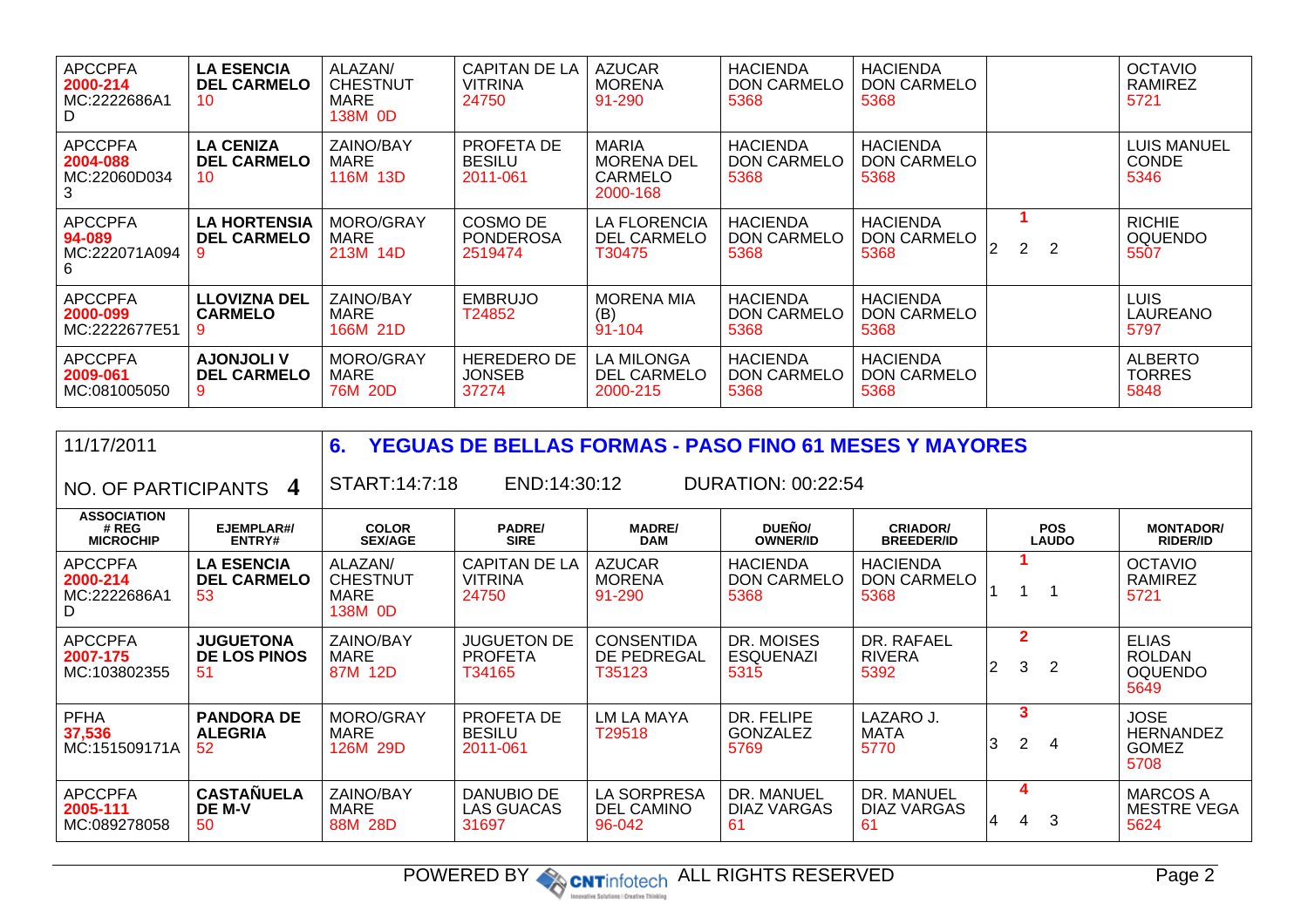| 11/17/2011                                           |                                                        | 15.                               |                                                            | <b>POTRANCAS ADIESTRADAS - PLEASURE (PLACER) 49 A 60 MESES</b> |                                                      |                                            |    |                                  |                            |                                                     |  |  |
|------------------------------------------------------|--------------------------------------------------------|-----------------------------------|------------------------------------------------------------|----------------------------------------------------------------|------------------------------------------------------|--------------------------------------------|----|----------------------------------|----------------------------|-----------------------------------------------------|--|--|
| NO. OF PARTICIPANTS                                  | $\overline{4}$                                         |                                   | END:14:54:5<br><b>DURATION: 00:15:42</b><br>START:14:38:23 |                                                                |                                                      |                                            |    |                                  |                            |                                                     |  |  |
| <b>ASSOCIATION</b><br># REG<br><b>MICROCHIP</b>      | EJEMPLAR#/<br>ENTRY#                                   | <b>COLOR</b><br><b>SEX/AGE</b>    | <b>PADRE/</b><br><b>SIRE</b>                               | <b>MADRE/</b><br><b>DAM</b>                                    | DUEÑO/<br><b>OWNER/ID</b>                            | <b>CRIADOR/</b><br><b>BREEDER/ID</b>       |    |                                  | <b>POS</b><br><b>LAUDO</b> | <b>MONTADOR/</b><br><b>RIDER/ID</b>                 |  |  |
| <b>PFHA</b><br>50,366<br>MC:021876346                | <b>RUCKUS FARM</b><br><b>GALLETA</b><br>49             | ZAINO/BAY<br>MARE<br>56M 30D      | PROFETA DE<br><b>BESILU</b><br>2011-061                    | DEJA VU<br>14,718                                              | <b>ALEX NIEVES</b><br><b>CRUZ</b><br>5661            | <b>RUCKUS FARM</b><br>5660                 |    |                                  |                            | JOSE R.<br><b>OCHOA</b><br>5662                     |  |  |
| <b>APCCPFA</b><br>2009-034<br>MC:9851700009<br>74040 | <b>HISTORIADOR</b><br>A DE LA<br><b>PENUMBRA</b><br>47 | MORO/GRAY<br>MARE<br>55M 8D       | DISEÑO DE LA<br><b>ALDEA</b><br>2010-165                   | PENUMBRA D<br>STA. MONICA II<br>T15617                         | <b>HECTOR</b><br><b>BUITRAGO</b><br>SANTIAGO<br>5326 | <b>ARNALDO</b><br><b>MARTINEZ</b><br>5389  | 2  | $\overline{2}$<br>$\overline{2}$ | $\overline{2}$             | <b>MOISES ELIAS</b><br><b>BONILLA ORTIZ</b><br>5550 |  |  |
| <b>APCCPFA</b><br>2010-205<br>MC:050781288           | <b>LA DIVINA</b><br>48                                 | CANARIO<br><b>MARE</b><br>51M 16D | EL DIVINO<br>91-066                                        | <b>FLYING M.</b><br><b>PECADORA</b><br>T16034                  | <b>VICTOR</b><br><b>SALGADO</b><br>78                | <b>VICTOR</b><br><b>SALGADO</b><br>78      | 14 | 3<br>3                           | 3                          | <b>RAFAEL</b><br><b>MULERO</b><br>5572              |  |  |
| <b>ADOPASO</b><br>G-3501<br>MC:AVID018007<br>311     | <b>ROCIO DE</b><br><b>OSCEOLA</b><br>46                | ZAINO/BAY<br>MARE<br>53M 5D       | <b>MARAQUERO</b><br>DE VITRAL LA<br><b>ROSA</b><br>T37923  | EPOCA DE LAS<br><b>TINIEBLAS</b><br>36,476                     | <b>CRIADERO LA</b><br><b>HISPANIOLA</b><br>5629      | <b>OSCEOLA</b><br><b>PASO FINO</b><br>5798 | 3  | 4<br>4                           | 4                          | YAMIL CRUZ<br><b>AYALA</b><br>5522                  |  |  |
|                                                      |                                                        |                                   |                                                            |                                                                |                                                      |                                            |    |                                  |                            |                                                     |  |  |

| 11/17/2011                                           |                                                               | <b>POTRANCAS ADIESTRADAS - PASO FINO 31 A 36 MESES</b><br>16. |                                                                                                                                                                |                                              |                                                        |                                                 |   |                |   |                                                               |
|------------------------------------------------------|---------------------------------------------------------------|---------------------------------------------------------------|----------------------------------------------------------------------------------------------------------------------------------------------------------------|----------------------------------------------|--------------------------------------------------------|-------------------------------------------------|---|----------------|---|---------------------------------------------------------------|
| NO. OF PARTICIPANTS                                  | 19                                                            | START:15:20:3                                                 | END:16:28:50<br><b>DURATION: 01:08:47</b>                                                                                                                      |                                              |                                                        |                                                 |   |                |   |                                                               |
| <b>ASSOCIATION</b><br># REG<br><b>MICROCHIP</b>      | EJEMPLAR#/<br>ENTRY#                                          | <b>COLOR</b><br><b>SEX/AGE</b>                                | DUEÑO/<br><b>PADRE/</b><br><b>POS</b><br><b>MADRE/</b><br><b>CRIADOR/</b><br><b>SIRE</b><br><b>DAM</b><br><b>LAUDO</b><br><b>OWNER/ID</b><br><b>BREEDER/ID</b> |                                              |                                                        |                                                 |   |                |   |                                                               |
| <b>APCCPFA</b><br>2010-246<br>MC:4B6B414D1           | <b>ADRENALINA</b><br>DE JJ<br>10 <sup>1</sup>                 | ZAINO/BAY<br>MARE<br>33M 20D                                  | TORMENTO DE<br>LA VIRGINIA<br>210261                                                                                                                           | DILEMA DEL<br><b>MILLONARIO</b><br>2006-001  | <b>JORGE</b><br>VARELA<br>5825                         | CRIADERO JJ<br>5826                             |   | $\overline{2}$ |   | <b>RAMON</b><br>RAMIREZ<br>5502                               |
| <b>APCCPFA</b><br>2011-098<br>MC:0A0147714           | <b>CLARAMANTA</b><br><b>DE CUENTAS</b><br><b>CLARAS</b><br>18 | ZAINO/BAY<br>MARE<br>34M 24D                                  | EL CANTANTE<br>DE CUENTAS<br><b>CLARAS</b><br>PP052338                                                                                                         | <b>MILLONARIA</b><br>DE LA REINA<br>2005-184 | <b>JUAN ENRIQUE</b><br>(KIKITO)<br><b>MOLINA</b><br>35 | JUAN ENRIQUE<br>(KIKITO)<br><b>MOLINA</b><br>35 |   | $\mathbf{2}$   | 4 | <b>SIGFREDO</b><br><b>SANTISTEBAN</b><br><b>MARES</b><br>5521 |
| <b>APCCPFA</b><br>2011-093<br>MC:9851540002<br>92451 | <b>TORMENTA</b><br><b>DEL ENCANTO</b>                         | ZAINO/BAY<br><b>MARE</b><br>33M 22D                           | <b>TORMENTO DE</b><br>LA VIRGINIA<br>210261                                                                                                                    | ZAFIRA DE JN<br>2002-047                     | MIGUEL A.<br><b>CASUL</b><br>5828                      | <b>JUAN</b><br>VERGARA<br><b>CRUZ</b><br>5343   | 3 | 3<br>3         | 3 | <b>JUAN JOSE</b><br>(POCHE)<br><b>RIVERA</b><br>5560          |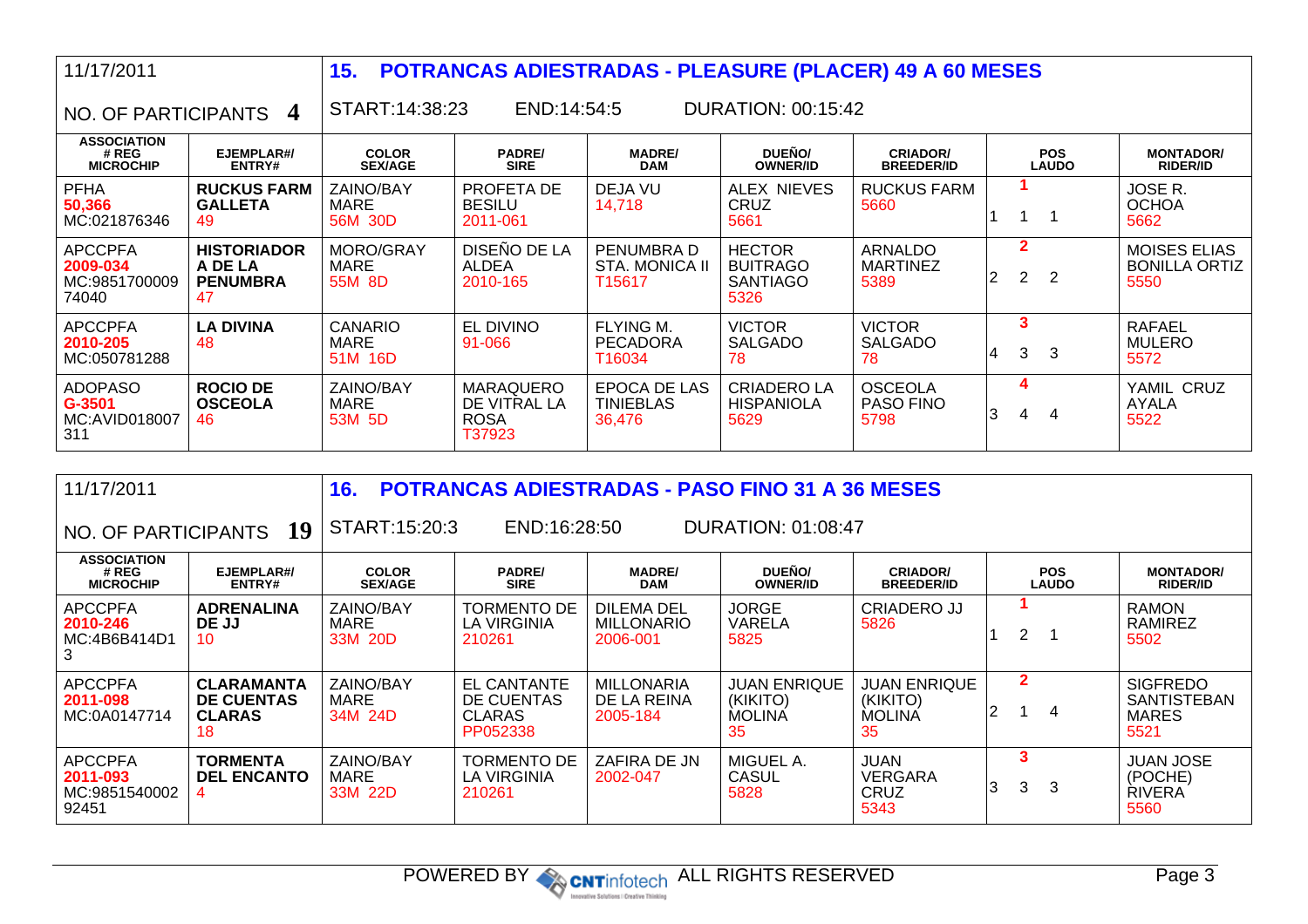| PROPASO<br>PP-10-058<br>MC:0A01527945    | <b>CIELO MAR</b><br><b>DEL MAESTRO</b>                        | ZAINO/BAY<br>MARE<br>33M 16D                 | <b>EL CANTANTE</b><br>DE CUENTAS<br><b>CLARAS</b><br>PP052338 | LA PINTURA<br>PP-05-2455              | <b>ORLANDO</b><br><b>SOTO</b><br><b>REVERON</b><br>5718 | ORLANDO<br><b>SOTO</b><br><b>REVERON</b><br>5718 |    | 4  |    | YAMIL CRUZ<br>AYALA<br>5522              |
|------------------------------------------|---------------------------------------------------------------|----------------------------------------------|---------------------------------------------------------------|---------------------------------------|---------------------------------------------------------|--------------------------------------------------|----|----|----|------------------------------------------|
| <b>PFHA</b><br>54.225<br>∣ MC:151827791A | <b>PRETENCIOSA</b><br><b>DE LA</b><br><b>VALERIANA</b><br>د ا | ALAZAN/<br><b>CHESTNUT</b><br>MARE<br>34M 8D | ARCO IRIS DE<br><b>CAPUCHINO</b><br>2011-202                  | ALTANERA DE<br>LA VALERIANA<br>44.821 | <b>TEODORO</b><br>RUIZ<br>5777                          | <b>TEODORO</b><br><b>RUIZ</b><br>5777            | ່ວ | -6 | -5 | <b>CHRISTIAN</b><br><b>PONCE</b><br>5779 |

| 11/17/2011<br><b>POTRANCAS ADIESTRADAS - PERFORMANCE 31 A 36 MESES</b><br>17. |                                             |                                              |                                                       |                                                 |                               |                                      |                            |                                                       |  |  |
|-------------------------------------------------------------------------------|---------------------------------------------|----------------------------------------------|-------------------------------------------------------|-------------------------------------------------|-------------------------------|--------------------------------------|----------------------------|-------------------------------------------------------|--|--|
| NO. OF PARTICIPANTS                                                           |                                             | START:16:40:47                               | DURATION: 00:02:43<br>END:16:43:30                    |                                                 |                               |                                      |                            |                                                       |  |  |
| <b>ASSOCIATION</b><br># REG<br><b>MICROCHIP</b>                               | EJEMPLAR#/<br><b>ENTRY#</b>                 | <b>COLOR</b><br><b>SEX/AGE</b>               | <b>PADRE/</b><br><b>SIRE</b>                          | <b>MADRE/</b><br><b>DAM</b>                     | DUEÑO/<br><b>OWNER/ID</b>     | <b>CRIADOR/</b><br><b>BREEDER/ID</b> | <b>POS</b><br><b>LAUDO</b> | <b>MONTADOR/</b><br><b>RIDER/ID</b>                   |  |  |
| <b>APCCPFA</b><br>2011-091<br>MC:AVID145676<br>315                            | <b>EUFORIA DE</b><br><b>LOS ARIAS</b><br>55 | NARANJUELO/<br><b>DUN</b><br>MARE<br>34M 12D | <b>TITANIC DE</b><br><b>VILLA PARAISO</b><br>2005-213 | <b>CARMINTA DEL</b><br><b>CANEY</b><br>2005-204 | HACIENDA LOS<br>ARIAS<br>5370 | <b>HACIENDA LOS</b><br>ARIAS<br>5370 |                            | <b>JORGE</b><br><b>SUAREZ</b><br><b>CONDE</b><br>5645 |  |  |

| <b>POTRANCAS ADIESTRADAS - PERFORMANCE 37 A 48 MESES</b><br>11/17/2011<br>18. |                                            |                                |                                                                                                                                                                |                                 |                               |                                      |  |                                            |  |  |  |
|-------------------------------------------------------------------------------|--------------------------------------------|--------------------------------|----------------------------------------------------------------------------------------------------------------------------------------------------------------|---------------------------------|-------------------------------|--------------------------------------|--|--------------------------------------------|--|--|--|
| NO. OF PARTICIPANTS                                                           |                                            | START:16:43:45                 | DURATION: 00:07:29<br>END:16:51:14                                                                                                                             |                                 |                               |                                      |  |                                            |  |  |  |
| <b>ASSOCIATION</b><br># REG<br><b>MICROCHIP</b>                               | EJEMPLAR#/<br><b>ENTRY#</b>                | <b>COLOR</b><br><b>SEX/AGE</b> | DUEÑO/<br><b>PADRE/</b><br><b>MADRE/</b><br><b>CRIADOR/</b><br><b>POS</b><br><b>DAM</b><br><b>LAUDO</b><br><b>SIRE</b><br><b>OWNER/ID</b><br><b>BREEDER/ID</b> |                                 |                               |                                      |  |                                            |  |  |  |
| <b>PFHA</b><br>55,483<br>MC:147464216A                                        | <b>ROMINA DE</b><br><b>DONA LOLA</b><br>54 | MORO/GRAY<br>MARE<br>45M 20D   | RETORNO DE<br>LA HACIENDA<br>28361                                                                                                                             | PRIMA DE SUN<br>HAVEN<br>36,336 | CRIADERO<br>DONA LOLA<br>5725 | <b>CRIADERO</b><br>DONA LOLA<br>5725 |  | <b>GABRIEL</b><br><b>RODRIGUEZ</b><br>5733 |  |  |  |

| 11/17/2011                                      |                             |                                |                              |                             |                           | <b>POTRANCAS ADIESTRADAS - PERFORMANCE 49 A 60 MESES</b> |                            |                                     |
|-------------------------------------------------|-----------------------------|--------------------------------|------------------------------|-----------------------------|---------------------------|----------------------------------------------------------|----------------------------|-------------------------------------|
| <b>NO. OF PARTICIPANTS</b>                      |                             | START:16:53:1                  | END:17:17:30                 |                             | DURATION: 00:24:29        |                                                          |                            |                                     |
| <b>ASSOCIATION</b><br># REG<br><b>MICROCHIP</b> | EJEMPLAR#/<br><b>ENTRY#</b> | <b>COLOR</b><br><b>SEX/AGE</b> | <b>PADRE/</b><br><b>SIRE</b> | <b>MADRE/</b><br><b>DAM</b> | DUEÑO/<br><b>OWNER/ID</b> | <b>CRIADOR/</b><br><b>BREEDER/ID</b>                     | <b>POS</b><br><b>LAUDO</b> | <b>MONTADOR/</b><br><b>RIDER/ID</b> |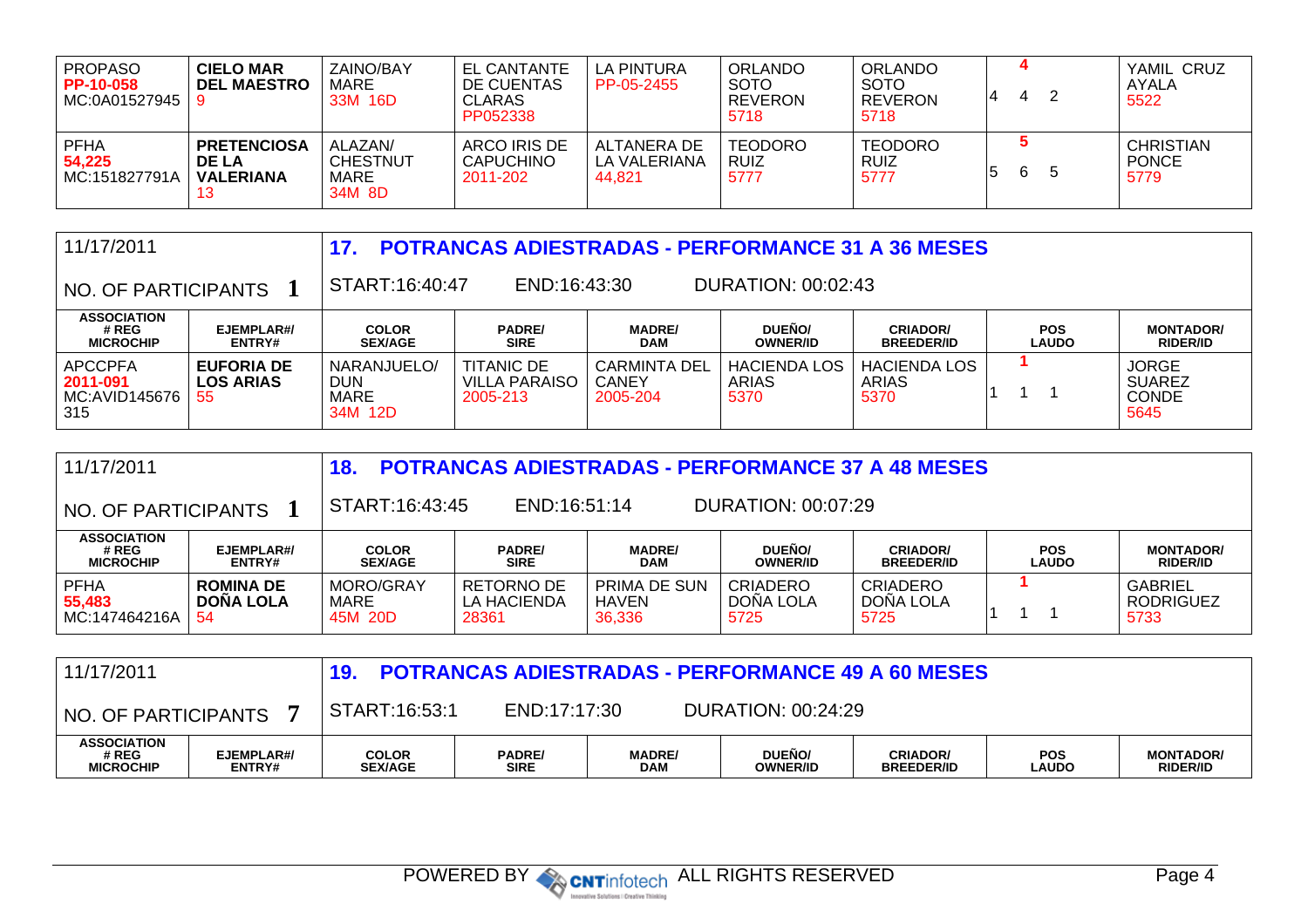| <b>PFHA</b><br>51,311<br>MC:0A01531458             | <b>SOFIA DE</b><br><b>PATRIMONIO</b><br>-51                 | ALAZAN/<br><b>CHESTNUT</b><br>MARE<br>55M 7D | <b>PATRIMONIO</b><br>DE YOLIVAL<br>33,931                 | ANGELICA DE<br><b>ISLA</b><br>T32301                  | <b>MAVERICK</b><br><b>EQUITY</b><br>PARTNERS,<br>AGENT:<br><b>ELIZABETH A</b><br><b>UELSM</b><br>5674 | <b>MARIA BONITA</b><br><b>PASO FINO</b><br><b>CORP</b><br>5374 |   | $\overline{2}$        |   | <b>VICTOR</b><br>(MOÑA)<br><b>RODRIGUEZ</b><br><b>CARRERO</b><br>5655 |
|----------------------------------------------------|-------------------------------------------------------------|----------------------------------------------|-----------------------------------------------------------|-------------------------------------------------------|-------------------------------------------------------------------------------------------------------|----------------------------------------------------------------|---|-----------------------|---|-----------------------------------------------------------------------|
| <b>APCCPFA</b><br>2011-172<br>MC:0A01312737        | <b>DULCE</b><br><b>MIRADA</b><br>47                         | MORO/GRAY<br><b>MARE</b><br>55M 23D          | DULCE SUEÑO<br>DE LUSITANIA<br>ABA-17843                  | ROCHELA DE<br><b>LA LUISA</b><br>T37368               | <b>HACIENDA LA</b><br><b>SERRANIA</b><br>5442                                                         | <b>HACIENDA LA</b><br><b>SERRANIA</b><br>5442                  | 2 | $\mathbf{2}$<br>3     | 2 | <b>LUIS ANTONIO</b><br>(TONY)<br><b>BENABE</b><br>5526                |
| <b>PFHA</b><br>52,233<br>MC:AVID108313<br>41       | <b>BARAJA DOS</b><br><b>DE CUATRO</b><br><b>ACES</b><br>49  | ZAINO/BAY<br><b>MARE</b><br>51M 10D          | <b>TORMENTO DE</b><br><b>LA VIRGINIA</b><br>210261        | <b>BARAJA DE</b><br><b>CUATRO ACES</b><br>40,212      | <b>SILVIO LOPEZ</b><br><b>RODRIGUEZ</b><br>104                                                        | <b>FOUR ACES</b><br>PASO FINO.<br><b>LLC</b><br>5494           | 4 | 3                     | 3 | <b>DANIEL</b><br><b>DAVILA</b><br>5532                                |
| <b>PFHA</b><br>51,640<br>MC:108328028              | <b>MARACA DE</b><br><b>CUATRO ACES</b><br>50                | ZAINO/BAY<br>MARE<br>54M 19D                 | <b>MARAQUERO</b><br>DE VITRAL LA<br><b>ROSA</b><br>T37923 | LA ALMENDRA<br>DE CUATRO<br><b>ACES</b><br>44,074     | <b>FOUR ACES</b><br>PASO FINO,<br><b>LLC</b><br>5494                                                  | <b>FOUR ACES</b><br>PASO FINO,<br><b>LLC</b><br>5494           | 5 | 4<br>4                | 5 | YAMIL CRUZ<br><b>AYALA</b><br>5522                                    |
| <b>APCCPFA</b><br>2007-195<br>MC:AVID018017<br>604 | <b>DULCE BONITA</b><br><b>DE LOS</b><br><b>ROBLES</b><br>53 | ZAINO/BAY<br>MARE<br>55M 13D                 | PROFETA DE<br><b>BESILU</b><br>2011-061                   | <b>BOMBONERA</b><br>DE LOS<br><b>ROBLES</b><br>T35145 | JOSE R.<br><b>FUSTER</b><br><b>GONZALEZ</b><br>5336                                                   | JOSE R.<br><b>FUSTER</b><br><b>GONZALEZ</b><br>5336            | 3 | $5\overline{)}$<br>5. | 6 | <b>MITCHELL</b><br><b>DIAZ</b><br>5554                                |

| 11/17/2011                                           |                                             | 21.                                 |                                                                      | <b>POTRANCAS ADIESTRADAS - PASO FINO 37 A 48 MESES</b> |                                          |                                       |                |                     |                            |                       |                |                                                                 |
|------------------------------------------------------|---------------------------------------------|-------------------------------------|----------------------------------------------------------------------|--------------------------------------------------------|------------------------------------------|---------------------------------------|----------------|---------------------|----------------------------|-----------------------|----------------|-----------------------------------------------------------------|
| NO. OF PARTICIPANTS 28                               |                                             |                                     | START:18:36:24<br>END:21:29:47<br><b>DURATION: 02:53:23</b>          |                                                        |                                          |                                       |                |                     |                            |                       |                |                                                                 |
| <b>ASSOCIATION</b><br># REG<br><b>MICROCHIP</b>      | EJEMPLAR#/<br><b>ENTRY#</b>                 | <b>COLOR</b><br><b>SEX/AGE</b>      | <b>PADRE/</b><br><b>SIRE</b>                                         | <b>MADRE/</b><br><b>DAM</b>                            | DUEÑO/<br><b>OWNER/ID</b>                | <b>CRIADOR/</b><br><b>BREEDER/ID</b>  |                |                     | <b>POS</b><br><b>LAUDO</b> |                       |                | <b>MONTADOR/</b><br><b>RIDER/ID</b>                             |
| <b>APCCPFA</b><br>2010-201<br>MC:9851700009<br>46235 | <b>PLEGARIA</b><br><b>DOS DE KANA</b><br>46 | ZAINO/BAY<br><b>MARE</b><br>47M 5D  | <b>EL CANTANTE</b><br><b>DE CUENTAS</b><br><b>CLARAS</b><br>PP052338 | LA DIVA DE<br><b>RESPLANDOR</b><br>44168               | ING. ALBERTO<br>COSSIO SOTO<br>75        | ING. ALBERTO<br>COSSIO SOTO<br>75     |                |                     |                            |                       |                | <b>JOSE (CULLIN)</b><br><b>DIAZ</b><br><b>RODRIGUEZ</b><br>5525 |
| <b>ADCTA</b><br>2010-54TA<br>MC:9851700097<br>4195   | <b>LA POSTAL</b><br><b>DEL CARTEL</b><br>45 | <b>ZAINO/BAY</b><br>MARE<br>48M 29D | <b>MILLONARIO</b><br>DE.<br><b>COLDIAGRO</b><br>30057                | <b>FARAHONA DE</b><br>LA COMPARSA<br>2005-182          | <b>MILTON</b><br><b>GONZALEZ</b><br>5463 | <b>HACIENDA</b><br>TAINO<br>5416      | $\overline{2}$ | 2<br>$\overline{2}$ | 3                          | $\mathbf{2}^{\prime}$ | $\overline{2}$ | <b>RAFAEL</b><br><b>BERMUDEZ</b><br>5524                        |
| <b>PFHA</b><br>54,237<br>MC:143776480A               | <b>LA BENDICION</b><br><b>DE MR</b><br>49   | ZAINO/BAY<br>MARE<br>47M 7D         | <b>MARAQUERO</b><br>DE VITRAL LA<br><b>ROSA</b><br>T37923            | <b>LA MASCOTA</b><br>DE UNITED<br>T16033               | <b>ISAIAS J.</b><br><b>MORA</b><br>5476  | <b>LEE</b><br><b>VULGARIS</b><br>5417 | 3              | 3<br>3              | $\overline{2}$             | 3                     | 3              | EUGENIO LUIS<br>(GENITO)<br><b>BETANCOURT</b><br>5549           |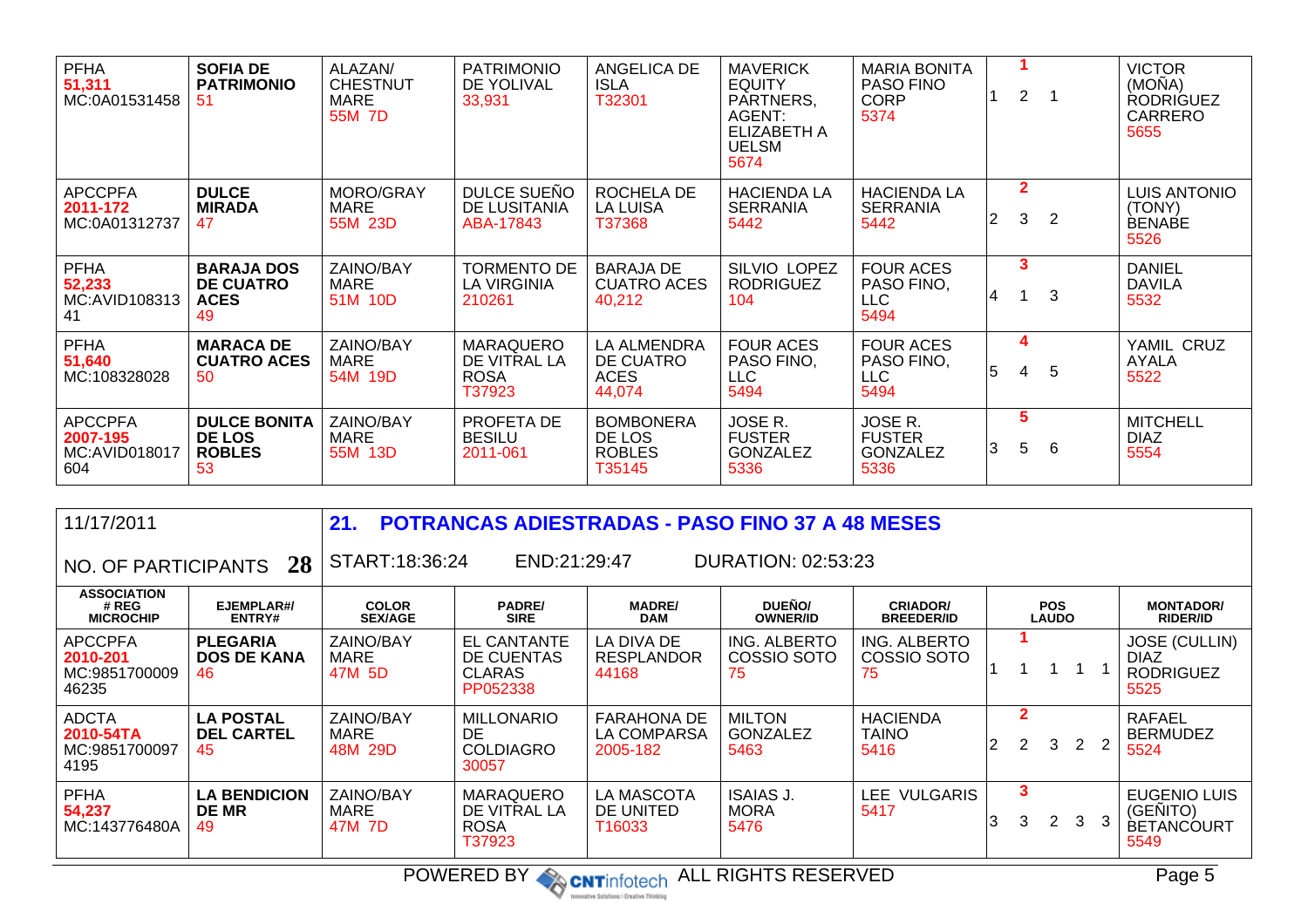| <b>ADOPASO</b><br>G-002937<br>MC:9851210023<br>70551 | <b>LA CODICIA</b><br>30   | <b>MORO/GRAY</b><br>MARE<br>46M 15D | PEDREGAL<br>DEL CONDE<br>G-002298    | LA<br>METRALLETA<br>93-167                 | <b>ESPINAL</b><br><b>ERICK</b><br>5742                   | <b>MATOS GOMEZ</b><br>MIGUEL A.<br>5743           |   | b | 6 | 4  | 6             | <b>VICTOR</b><br>(MONA)<br><b>RODRIGUEZ</b><br>CARRERO<br>5655 |
|------------------------------------------------------|---------------------------|-------------------------------------|--------------------------------------|--------------------------------------------|----------------------------------------------------------|---------------------------------------------------|---|---|---|----|---------------|----------------------------------------------------------------|
| <b>APCCPFA</b><br>2008-178<br>MC:0A01324417          | <b>PICARA DE JM</b><br>42 | ZAINO/BAY<br>MARE<br>45M 5D         | ARMAGEDDON<br>DE LA TIERRA<br>43,822 | <b>GALLARDIA DE</b><br>LA GOTA<br>2007-236 | <b>JOSE M</b><br><b>COLON</b><br><b>RODRIGUEZ</b><br>172 | JOSE M<br><b>COLON</b><br><b>RODRIGUEZ</b><br>172 | 5 | 6 | 6 | -6 | $\mathcal{D}$ | <b>LUIS ANTONIO</b><br>(TONY)<br><b>BENABE</b><br>5526         |

| 11/17/2011                                           |                                 | 22.                            |                                |                                                         | <b>POTRANCAS ADIESTRADAS - TROTE Y GALOPE 37 A 48 MESES</b> |                                      |                            |                                              |
|------------------------------------------------------|---------------------------------|--------------------------------|--------------------------------|---------------------------------------------------------|-------------------------------------------------------------|--------------------------------------|----------------------------|----------------------------------------------|
| NO. OF PARTICIPANTS                                  |                                 | START:                         | END:                           | DURATION:                                               |                                                             |                                      |                            |                                              |
| <b>ASSOCIATION</b><br># REG<br><b>MICROCHIP</b>      | EJEMPLAR#/<br><b>ENTRY#</b>     | <b>COLOR</b><br><b>SEX/AGE</b> | <b>PADRE/</b><br><b>SIRE</b>   | <b>MADRE/</b><br><b>DAM</b>                             | DUEÑO/<br><b>OWNER/ID</b>                                   | <b>CRIADOR/</b><br><b>BREEDER/ID</b> | <b>POS</b><br><b>LAUDO</b> | <b>MONTADOR/</b><br><b>RIDER/ID</b>          |
| <b>APCCPFA</b><br>2011-196<br>MC:9851540002<br>92305 | J.G.M.<br><b>RAQUEÑA</b><br>-50 | CASTANO/BAY<br>MARE<br>40M 8D  | <b>JUAN VALDEZ</b><br>2007-220 | <b>CORNELIA DE</b><br>VILLA JULIANA<br>(TG)<br>2000-049 | <b>SR. GABRIEL</b><br><b>MARIN</b><br>RAMIREZ<br>74         | SR. PEDRO<br>OCHOA ROIG<br>110       | 2                          | <b>SR. GABRIEL</b><br>MARIN<br>RAMIREZ<br>74 |

| 11/17/2011                                      |                                           | 24.                                                  | <b>POTRANCAS Y YEGUAS - PASO FINO MONTADOS POR SUS DUENOS</b> |                                                |                                     |                                         |                             |                                            |  |  |  |  |
|-------------------------------------------------|-------------------------------------------|------------------------------------------------------|---------------------------------------------------------------|------------------------------------------------|-------------------------------------|-----------------------------------------|-----------------------------|--------------------------------------------|--|--|--|--|
| NO. OF PARTICIPANTS 8                           |                                           |                                                      | START:21:33:16<br>END:22:1:1<br><b>DURATION: 00:27:45</b>     |                                                |                                     |                                         |                             |                                            |  |  |  |  |
| <b>ASSOCIATION</b><br># REG<br><b>MICROCHIP</b> | EJEMPLAR#/<br>ENTRY#                      | <b>COLOR</b><br><b>SEX/AGE</b>                       | <b>PADRE/</b><br><b>SIRE</b>                                  | <b>MADRE/</b><br><b>DAM</b>                    | DUEÑO/<br><b>OWNER/ID</b>           | <b>CRIADOR/</b><br><b>BREEDER/ID</b>    | <b>POS</b><br><b>LAUDO</b>  | <b>MONTADOR/</b><br><b>RIDER/ID</b>        |  |  |  |  |
| <b>APCCPFA</b><br>48,165<br>MC:4ACF11272<br>A   | <b>LA FICCION DE</b><br><b>LA COSECHA</b> | ZAINO/BAY<br>MARE<br>77M 23D                         | FABULOSO QC<br>19527                                          | LA VALENTINA<br>DE LA CLARA<br>T13394          | ISAIAS J.<br><b>MORA</b><br>5476    | <b>IDEAL FARMS,</b><br>INC.<br>5381     |                             | <b>ISAIAS J.</b><br><b>MORA</b><br>5476    |  |  |  |  |
| <b>APCCPFA</b><br>2006-106<br>MC:145613525A     | <b>LA SOLUCION</b><br>DE SELECTA          | ZAINO/BAY<br>MARE<br>69M 8D                          | <b>EL IMPONENTE</b><br>DE LA<br><b>LIBERTAD</b><br>34222      | <b>MARAQUITA</b><br>DE LA ROSA III<br>2002-046 | <b>LUIS ANGEL</b><br>CRUZ<br>171    | <b>ELPIDIO JR</b><br><b>NUNEZ</b><br>18 | $\mathbf{2}$<br>2<br>2<br>3 | LUIS ANGEL<br>CRUZ<br>171                  |  |  |  |  |
| <b>PFHA</b><br>50.706<br>MC:4B1A26015           | <b>LA JOYA DEL</b><br><b>MAR</b>          | ALAZAN/<br><b>CHESTNUT</b><br><b>MARE</b><br>55M 15D | <b>MARAQUERO</b><br>DE VITRAL LA<br><b>ROSA</b><br>T37923     | <b>VENUS DOS</b><br>DE LA LUISA<br>T38111      | DR BENJAMIN<br><b>NEGRON</b><br>176 | <b>SANDRA</b><br><b>HARMON</b><br>5638  | 3<br>3<br>3<br>2            | <b>DR BENJAMIN</b><br><b>NEGRON</b><br>176 |  |  |  |  |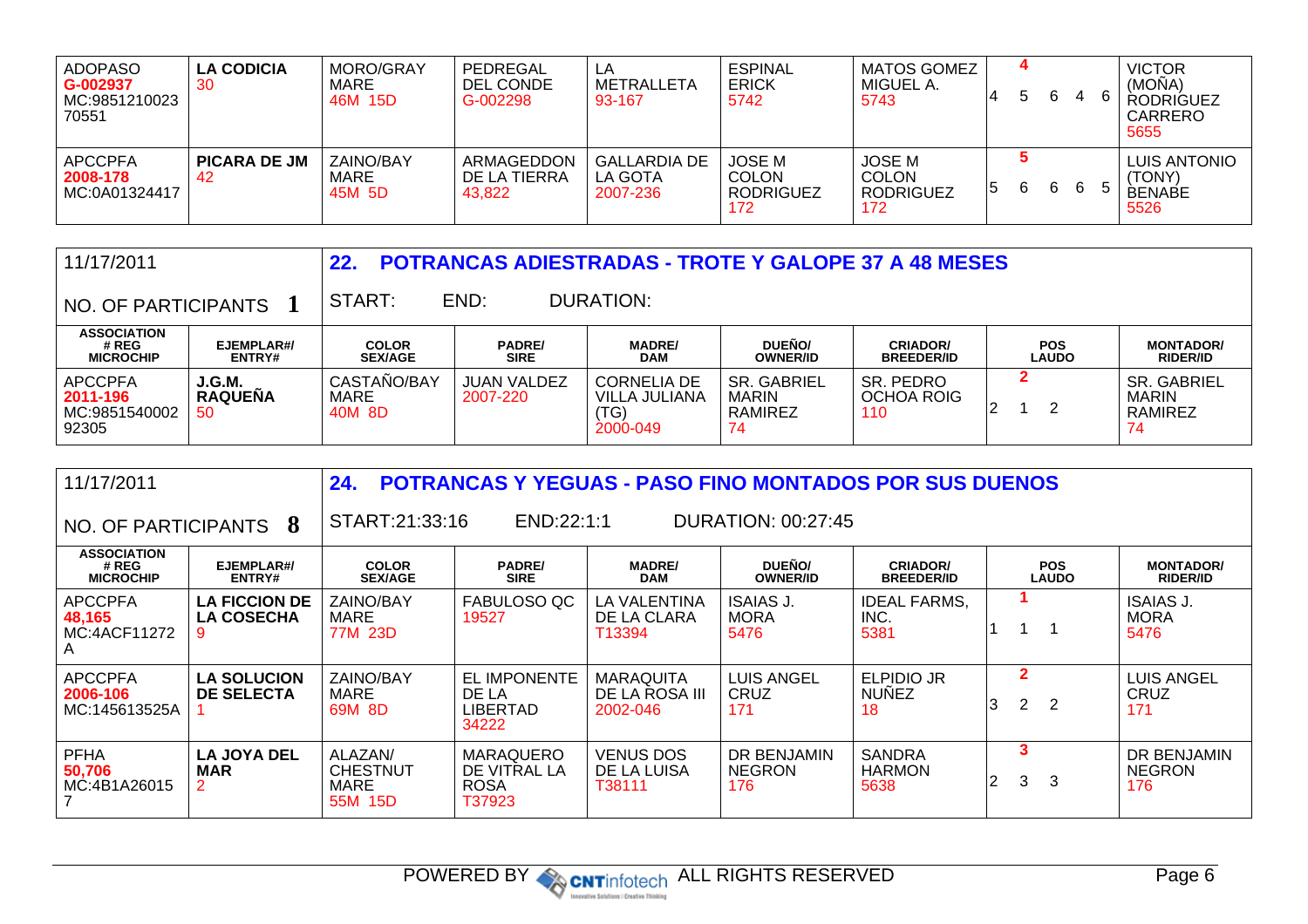| <b>APCCPFA</b><br>2011-211<br>MC:4677265335         | <b>CLASSICA DE</b><br><b>COLORES</b> | MORO/GRAY<br>MARE<br>77M 14D | <b>EL CLASSICO</b><br>DE PLEBEYO<br>1023486       | MACARENA DE<br><b>BESILU</b><br>T15242           | SELENIT<br>GONZALEZ<br>FERNANDEZ<br>5493 | BARBARA COX<br>5308 | 4 | 4  | <b>SELENIT</b><br>GONZALEZ<br>FERNANDEZ<br>5493 |
|-----------------------------------------------------|--------------------------------------|------------------------------|---------------------------------------------------|--------------------------------------------------|------------------------------------------|---------------------|---|----|-------------------------------------------------|
| <b>ADCTA</b><br>2011-74TA<br>MC:9851540002<br>94781 | <b>LA GENTILEZA</b><br>HJ            | MORO/GRAY<br>MARE<br>43M 23D | <b>GENTIL DE LA</b><br><b>VITRINA</b><br>2001-142 | <b>PRIMOROSA</b><br>DE<br>DANIELANDIA<br>T536574 | <b>NELSON</b><br>ORTIZ<br>5606           | IVETTE VALE<br>5827 | 5 | -5 | <b>NELSON</b><br>ORTIZ<br>5606                  |

|  | 11/17/2011 |  |
|--|------------|--|
|--|------------|--|

**25. POTRANCAS ADIESTRADAS - PASO FINO 49 A 60 MESES**

 $\big\vert$  NO. OF PARTICIPANTS  $\big\vert$  22  $\big\vert$  START:

END: DURATION:

| <b>ASSOCIATION</b><br># REG<br><b>MICROCHIP</b>      | EJEMPLAR#/<br>ENTRY#                                  | <b>COLOR</b><br><b>SEX/AGE</b>                    | <b>PADRE/</b><br><b>SIRE</b>                       | <b>MADRE/</b><br><b>DAM</b>                                  | DUEÑO/<br><b>OWNER/ID</b>                                      | <b>CRIADOR/</b><br><b>BREEDER/ID</b>                                                |                |                                           | <b>POS</b><br><b>LAUDO</b> |                |                | <b>MONTADOR/</b><br><b>RIDER/ID</b>                    |
|------------------------------------------------------|-------------------------------------------------------|---------------------------------------------------|----------------------------------------------------|--------------------------------------------------------------|----------------------------------------------------------------|-------------------------------------------------------------------------------------|----------------|-------------------------------------------|----------------------------|----------------|----------------|--------------------------------------------------------|
| <b>ADOPASO</b><br>G-003492<br>MC:9851400005<br>15578 | <b>CASTIGADORA</b><br><b>DE LA</b><br><b>LIBERTAD</b> | ZAINO/BAY<br>MARE<br>55M 12D                      | <b>TORMENTO DE</b><br><b>LA VIRGINIA</b><br>210261 | REVANCHA DE<br><b>LAS TOSCAS</b><br>38811                    | <b>MARIO</b><br><b>HEINSEN</b><br>5653                         | <b>HACIENDA LAS</b><br><b>TOSCAS</b><br>5830                                        |                |                                           |                            |                |                | <b>JORGE</b><br><b>SUAREZ</b><br><b>CONDE</b><br>5645  |
| <b>APCCPFA</b><br>2011-203<br>MC:145158557A          | <b>LA GALANA DE</b><br><b>TORMENTO</b><br>8           | ZAINO/BAY<br>MARE<br>54M 18D                      | <b>TORMENTO DE</b><br>LA VIRGINIA<br>210261        | MUÑEQUITA<br><b>DEL CLASSICO</b><br>22,518                   | <b>MARIA BONITA</b><br><b>PASO FINO</b><br><b>CORP</b><br>5374 | <b>MARIA BONITA</b><br><b>PASO FINO</b><br><b>CORP</b><br>5374                      | $\overline{2}$ | $\mathbf{2}$<br>3                         | $\overline{2}$             | $\overline{2}$ | $\overline{2}$ | LUIS (LUISITO)<br><b>MUNDO</b><br>5404                 |
| <b>APCCPFA</b><br>2011-156<br>MC:135561547A          | <b>RUBI DE JH</b><br>19                               | ZAINO/BAY<br>MARE<br>55M 23D                      | <b>RETORNO DE</b><br>LA HACIENDA<br>28361          | <b>IMAGEN DE</b><br><b>POTRERO</b><br><b>CHICO</b><br>40,087 | <b>FELIPE</b><br><b>GOMEZ</b><br><b>ENCARNACION</b><br>5435    | <b>ANTONIO</b><br>(PUSITO)<br><b>LOPEZ</b><br><b>FELICES</b><br>16                  | 3              | $\overline{\mathbf{3}}$<br>$\overline{2}$ | $\mathbf{3}$               | $\mathbf{3}$   | 3              | JUAN (JIMMY)<br><b>ESPINO</b><br><b>ALICEA</b><br>5400 |
| <b>PFHA</b><br>51092<br>MC:AVID066589<br>053         | <b>ALESSANDRA</b><br><b>DE REGALIA</b><br>5.          | BAYO/<br><b>BUCKSKIN</b><br><b>MARE</b><br>55M 2D | <b>HEREDERO DE</b><br><b>JONSEB</b><br>37274       | <b>NAZILA</b><br>T536712                                     | <b>MARIO</b><br><b>HEINSEN</b><br>5653                         | <b>REGALIA FARM</b><br>5753                                                         | 4              | 4<br>4                                    | 4                          | 4              | $\overline{4}$ | <b>JONATHAN</b><br><b>LEON</b><br>5571                 |
| <b>APCCPFA</b><br>2011-147<br>MC:4C2A42025<br>D      | <b>REINA MORA</b><br><b>DE SEIS EMES</b><br>20        | MORO/GRAY<br>MARE<br>57M 11D                      | EL BERLIN DE<br><b>SEIS EMES</b><br>T16036         | <b>GENTILESA CC</b><br>42,037                                | <b>JOSE</b><br><b>HARRISON</b><br>5783                         | <b>HACIENDA LA</b><br><b>DANIELA</b><br><b>AGENT: DIEGO</b><br><b>MEJIA</b><br>5450 | 5              | 5<br>5                                    | 5                          | 5              | 5              | YAMIL CRUZ<br><b>AYALA</b><br>5522                     |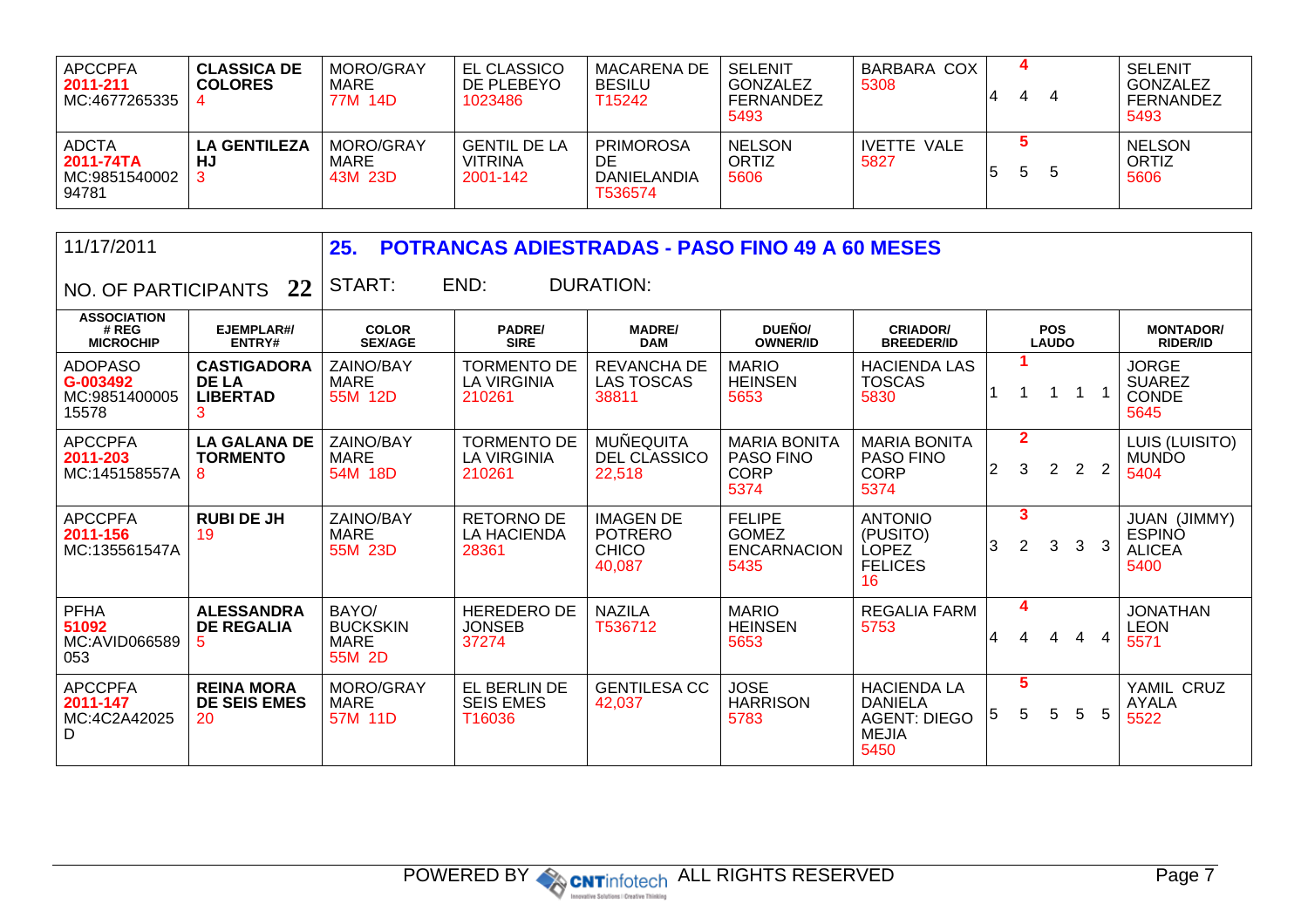| 11/18/2011                                      |                                              | 31.                                                     | <b>POTROS DE BELLAS FORMAS - PASO FINO 31 A 60 MESES</b> |                                                                 |                                                          |                                                |                                                    |                                                      |  |  |  |  |  |
|-------------------------------------------------|----------------------------------------------|---------------------------------------------------------|----------------------------------------------------------|-----------------------------------------------------------------|----------------------------------------------------------|------------------------------------------------|----------------------------------------------------|------------------------------------------------------|--|--|--|--|--|
| NO. OF PARTICIPANTS                             | 3                                            | START:12:26:24                                          | END:12:28:5                                              |                                                                 | DURATION: 00:01:41                                       |                                                |                                                    |                                                      |  |  |  |  |  |
| <b>ASSOCIATION</b><br># REG<br><b>MICROCHIP</b> | EJEMPLAR#/<br>ENTRY#                         | <b>COLOR</b><br><b>SEX/AGE</b>                          | PADRE/<br><b>SIRE</b>                                    | <b>MADRE/</b><br><b>DAM</b>                                     | DUEÑO/<br><b>OWNER/ID</b>                                | <b>CRIADOR/</b><br><b>BREEDER/ID</b>           | <b>POS</b><br><b>LAUDO</b>                         | <b>MONTADOR/</b><br><b>RIDER/ID</b>                  |  |  |  |  |  |
| <b>APCCPFA</b><br>2011-189<br>MC:147637391A     | <b>IMPACTO DE</b><br><b>PALMARINA</b><br>55  | ALAZAN/<br><b>CHESTNUT</b><br><b>STALLION</b><br>44M 5D | <b>GLADIADOR</b><br>DE LA<br><b>VIRGINIA</b><br>213538   | <b>PALMARINA</b><br>PP94001                                     | DR. ROBERTO<br>M VASQUEZ<br><b>RAMOS</b><br>89           | DR. ROBERTO<br>M VASQUEZ<br><b>RAMOS</b><br>89 | 1<br>1                                             | JAIME VELEZ<br>5568                                  |  |  |  |  |  |
| 11/18/2011                                      |                                              | 32.                                                     |                                                          | <b>CABALLOS DE BELLAS FORMAS - PASO FINO 61 MESES Y MAYORES</b> |                                                          |                                                |                                                    |                                                      |  |  |  |  |  |
| NO. OF PARTICIPANTS                             | 5                                            | START:12:28:18                                          | END:12:55:40                                             |                                                                 | <b>DURATION: 00:27:22</b>                                |                                                |                                                    |                                                      |  |  |  |  |  |
| <b>ASSOCIATION</b><br># REG<br><b>MICROCHIP</b> | EJEMPLAR#/<br>ENTRY#                         | <b>COLOR</b><br><b>SEX/AGE</b>                          | <b>PADRE/</b><br><b>SIRE</b>                             | <b>MADRE/</b><br><b>DAM</b>                                     | DUEÑO/<br><b>OWNER/ID</b>                                | <b>CRIADOR/</b><br><b>BREEDER/ID</b>           | <b>POS</b><br><b>LAUDO</b>                         | <b>MONTADOR/</b><br><b>RIDER/ID</b>                  |  |  |  |  |  |
| <b>APCCPFA</b><br>2009-060<br>MC:4B026C7C5      | <b>EL JIBARO</b><br><b>DEL CARMELO</b><br>45 | MORO/GRAY<br><b>STALLION</b><br>104M 11D                | PROFETA DE<br><b>BESILU</b><br>2011-061                  | <b>AZUCAR</b><br><b>MORENA</b><br>91-290                        | <b>HACIENDA</b><br><b>DON CARMELO</b><br>5368            | <b>HACIENDA</b><br><b>DON CARMELO</b><br>5368  | $\blacktriangleleft$<br>$\overline{2}$<br>1        | <b>OCTAVIO</b><br><b>RAMIREZ</b><br>5721             |  |  |  |  |  |
| <b>APCCPFA</b><br>2004-067<br>MC:082093369      | <b>CARBON DE</b><br><b>SELECTA</b><br>48     | NEGRO/BLACK<br><b>STALLION</b><br>116M 17D              | <b>MARCAPASOS</b><br>35587                               | <b>TALIA DE LAS</b><br><b>NUBES</b><br>99-076                   | <b>MARIA</b><br><b>VICTORIA</b><br><b>RIVERA</b><br>5456 | <b>JOSE DAVILA</b><br>5334                     | $\overline{2}$<br>$\overline{2}$<br>$\overline{2}$ | VICTOR M.<br><b>ROSADO</b><br>5538                   |  |  |  |  |  |
| <b>APCCPFA</b><br>2005-109<br>MC:0A01405135     | <b>GALAN DE M-V</b><br>46                    | MORO/GRAY<br><b>STALLION</b><br>100M 7D                 | <b>EL DIRECTOR</b><br>DE DAGUAO<br>99-052                | LA<br><b>PETROLERA</b><br>97-130                                | DR. MANUEL<br><b>DIAZ VARGAS</b><br>61                   | DR. MANUEL<br><b>DIAZ VARGAS</b><br>61         | 3<br>3<br>3<br>3                                   | <b>MARCOS A</b><br><b>MESTRE VEGA</b><br>5624        |  |  |  |  |  |
| <b>PFHA</b><br>41.108<br>MC:151569076A          | <b>PRIVILEGIO</b><br><b>DEL CARMEN</b><br>47 | ZAINO/BAY<br><b>STALLION</b><br>116M 28D                | <b>GANDHI DE LA</b><br><b>VITRINA</b><br>36757           | <b>FUMAROLA DE</b><br><b>LA LUISA</b><br>T30509                 | <b>GONZALO</b><br><b>SANTIAGO</b><br>5700                | HECTOR O.<br><b>CASTELLON</b><br>5699          | 4<br>4<br>4<br>4                                   | <b>JUAN JOSE</b><br>(POCHE)<br><b>RIVERA</b><br>5560 |  |  |  |  |  |

| 11/18/2011                                      |                             | <b>YEGUAS ADIESTRADAS - TROCHA 101 MESES Y MAYORES</b> |                              |                      |                                 |                                      |                            |                                     |  |  |
|-------------------------------------------------|-----------------------------|--------------------------------------------------------|------------------------------|----------------------|---------------------------------|--------------------------------------|----------------------------|-------------------------------------|--|--|
| NO. OF PARTICIPANTS                             |                             | START:13:10:36                                         | END:13:19:56                 |                      | <b>DURATION: 00:09:20</b>       |                                      |                            |                                     |  |  |
| <b>ASSOCIATION</b><br># REG<br><b>MICROCHIP</b> | EJEMPLAR#/<br><b>ENTRY#</b> | <b>COLOR</b><br><b>SEX/AGE</b>                         | <b>PADRE/</b><br><b>SIRE</b> | <b>MADRE/</b><br>DAM | <b>DUEÑO</b><br><b>OWNER/ID</b> | <b>CRIADOR/</b><br><b>BREEDER/ID</b> | <b>POS</b><br><b>LAUDO</b> | <b>MONTADOR/</b><br><b>RIDER/ID</b> |  |  |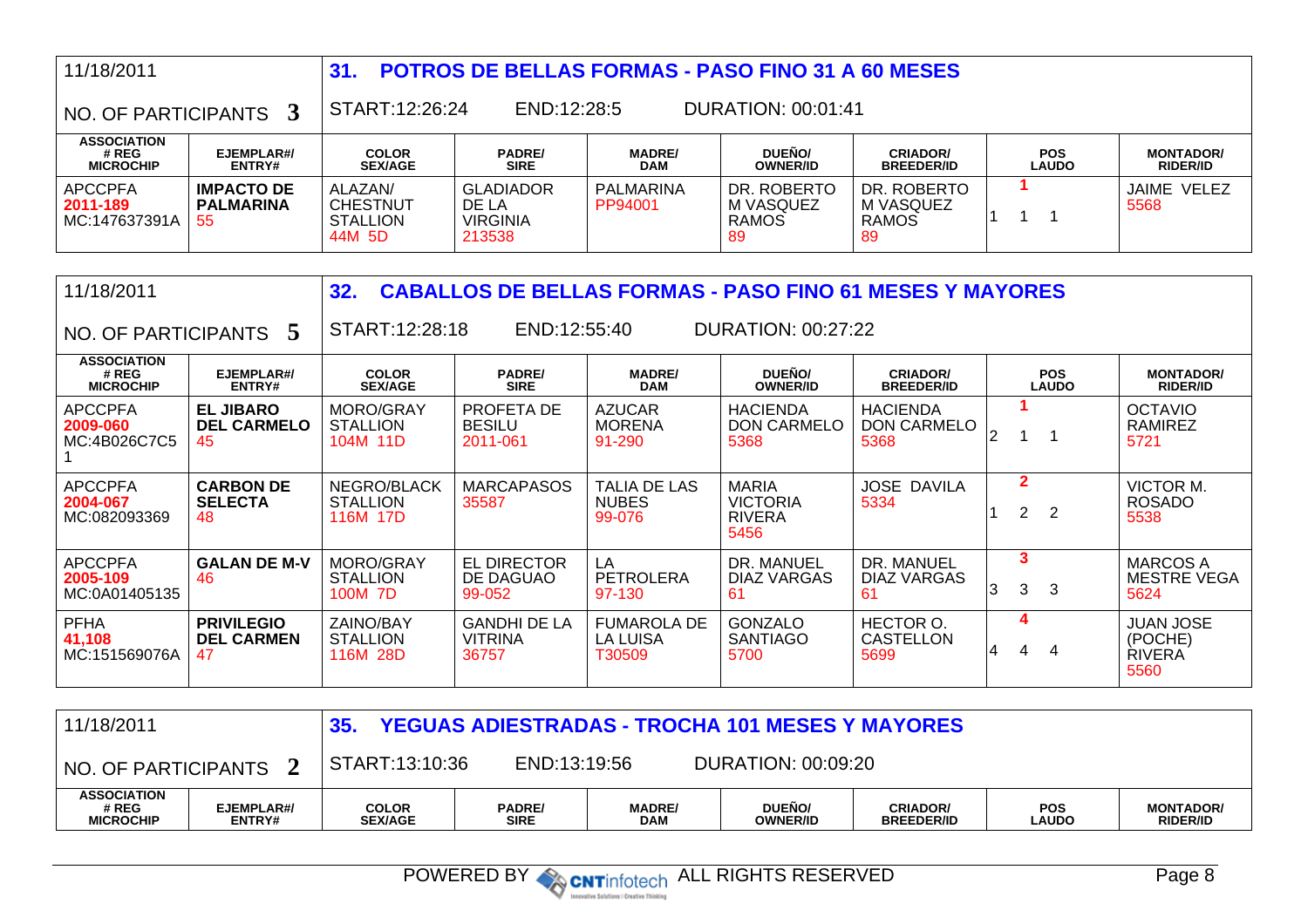| <b>ASDEOCCIDEN</b><br>213684<br>MC:AVID053286<br>034 | <b>LLAMARADA</b><br><b>DE SAN</b><br><b>SEBASTIAN</b> | ALAZAN/<br><b>CHESTNUT</b><br>MARE<br>105M<br>16D | <b>HURACAN DE</b><br>MARACANA<br>19697 | SENSACIONAL<br>DE LOS ALPES<br>173303 | <b>INVERCIONES</b><br>A.J.C.S.<br>5794 | LIBARDO<br><b>MENDEZ DIAZ</b><br>5805 |  |  | <b>ELIAS</b><br><b>VARGAS</b><br>5863 |
|------------------------------------------------------|-------------------------------------------------------|---------------------------------------------------|----------------------------------------|---------------------------------------|----------------------------------------|---------------------------------------|--|--|---------------------------------------|
|------------------------------------------------------|-------------------------------------------------------|---------------------------------------------------|----------------------------------------|---------------------------------------|----------------------------------------|---------------------------------------|--|--|---------------------------------------|

| 11/18/2011                                       |                                           | 39.                            | <b>YEGUAS ADIESTRADAS - PERFORMANCE 61 A 77 MESES</b> |                                                         |                                  |                                       |                            |                                                        |  |  |  |
|--------------------------------------------------|-------------------------------------------|--------------------------------|-------------------------------------------------------|---------------------------------------------------------|----------------------------------|---------------------------------------|----------------------------|--------------------------------------------------------|--|--|--|
| $^{\circ}$ NO. OF PARTICIPANTS $\,$ 3 $^{\circ}$ |                                           | START:13:43:48                 | DURATION: 00:10:33<br>END:13:54:21                    |                                                         |                                  |                                       |                            |                                                        |  |  |  |
| <b>ASSOCIATION</b><br># REG<br><b>MICROCHIP</b>  | EJEMPLAR#/<br>ENTRY#                      | <b>COLOR</b><br><b>SEX/AGE</b> | <b>PADRE/</b><br><b>SIRE</b>                          | <b>MADRE/</b><br><b>DAM</b>                             | <b>DUEÑO/</b><br><b>OWNER/ID</b> | <b>CRIADOR/</b><br><b>BREEDER/ID</b>  | <b>POS</b><br><b>LAUDO</b> | <b>MONTADOR/</b><br><b>RIDER/ID</b>                    |  |  |  |
| <b>APCCPFA</b><br>2011-186<br>MC:092526371       | <b>NOCHE DE LA</b><br><b>SIERRA</b><br>54 | ZAINO/BAY<br>MARE<br>57M 17D   | <b>JOYERO</b><br><b>TERCERO</b><br>2011-188           | <b>FILOMENA DE</b><br>ARROYO<br><b>MARACA</b><br>T12982 | ANA SALGADO<br><b>MICHEO</b>     | <b>RUBEN</b><br><b>SIERRA</b><br>5714 |                            | <b>JAVIER</b><br><b>SUAREZ</b><br><b>CONDE</b><br>5472 |  |  |  |

| 11/18/2011                                      |                                                            | 40.                            | <b>YEGUAS ADIESTRADAS - PERFORMANCE 78 A 100 MESES</b> |                                       |                                                                                                |                                        |                            |                                                                |
|-------------------------------------------------|------------------------------------------------------------|--------------------------------|--------------------------------------------------------|---------------------------------------|------------------------------------------------------------------------------------------------|----------------------------------------|----------------------------|----------------------------------------------------------------|
| NO. OF PARTICIPANTS                             |                                                            | START:13:57:20                 | END:14:5:15                                            |                                       | DURATION: 00:07:55                                                                             |                                        |                            |                                                                |
| <b>ASSOCIATION</b><br># REG<br><b>MICROCHIP</b> | EJEMPLAR#/<br>ENTRY#                                       | <b>COLOR</b><br><b>SEX/AGE</b> | <b>PADRE/</b><br><b>SIRE</b>                           | <b>MADRE/</b><br><b>DAM</b>           | DUEÑO/<br><b>OWNER/ID</b>                                                                      | <b>CRIADOR/</b><br><b>BREEDER/ID</b>   | <b>POS</b><br><b>LAUDO</b> | <b>MONTADOR/</b><br><b>RIDER/ID</b>                            |
| <b>PFHA</b><br>51,720<br>MC:AVID079567<br>839   | <b>CLARA LUNA</b><br><b>DE VILLA</b><br><b>JULIA</b><br>53 | ZAINO/BAY<br>MARE<br>82M 0D    | DULCE SUEÑO<br>DE LUSITANIA<br>ABA-17843               | SOBERANA DE<br>VILLA JULIA<br>T536654 | <b>MAVERICK</b><br><b>EQUITY</b><br>PARTNERS,<br>AGENT:<br>ELIZABETH A<br><b>UELSM</b><br>5674 | <b>CRIADERO</b><br>VILLA JULIA<br>5675 |                            | <b>VICTOR</b><br>(MOÑA)<br><b>RODRIGUEZ</b><br>CARRERO<br>5655 |

| 11/18/2011                                      |                                              | 41.                             | <b>YEGUAS ADIESTRADAS - PERFORMANCE 101 MESES Y MAYORES</b> |                                              |                                       |                                                        |                            |                                     |  |  |  |
|-------------------------------------------------|----------------------------------------------|---------------------------------|-------------------------------------------------------------|----------------------------------------------|---------------------------------------|--------------------------------------------------------|----------------------------|-------------------------------------|--|--|--|
| $\,$ NO. OF PARTICIPANTS $\,$ 3 $\,$            |                                              |                                 | START:14:15:28<br>END:14:29:46<br>DURATION: 00:14:18        |                                              |                                       |                                                        |                            |                                     |  |  |  |
| <b>ASSOCIATION</b><br># REG<br><b>MICROCHIP</b> | EJEMPLAR#/<br><b>ENTRY#</b>                  | <b>COLOR</b><br><b>SEX/AGE</b>  | <b>PADRE/</b><br><b>SIRE</b>                                | <b>MADRE/</b><br><b>DAM</b>                  | <b>DUEÑO/</b><br><b>OWNER/ID</b>      | <b>CRIADOR/</b><br><b>BREEDER/ID</b>                   | <b>POS</b><br><b>LAUDO</b> | <b>MONTADOR/</b><br><b>RIDER/ID</b> |  |  |  |
| <b>PFHA</b><br>45096<br>MC:AVID067015<br>328    | <b>NEGRA CELIA</b><br><b>DEL CONDE</b><br>50 | NEGRO/BLACK<br>MARE<br>112M 27D | PROFETA DE<br><b>BESILU</b><br>2011-061                     | NOMINA DE LA<br><b>QUINTA REAL</b><br>Г14888 | DR. PEDRO<br><b>FARINACHI</b><br>5316 | <b>JAVIER</b><br><b>SUAREZ</b><br><b>CONDE</b><br>5472 | IЗ                         | <b>JULIO GARCIA</b><br>5556         |  |  |  |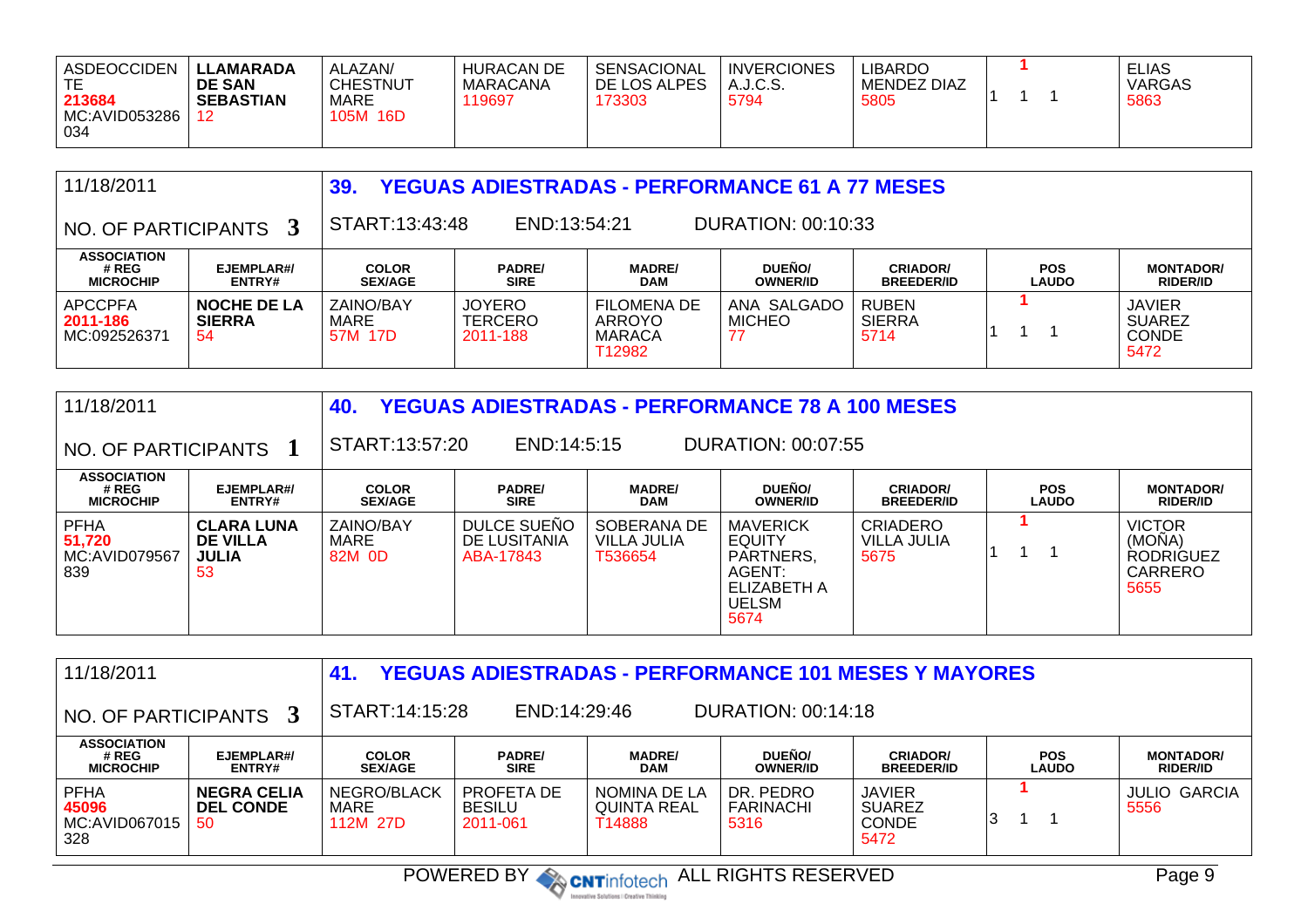| <b>APCCPFA</b><br>2005-210<br>MC:AVID042524<br>362 | <b>SALEROSA DE</b><br><b>MALIBU</b><br>52 | CASTAÑO/BAY<br>MARE<br>138M 10D | CORTESANO<br>DE LA VITRINA<br>159672CO  | LEYENDA DE<br>MALIBU<br>T33322          | <b>HACIENDA LOS</b>  <br>ARIAS<br>5370        | CRIADERO<br><b>MALIBU</b><br>5679      | ົ<br>∼ | <b>GUILLERMO</b><br>GONZALEZ<br>5504 |
|----------------------------------------------------|-------------------------------------------|---------------------------------|-----------------------------------------|-----------------------------------------|-----------------------------------------------|----------------------------------------|--------|--------------------------------------|
| <b>APCCPFA</b><br>2004-087<br>MC:4B04704A1         | <b>LA MINA DEL</b><br><b>CARMELO</b>      | MORO/GRAY<br>MARE<br>112M 10D   | PROFETA DE<br><b>BESILU</b><br>2011-061 | PERLA DE SAN<br><b>JUAN</b><br>2000-101 | <b>HACIENDA</b><br><b>DON CARMELC</b><br>5368 | <b>HACIENDA</b><br>DON CARMELO<br>5368 | 3      | <b>OCTAVIO</b><br>RAMIREZ<br>5721    |

| 11/18/2011                                         |                                                | 42.<br><b>YEGUAS ADIESTRADAS - PASO FINO 61 A 77 MESES</b> |                                                   |                                                |                                             |                                              |                |                     |                            |   |                |                                                                 |
|----------------------------------------------------|------------------------------------------------|------------------------------------------------------------|---------------------------------------------------|------------------------------------------------|---------------------------------------------|----------------------------------------------|----------------|---------------------|----------------------------|---|----------------|-----------------------------------------------------------------|
| NO. OF PARTICIPANTS                                | 22                                             | START:16:13:41                                             | END:17:10:49                                      |                                                | <b>DURATION: 00:57:08</b>                   |                                              |                |                     |                            |   |                |                                                                 |
| <b>ASSOCIATION</b><br># REG<br><b>MICROCHIP</b>    | EJEMPLAR#/<br>ENTRY#                           | <b>COLOR</b><br><b>SEX/AGE</b>                             | <b>PADRE/</b><br><b>SIRE</b>                      | <b>MADRE/</b><br><b>DAM</b>                    | DUEÑO/<br><b>OWNER/ID</b>                   | <b>CRIADOR/</b><br><b>BREEDER/ID</b>         |                |                     | <b>POS</b><br><b>LAUDO</b> |   |                | <b>MONTADOR/</b><br><b>RIDER/ID</b>                             |
| <b>APCCPFA</b><br>2009-135<br>MC:146339594A        | <b>VICTORIA DE</b><br><b>LA HACIENDA</b>       | ZAINO/BAY<br>MARE<br>73M 16D                               | <b>AMBAR DEL</b><br><b>OCHO</b><br>T33530         | LA SANTA DE<br><b>LA HACIENDA</b><br>T14699    | ING. ALBERTO<br>COSSIO SOTO<br>75           | <b>MARTHAL.</b><br>CAREAGA<br>5895           | $\overline{2}$ | $\overline{2}$      |                            |   |                | <b>JOSE (CULLIN)</b><br><b>DIAZ</b><br><b>RODRIGUEZ</b><br>5525 |
| <b>APCCPFA</b><br>48,165<br>MC:4ACF11272<br>A      | <b>LA FICCION DE</b><br><b>LA COSECHA</b><br>6 | <b>ZAINO/BAY</b><br><b>MARE</b><br>77M 24D                 | FABULOSO QC<br>19527                              | <b>LA VALENTINA</b><br>DE LA CLARA<br>T13394   | <b>ISAIAS J.</b><br><b>MORA</b><br>5476     | <b>IDEAL FARMS,</b><br>INC.<br>5381          |                | $\overline{2}$<br>1 | $2^{\circ}$                | 2 | $\overline{2}$ | EUGENIO LUIS<br>(GEÑITO)<br><b>BETANCOURT</b><br>5549           |
| <b>ASDESILLA</b><br>208781<br>MC:AVID063625<br>046 | <b>GUACA DE</b><br><b>AGUAMIEL</b>             | ZAINO/BAY<br><b>MARE</b><br>77M 14D                        | <b>COMPROMISO</b><br>T28242                       | <b>CABALA DE</b><br><b>AGUAMIEL</b><br>275427  | <b>ANTONIO</b><br><b>SAGLIMBENI</b><br>5808 | <b>ANTONIO</b><br><b>SAGLIMBENI</b><br>5808  | 3              | 3<br>3              | 3                          | 3 | 3              | <b>ATAHUALPA</b><br><b>ALVARO</b><br>5741                       |
| <b>APCCPFA</b><br>2007-165<br>MC:145529490A        | <b>TENTACION DE</b><br><b>LOS ROBLES</b><br>13 | MORO/GRAY<br>MARE<br>63M 27D                               | <b>CAPUCHINO</b><br>6944                          | <b>LA DINAMITA</b><br>DE LA MEGA<br>97-087     | <b>JUAN ALBORS</b><br>5610                  | JOSE R.<br><b>FUSTER</b><br>GONZALEZ<br>5336 | $\overline{4}$ | 4<br>5              | 4                          | 4 | 5              | <b>MITCHELL</b><br><b>DIAZ</b><br>5554                          |
| <b>APCCPFA</b><br>2006-106<br>MC:145613525A        | <b>LA SOLUCION</b><br><b>DE SELECTA</b><br>14  | ZAINO/BAY<br>MARE<br>69M 9D                                | <b>EL IMPONENTE</b><br>DE LA<br>LIBERTAD<br>34222 | <b>MARAQUITA</b><br>DE LA ROSA III<br>2002-046 | <b>LUIS ANGEL</b><br><b>CRUZ</b><br>171     | <b>ELPIDIO JR</b><br><b>NUNEZ</b><br>18      | 5              | 5<br>4              | 5                          | 5 | $\overline{4}$ | <b>RICHIE</b><br><b>OQUENDO</b><br>5507                         |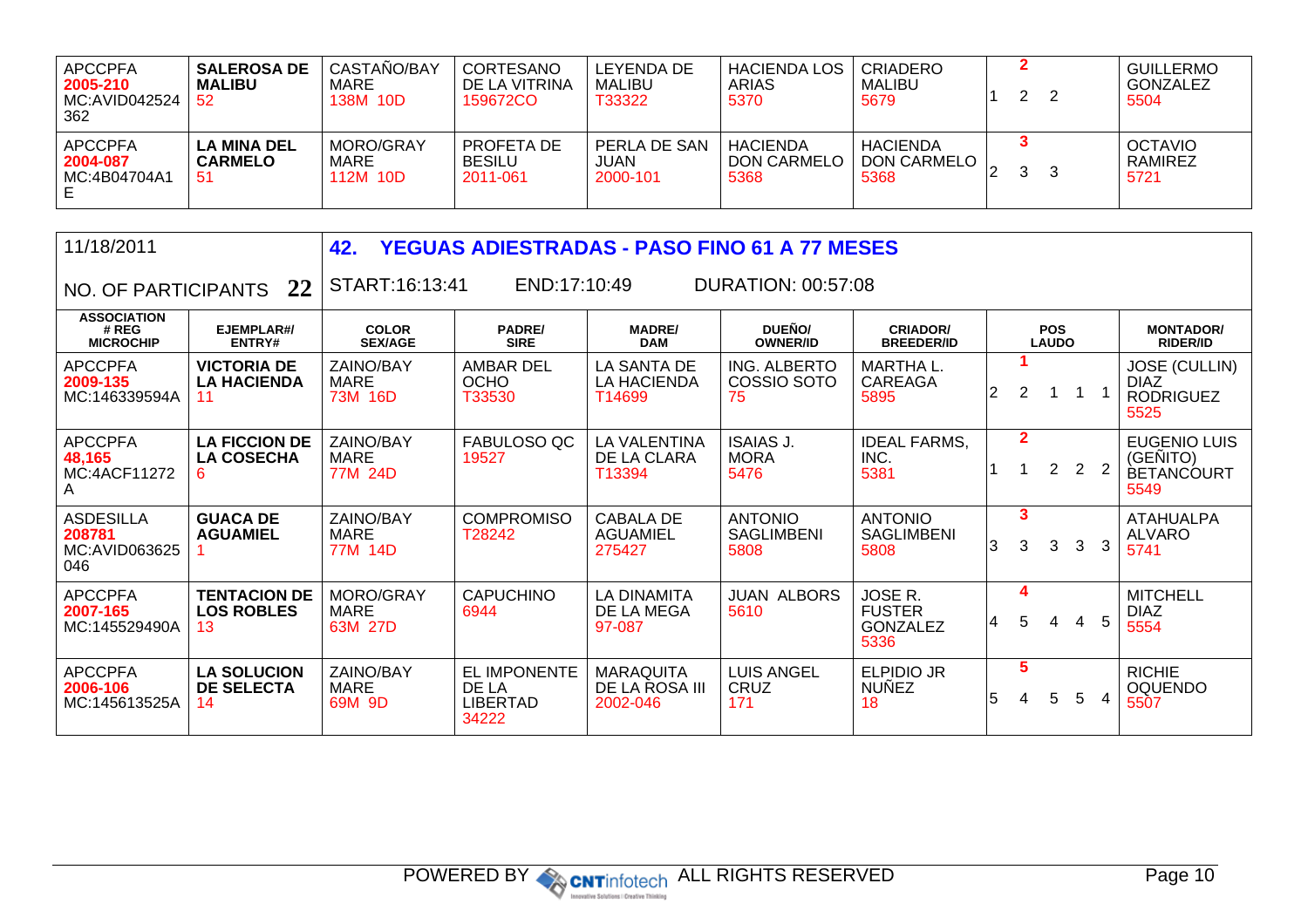| 11/18/2011                                                                   |                                                 | 43.                                           |                                                | YEGUAS ADIESTRADAS - PLEASURE (PLACER) 61 A 77 MESES |                                                |                                      |                                                   |                                        |
|------------------------------------------------------------------------------|-------------------------------------------------|-----------------------------------------------|------------------------------------------------|------------------------------------------------------|------------------------------------------------|--------------------------------------|---------------------------------------------------|----------------------------------------|
| START:17:21:9<br>DURATION: 00:06:35<br>END:17:27:44<br>NO. OF PARTICIPANTS 2 |                                                 |                                               |                                                |                                                      |                                                |                                      |                                                   |                                        |
| <b>ASSOCIATION</b><br># REG<br><b>MICROCHIP</b>                              | EJEMPLAR#/<br><b>ENTRY#</b>                     | <b>COLOR</b><br><b>SEX/AGE</b>                | <b>PADRE/</b><br><b>SIRE</b>                   | <b>MADRE/</b><br><b>DAM</b>                          | <b>DUEÑO/</b><br><b>OWNER/ID</b>               | <b>CRIADOR/</b><br><b>BREEDER/ID</b> | <b>POS</b><br><b>LAUDO</b>                        | <b>MONTADOR/</b><br><b>RIDER/ID</b>    |
| <b>APCCPFA</b><br>2009-006<br>MC:9851700097<br>4501                          | <b>PRINCESA DE</b><br><b>SOFIA</b><br>55        | ALAZAN/<br><b>CHESTNUT</b><br>MARE<br>69M 24D | <b>JUGUETON DE</b><br><b>PROFETA</b><br>T34165 | LA REVANCHA<br>DE SUNHAVEN<br>T <sub>15592</sub>     | <b>JORGE FORD</b><br>5333                      | <b>POTRERO</b><br>AGUJA AZUL<br>5424 |                                                   | <b>URAYOAN</b><br><b>TORO</b><br>5574  |
| <b>PFHA</b><br>49388<br>MC:AVID108317<br>103                                 | <b>CORTESIA DE</b><br><b>CUATRO ACES</b><br>-54 | ZAINO/BAY<br><b>MARE</b><br>65M 17D           | <b>EL DULCERO</b><br>DE LA YAYA<br>33190       | LA DIOSA DE<br><b>CUATRO ACES</b><br>38146           | <b>FOUR ACES</b><br>PASO FINO.<br>LLC.<br>5494 | <b>PEDRO</b><br>ADRIAN<br>5354       | $\mathbf 2$<br>$2^{\circ}$<br>$\overline{2}$<br>2 | <b>DANIEL</b><br><b>DAVILA</b><br>5532 |

| 11/18/2011                                                                    |                                                     | 44.                                                 |                                                         |                                                 | YEGUAS ADIESTRADAS - PLEASURE (PLACER) 78 A 100 MESES          |                                                                |                                       |                            |                                                                          |
|-------------------------------------------------------------------------------|-----------------------------------------------------|-----------------------------------------------------|---------------------------------------------------------|-------------------------------------------------|----------------------------------------------------------------|----------------------------------------------------------------|---------------------------------------|----------------------------|--------------------------------------------------------------------------|
| START:18:18:32<br>END:18:33:27<br>DURATION: 00:14:55<br>NO. OF PARTICIPANTS 5 |                                                     |                                                     |                                                         |                                                 |                                                                |                                                                |                                       |                            |                                                                          |
| <b>ASSOCIATION</b><br># REG<br><b>MICROCHIP</b>                               | EJEMPLAR#/<br>ENTRY#                                | <b>COLOR</b><br><b>SEX/AGE</b>                      | <b>PADRE/</b><br><b>SIRE</b>                            | <b>MADRE/</b><br><b>DAM</b>                     | DUEÑO/<br><b>OWNER/ID</b>                                      | <b>CRIADOR/</b><br><b>BREEDER/ID</b>                           |                                       | <b>POS</b><br><b>LAUDO</b> | <b>MONTADOR/</b><br><b>RIDER/ID</b>                                      |
| <b>APCCPFA</b><br>2005-118<br>MC:4B1752310<br>E.                              | <b>TERTULIA DE</b><br><b>TOSCANA</b>                | CEBRUNO/<br><b>BLACK BAY</b><br>MARE<br>89M 26D     | <b>COMENTARIO</b><br>DE UNITED<br>2007-129              | <b>CASTAÑUELA</b><br>DE TOSCANA<br>001TALTO     | <b>CARLOS</b><br><b>CRESPO</b><br>5880                         | ING. NILDA<br>CALDERON<br><b>BERRIOS</b><br>109                |                                       |                            | <b>JUAN JOSE</b><br>(POCHE)<br><b>RIVERA</b><br>5560                     |
| <b>PFHA</b><br>43,489<br>MC:147457271A                                        | <b>GUARACHERA</b><br><b>DE LA</b><br><b>CARIDAD</b> | ZAINO/BAY<br>MARE<br>99M 2D                         | <b>CAFETO DEL</b><br><b>JUNCAL</b><br>T31530            | LA<br><b>CONSENTIDA</b><br>DE CARIDAD<br>T34347 | <b>ROBERTO</b><br><b>BOBONIS</b><br>5357                       | <b>HACIENDA DE</b><br>LA CARIDAD,<br>INC.<br>5602              | $\overline{2}$<br>$\overline{2}$<br>2 | $\overline{2}$             | YAMIL CRUZ<br>AYALA<br>5522                                              |
| <b>PFHA</b><br>46,109<br>MC:0A01303342                                        | <b>KOFRESITA DE</b><br><b>CAPUCHINA</b>             | ALAZAN/<br><b>CHESTNUT</b><br><b>MARE</b><br>90M 8D | <b>CAPUCHINO</b><br>6944                                | <b>MUÑEQUITA</b><br>DE KOPEKI<br>92-070         | <b>MARIA BONITA</b><br><b>PASO FINO</b><br><b>CORP</b><br>5374 | <b>MARIA BONITA</b><br><b>PASO FINO</b><br><b>CORP</b><br>5374 | $\mathbf{3}$<br>3<br>3                | 3                          | <b>EDGARDO</b><br><b>RODRIGUEZ</b><br>5536                               |
| <b>PFHA</b><br>51,518<br>MC:AVID050774<br>829                                 | <b>PISTOLERA</b><br><b>FIVE JH</b>                  | MORO/GRAY<br><b>MARE</b><br>93M 29D                 | <b>CONTRATIEMP</b><br>O DE LO<br><b>BELLO</b><br>27,165 | <b>PISTOLA</b><br>23,014                        | <b>GLORIA E</b><br><b>RODRIGUEZ</b><br>5678                    | RAFAEL GIRO<br>5677                                            | 4<br>4<br>4                           | 4                          | <b>LUIS</b><br><b>BENJAMIN</b><br><b>TORRES</b><br><b>RIVERA</b><br>5607 |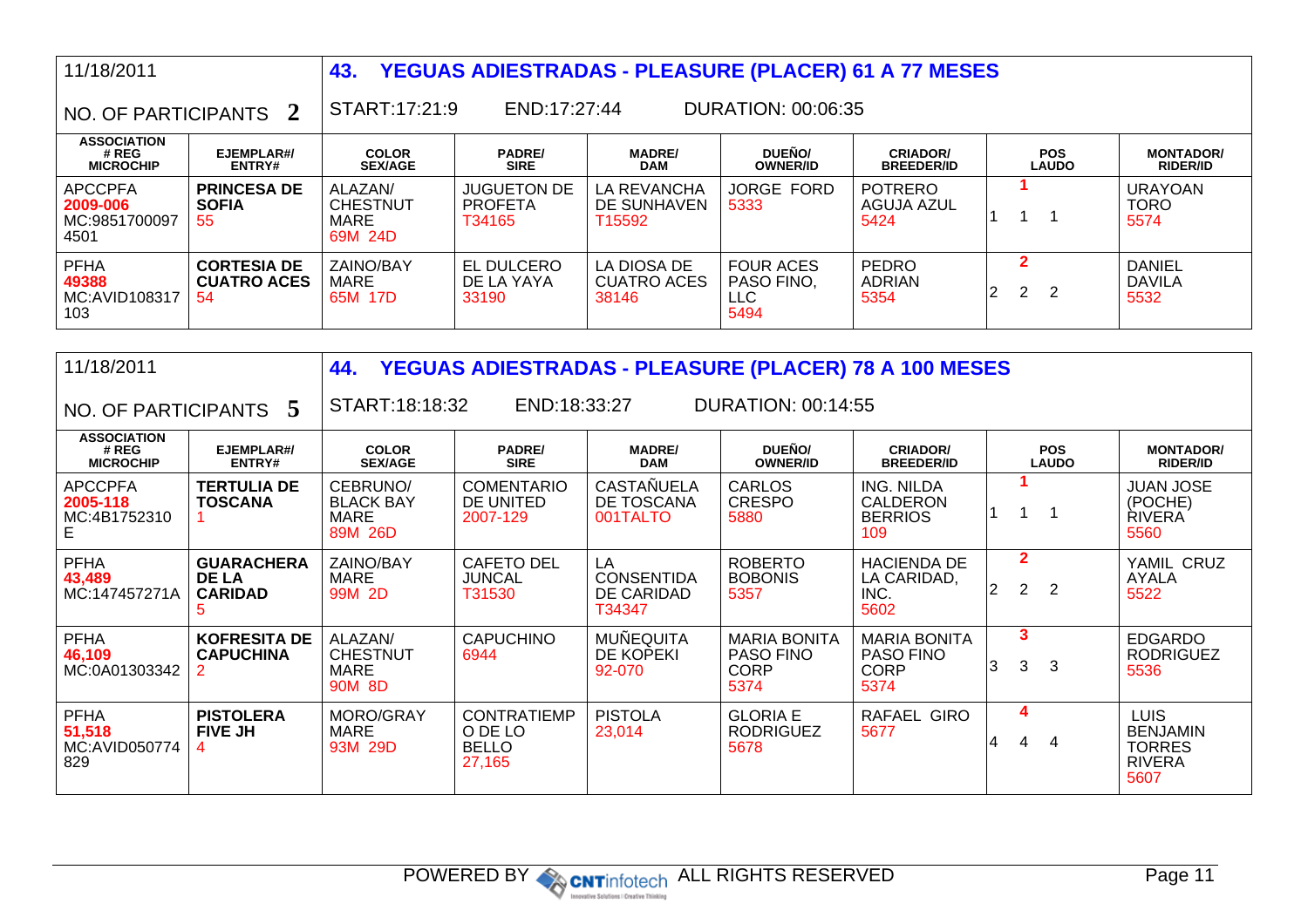| 11/18/2011                                      |                                            | <b>YEGUAS ADIESTRADAS - PLEASURE (PLACER) 101 Y MAYORES</b><br>45. |                                           |                             |                                  |                                                         |                            |                                     |  |
|-------------------------------------------------|--------------------------------------------|--------------------------------------------------------------------|-------------------------------------------|-----------------------------|----------------------------------|---------------------------------------------------------|----------------------------|-------------------------------------|--|
| NO. OF PARTICIPANTS                             |                                            | START:                                                             | END:18:53:5                               | DURATION:                   |                                  |                                                         |                            |                                     |  |
| <b>ASSOCIATION</b><br># REG<br><b>MICROCHIP</b> | EJEMPLAR#/<br><b>ENTRY#</b>                | <b>COLOR</b><br><b>SEX/AGE</b>                                     | <b>PADRE/</b><br><b>SIRE</b>              | <b>MADRE/</b><br><b>DAM</b> | <b>DUEÑO/</b><br><b>OWNER/ID</b> | <b>CRIADOR/</b><br><b>BREEDER/ID</b>                    | <b>POS</b><br><b>LAUDO</b> | <b>MONTADOR/</b><br><b>RIDER/ID</b> |  |
| <b>APCCPFA</b><br>2010-237<br>MC:092548604      | <b>PRINCESA DE</b><br><b>BETANIA</b><br>54 | CASTAÑO/BAY<br>MARE<br>176M 5D                                     | <b>MARQUES DE</b><br>LAS PALMAS<br>T12817 | <b>SERPENTINA</b><br>T6360  | ANIBAL MARIN<br>169              | <b>CRIADERO-</b><br>BETANIA-<br><b>COLOMBIA</b><br>5379 |                            | ANIBAL MARIN<br>169                 |  |

| 11/18/2011                                      |                                                    | 46.                                                    |                                                     | <b>POTROS Y CABALLOS - PASO FINO MONTADOS POR SUS DUENOS</b> |                                                        |                                                          |   |                              |                            |                                                         |
|-------------------------------------------------|----------------------------------------------------|--------------------------------------------------------|-----------------------------------------------------|--------------------------------------------------------------|--------------------------------------------------------|----------------------------------------------------------|---|------------------------------|----------------------------|---------------------------------------------------------|
| NO. OF PARTICIPANTS                             | 13                                                 | START:                                                 | END:                                                | <b>DURATION:</b>                                             |                                                        |                                                          |   |                              |                            |                                                         |
| <b>ASSOCIATION</b><br># REG<br><b>MICROCHIP</b> | EJEMPLAR#/<br>ENTRY#                               | <b>COLOR</b><br><b>SEX/AGE</b>                         | <b>PADRE/</b><br><b>SIRE</b>                        | <b>MADRE/</b><br><b>DAM</b>                                  | DUEÑO/<br><b>OWNER/ID</b>                              | <b>CRIADOR/</b><br><b>BREEDER/ID</b>                     |   |                              | <b>POS</b><br><b>LAUDO</b> | <b>MONTADOR/</b><br><b>RIDER/ID</b>                     |
| <b>APCCPFA</b><br>2011-185<br>MC:092526371      | <b>SUCESOR DE</b><br><b>PEDREGAL</b><br>53         | MORO/GRAY<br><b>STALLION</b><br>88M 15D                | PEDREGAL<br><b>DEL CONDE</b><br>G-002298            | ORACION DE<br>UNITED<br>T15812                               | ANA SALGADO<br><b>MICHEO</b><br>77                     | UNITED PASO<br><b>FINO SHOW</b><br><b>HORSES</b><br>5384 |   | $\overline{2}$               |                            | ANA SALGADO<br><b>MICHEO</b><br>77                      |
| <b>PFHA</b><br>41,794<br>MC:135909370A          | <b>PRINCIPE DE</b><br>LA<br><b>ESPERANZA</b><br>42 | ZAINO/BAY<br><b>STALLION</b><br>118M 6D                | <b>REY MIDAS DE</b><br><b>MONTEVERDE</b><br>T35453  | <b>CARIOCA DEL</b><br><b>TAPIAL</b><br>T35454                | <b>JORGE</b><br><b>CASTRODAD</b><br>5875               | <b>JOSE E</b><br><b>RODRIGUEZ</b><br>5317                | 3 | $\overline{2}$               | $\overline{2}$             | <b>JORGE</b><br>CASTRODAD<br>5875                       |
| <b>PFHA</b><br>34879<br>MC:4B1965396<br>D       | <b>TORNADO DEL</b><br><b>MAR</b><br>43             | MORO/GRAY<br><b>STALLION</b><br>106M 17D               | <b>EL CLASSICO</b><br>DE PLEBEYO<br>1023486         | <b>GAVIOTA DE</b><br><b>LA CLARA</b><br>T16027               | <b>LUIS</b><br><b>CARMONA</b><br><b>BURGOS</b><br>5430 | ALEXANDRA<br><b>AMADOR</b><br>5429                       | 2 | $\overline{\mathbf{3}}$<br>3 | 3                          | <b>LUIS</b><br><b>CARMONA</b><br><b>BURGOS</b><br>5430  |
| <b>APCCPFA</b><br>2009-060<br>MC:4B026C7C5      | <b>EL JIBARO</b><br><b>DEL CARMELO</b><br>49       | MORO/GRAY<br><b>STALLION</b><br>104M 11D               | PROFETA DE<br><b>BESILU</b><br>2011-061             | <b>AZUCAR</b><br><b>MORENA</b><br>91-290                     | <b>HACIENDA</b><br><b>DON CARMELO</b><br>5368          | <b>HACIENDA</b><br><b>DON CARMELO</b><br>5368            | 4 | 4<br>4                       | 4                          | ANGELA M<br><b>RODRIGUEZ</b><br><b>FIGUEROA</b><br>5506 |
| <b>APCCPFA</b><br>2011-201                      | <b>PLEBEYITO DE</b><br><b>ARCO IRIS</b><br>44      | NARANJUELO/<br><b>DUN</b><br><b>STALLION</b><br>50M 9D | <b>ARCO IRIS DE</b><br><b>CAPUCHINO</b><br>2011-202 | <b>DOS</b><br><b>CINCUENTITRE</b><br>S<br>31,383             | <b>FERNANDO</b><br>ZAYAS<br>5849                       | <b>ERNESTO</b><br>SANZ<br>5322                           | 5 | 5<br>5                       | 5                          | <b>FERNANDO</b><br>ZAYAS<br>5849                        |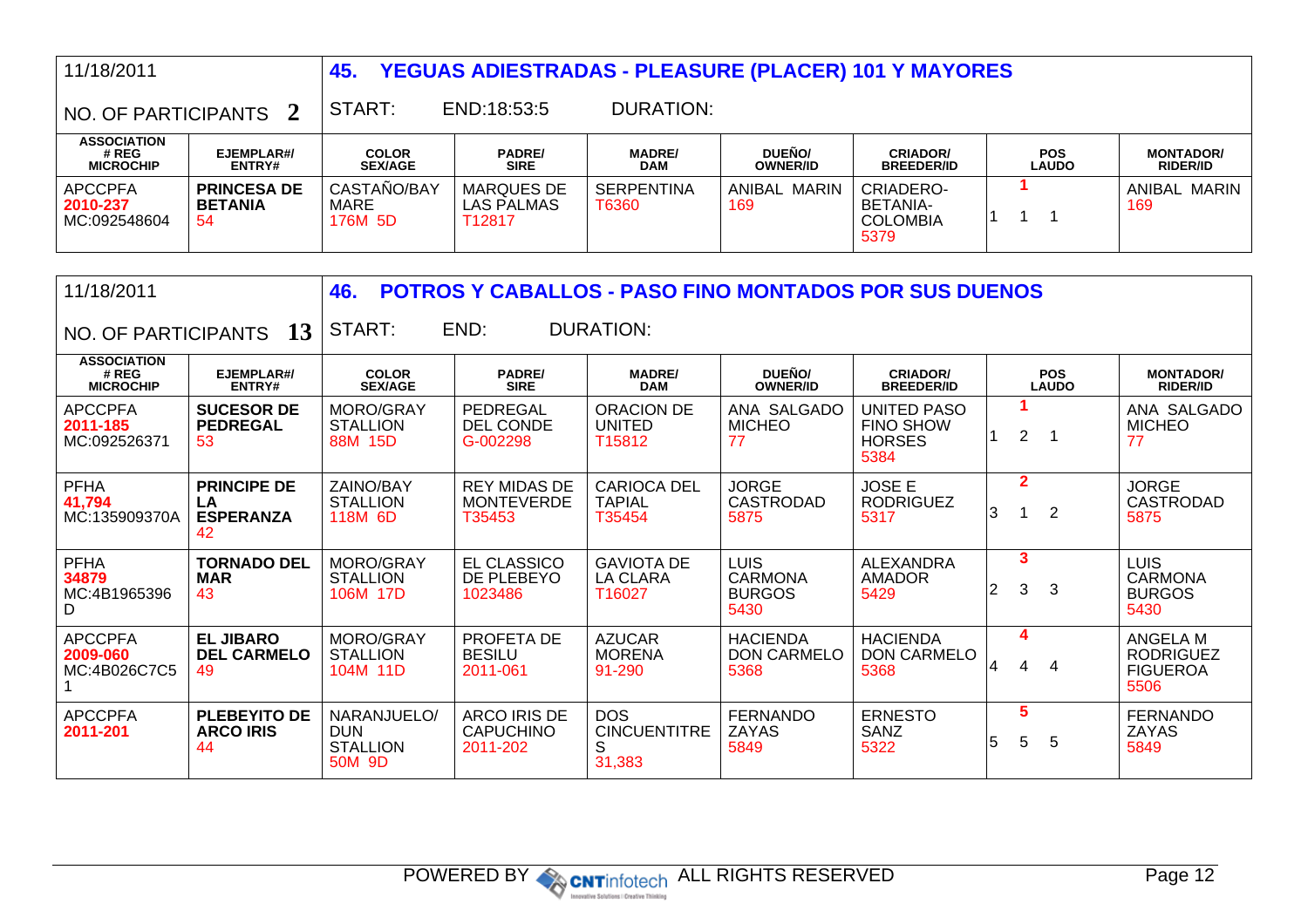| 11/18/2011                                         |                                                           | 47.                                                 | <b>YEGUAS ADIESTRADAS - PASO FINO 78 A 100 MESES</b>        |                                                         |                                                               |                                                        |   |                |                            |                                                                 |
|----------------------------------------------------|-----------------------------------------------------------|-----------------------------------------------------|-------------------------------------------------------------|---------------------------------------------------------|---------------------------------------------------------------|--------------------------------------------------------|---|----------------|----------------------------|-----------------------------------------------------------------|
| NO. OF PARTICIPANTS                                | <b>18</b>                                                 | START:20:7:50                                       | END:21:50:26                                                |                                                         | DURATION: 01:42:36                                            |                                                        |   |                |                            |                                                                 |
| <b>ASSOCIATION</b><br># REG<br><b>MICROCHIP</b>    | EJEMPLAR#/<br>ENTRY#                                      | <b>COLOR</b><br><b>SEX/AGE</b>                      | <b>PADRE/</b><br><b>SIRE</b>                                | <b>MADRE/</b><br><b>DAM</b>                             | DUEÑO/<br><b>OWNER/ID</b>                                     | <b>CRIADOR/</b><br><b>BREEDER/ID</b>                   |   |                | <b>POS</b><br><b>LAUDO</b> | <b>MONTADOR/</b><br><b>RIDER/ID</b>                             |
| <b>APCCPFA</b><br>2009-131<br>MC:135225250A        | <b>AURORA DE</b><br><b>HH</b><br>$12 \overline{ }$        | ZAINO/BAY<br><b>MARE</b><br>78M 29D                 | PEDREGAL<br>DEL CONDE<br>G-002298                           | <b>MADRUGADA</b><br>DE LA<br><b>HACIENDA</b><br>2101RD  | <b>MIGUEL NOY</b><br>5694                                     | <b>HACIENDA HH</b><br>5695                             |   | $\overline{2}$ |                            | JUAN (JIMMY)<br><b>ESPINO</b><br><b>ALICEA</b><br>5400          |
| <b>APCCPFA</b><br>2006-143<br>MC:146333490A        | 30-30 DE<br><b>CUENTAS</b><br><b>CLARAS</b><br>6          | ZAINO/BAY<br><b>MARE</b><br>92M 4D                  | <b>MILLONARIO</b><br><b>DE</b><br><b>COLDIAGRO</b><br>30057 | <b>DOÑA</b><br><b>NICOLASA</b><br>333                   | ING. ALBERTO<br>COSSIO SOTO<br>75                             | <b>JUAN ENRIQUE</b><br>(KIKITO)<br><b>MOLINA</b><br>35 | 2 | $\overline{2}$ | 2                          | <b>JOSE (CULLIN)</b><br><b>DIAZ</b><br><b>RODRIGUEZ</b><br>5525 |
| <b>PFHA</b><br>43771<br>MC:4B14153337              | <b>LA BARONESA</b><br><b>DE TALLABOA</b><br>14            | ZAINO/BAY<br>MARE<br>98M 10D                        | EL IMPONENTE<br>DE LA<br><b>LIBERTAD</b><br>34222           | <b>APOCALIPSIS</b><br>DE LA<br><b>ANTIGUA</b><br>T15072 | <b>JORGE L</b><br><b>VALDIVIESO</b><br>59                     | <b>JORGE L</b><br><b>VALDIVIESO</b><br>59              | 3 | 3<br>3         | 3                          | <b>ANDY</b><br>CANDELARIO<br>5520                               |
| <b>ADCTA</b><br>2011-85TA<br>MC:9851700097<br>0807 | <b>LA LEYENDA</b><br><b>DEL</b><br><b>CULMINANTE</b><br>2 | ALAZAN/<br><b>CHESTNUT</b><br><b>MARE</b><br>94M 8D | <b>RESPLANDOR</b><br><b>TRES</b><br>T34417                  | <b>LEYENDA DE</b><br><b>CASTA</b><br>T34418             | <b>ALEJANDRO</b><br><b>ESTRADA</b><br><b>MAISONET</b><br>5302 | <b>ALFONSO</b><br><b>MARTINEZ</b><br>5850              | 4 | 4<br>5         | 4                          | <b>GERMAN</b><br>(PAPO) VELEZ<br>5533                           |
| <b>APCCPFA</b><br>2007-153<br>MC:135248657A        | <b>ESTRELLA DE</b><br><b>LOS ROBLES</b><br>17             | MORO/GRAY<br><b>MARE</b><br>81M 18D                 | <b>COMENTARIO</b><br>DE UNITED<br>2007-129                  | <b>LA DINAMITA</b><br>DE LA MEGA<br>97-087              | <b>TERESA</b><br><b>URRUTIA</b><br>5762                       | JOSE R.<br><b>FUSTER</b><br><b>GONZALEZ</b><br>5336    | 5 | 5<br>4         | 5                          | <b>HENRY</b><br><b>MONTOYA</b><br>5761                          |

| 11/18/2011                                      |                             | 49.                            | <b>YEGUAS ADIESTRADAS - TROTE Y GALOPE 78 A 100 MESES</b> |                             |                                         |                                                                  |                            |                                       |
|-------------------------------------------------|-----------------------------|--------------------------------|-----------------------------------------------------------|-----------------------------|-----------------------------------------|------------------------------------------------------------------|----------------------------|---------------------------------------|
| $\,$ NO. OF PARTICIPANTS $\,$ 2 $\,$            |                             | START:22:2:18                  | END:22:5:54                                               |                             | DURATION: 00:03:36                      |                                                                  |                            |                                       |
| <b>ASSOCIATION</b><br># REG<br><b>MICROCHIP</b> | EJEMPLAR#/<br><b>ENTRY#</b> | <b>COLOR</b><br><b>SEX/AGE</b> | <b>PADRE/</b><br><b>SIRE</b>                              | <b>MADRE/</b><br><b>DAM</b> | <b>DUEÑO/</b><br><b>OWNER/ID</b>        | <b>CRIADOR/</b><br><b>BREEDER/ID</b>                             | <b>POS</b><br><b>LAUDO</b> | <b>MONTADOR/</b><br><b>RIDER/ID</b>   |
| ATTA<br>$09 - 0094$<br>MC:AVID085528<br>536     | LOLA (TG)<br>55             | ZAINO/BAY<br>MARE<br>78M 16D   | <b>DUELO</b><br>T36722                                    | <b>FLAMENCA</b><br>T36723   | THE BESILU<br><b>COLLECTION</b><br>5451 | <b>RAMON</b><br><b>ESTEBAN</b><br>ARANGO<br><b>VELEZ</b><br>5781 | 6                          | <b>DAVID</b><br><b>CASTRO</b><br>5666 |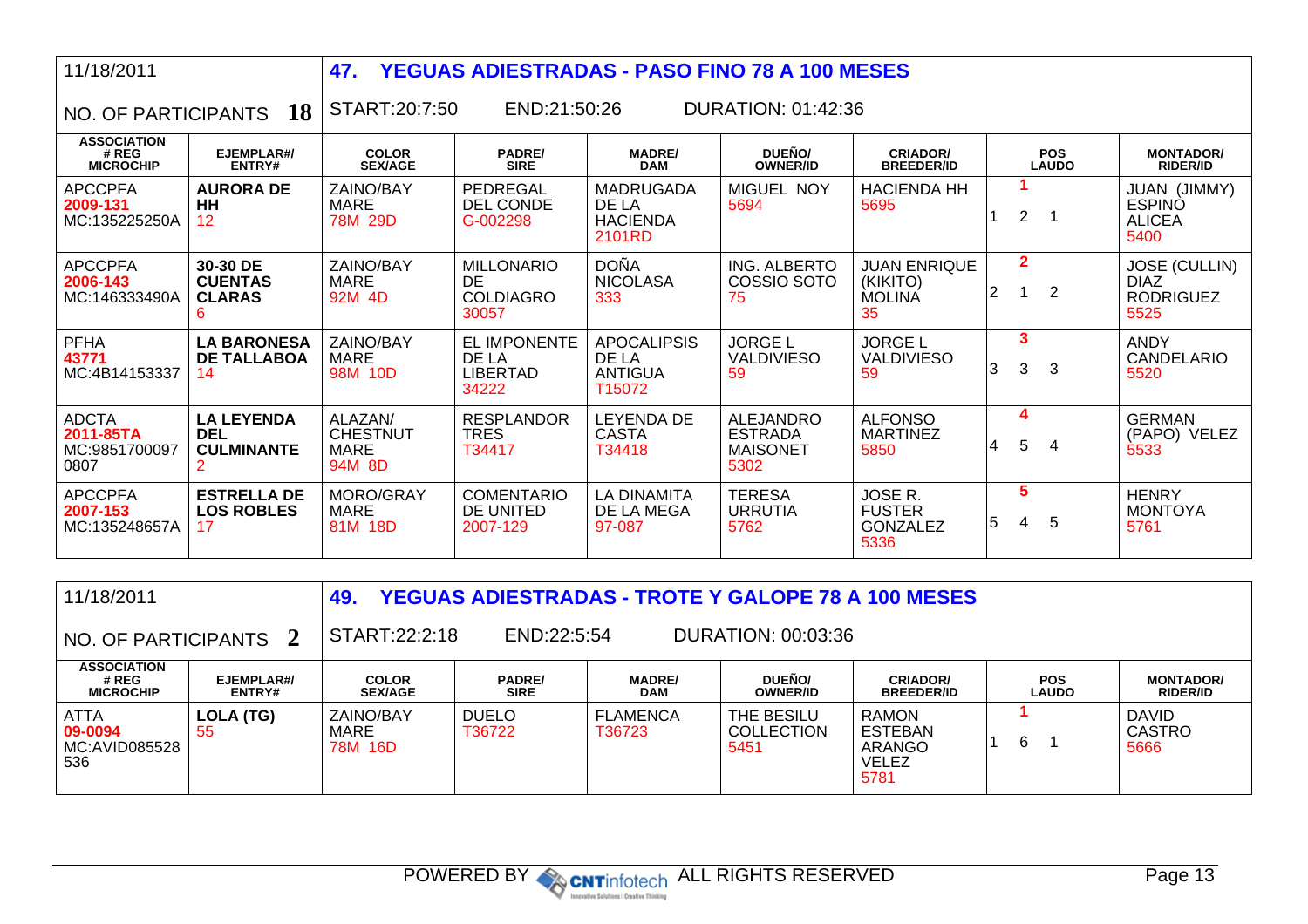| 11/18/2011                                         |                                                          | 50.                                                   | <b>YEGUAS ADIESTRADAS - TROTE Y GALOPE 101 Y MAYORES</b>         |                                                       |                                              |                                                              |   |                                  |                            |                                        |
|----------------------------------------------------|----------------------------------------------------------|-------------------------------------------------------|------------------------------------------------------------------|-------------------------------------------------------|----------------------------------------------|--------------------------------------------------------------|---|----------------------------------|----------------------------|----------------------------------------|
| NO. OF PARTICIPANTS                                | 5                                                        | START:22:11:14                                        | END:22:39:3                                                      |                                                       | DURATION: 00:27:49                           |                                                              |   |                                  |                            |                                        |
| <b>ASSOCIATION</b><br># REG<br><b>MICROCHIP</b>    | EJEMPLAR#/<br>ENTRY#                                     | <b>COLOR</b><br><b>SEX/AGE</b>                        | <b>PADRE/</b><br><b>SIRE</b>                                     | <b>MADRE/</b><br><b>DAM</b>                           | DUEÑO/<br><b>OWNER/ID</b>                    | <b>CRIADOR/</b><br><b>BREEDER/ID</b>                         |   |                                  | <b>POS</b><br><b>LAUDO</b> | <b>MONTADOR/</b><br><b>RIDER/ID</b>    |
| ASDECALDAS<br>240368<br>MC:AVID047806<br>288       | <b>LUISA DE LA</b><br><b>CEIBA</b><br>50                 | BAYO/<br><b>BUCKSKIN</b><br><b>MARE</b><br>101M 16D   | <b>GALLARDO DE</b><br><b>PROVIDENCIA</b><br>24760 -D P1 GB<br>BY | SABROSA DE<br><b>LAS CEIBAS</b><br>173733             | <b>INVERCIONES</b><br>A.J.C.S.<br>5794       | <b>INVERCIONES</b><br>A.J.C.S.<br>5794                       |   |                                  | $\mathbf 1$                | <b>ELIAS</b><br><b>VARGAS</b><br>5863  |
| <b>APCCPFA</b><br>2005-133<br>MC:044072126         | <b>ELEGANCIA</b><br><b>DE LA</b><br><b>PALMERA</b><br>53 | ALAZAN/<br><b>CHESTNUT</b><br><b>MARE</b><br>151M 17D | <b>FAROLERO</b><br>T7286                                         | <b>PAPIANA</b><br>T14258                              | <b>HACIENDA</b><br><b>LUNA LLENA</b><br>5371 | <b>JAVIER</b><br><b>GIRALDO</b><br><b>NEIRA</b><br>5332      | 2 | $\overline{2}$<br>2 <sup>1</sup> | 5                          | <b>MIRO BRAND</b><br>5551              |
| <b>APCCPFA</b><br>2007-132<br>MC:050806548         | <b>LA PARRANDA</b><br>(TG)<br>52                         | ZAINO/BAY<br>MARE<br>106M 28D                         | <b>DUELO</b><br>T35010                                           | <b>EJECUTIVA</b><br>T35011                            | ANA SALGADO<br><b>MICHEO</b><br>77           | <b>GONZALO</b><br><b>GARCIA</b><br>5686                      | 3 | 3<br>4                           | 3                          | <b>RAFAEL</b><br><b>MULERO</b><br>5572 |
| <b>APCCPFA</b><br>2007-136<br>MC:AVID039512<br>037 | <b>EJECUTIVA DE</b><br><b>ZACATECAS</b><br>-51           | ZAINO/BAY<br><b>MARE</b><br>172M 17D                  | <b>PROFANO</b><br>T15032                                         | <b>SECRETARIA</b><br>DE<br><b>CHIHUAHUA</b><br>T15056 | ANA SALGADO<br><b>MICHEO</b><br>77           | <b>CRIADERO</b><br><b>RANCHO</b><br><b>ZACATECAS</b><br>5457 |   | 4<br>3                           | 4                          | ANA SALGADO<br><b>MICHEO</b><br>77     |

| 11/18/2011                                                                          |                                               | 51.<br><b>YEGUAS ADIESTRADAS - PASO FINO 101 MESES Y MAYORES</b> |                                        |                                            |                                                                                                   |                                      |  |                                   |                                                      |  |  |
|-------------------------------------------------------------------------------------|-----------------------------------------------|------------------------------------------------------------------|----------------------------------------|--------------------------------------------|---------------------------------------------------------------------------------------------------|--------------------------------------|--|-----------------------------------|------------------------------------------------------|--|--|
| START:22:52:3<br><b>DURATION: 01:19:52</b><br>END:0:11:55<br>NO. OF PARTICIPANTS 17 |                                               |                                                                  |                                        |                                            |                                                                                                   |                                      |  |                                   |                                                      |  |  |
| <b>ASSOCIATION</b><br># REG<br><b>MICROCHIP</b>                                     | EJEMPLAR#/<br>ENTRY#                          | <b>COLOR</b><br><b>SEX/AGE</b>                                   | <b>PADRE/</b><br><b>SIRE</b>           | <b>MADRE/</b><br><b>DAM</b>                | <b>DUEÑO/</b><br><b>OWNER/ID</b>                                                                  | <b>CRIADOR/</b><br><b>BREEDER/ID</b> |  | <b>POS</b><br><b>LAUDO</b>        | <b>MONTADOR/</b><br><b>RIDER/ID</b>                  |  |  |
| <b>ADOPASO</b><br>G-003486<br>MC:146276167A                                         | <b>LUNA LLENA</b><br><b>DE LA ROSA</b>        | BAYO/<br><b>BUCKSKIN</b><br><b>MARE</b><br>105M 21D              | <b>VITRAL</b><br>29932                 | <b>TERNURA LA</b><br><b>ROSA</b><br>T37710 | ANIBAL<br>CAMPAGNA,<br><b>PATRICIA</b><br><b>OSBORNEY</b><br>ROBERTO E.<br><b>OSBORNE</b><br>5740 | RANCHO LA<br><b>ROSA</b><br>5656     |  |                                   | LUIS (LUISITO)<br><b>MUNDO</b><br>5404               |  |  |
| <b>PFHA</b><br>37,762<br>MC:AVID082071<br>556                                       | <b>PRIMAVERA</b><br><b>DE LA HIEDRA</b><br>6. | ZAINO/BAY<br>MARE<br>129M 26D                                    | SIMBOLO DE<br><b>BESILU</b><br>1660890 | <b>LA PIMIENTA</b><br>DE VENARI<br>26.058  | <b>HACIENDA LA</b><br><b>HIEDRA</b><br>5839                                                       | <b>JOSE PICAYO</b><br>5630           |  | $\mathbf{2}$<br>$\mathbf{2}$<br>3 | <b>JUAN JOSE</b><br>(POCHE)<br><b>RIVERA</b><br>5560 |  |  |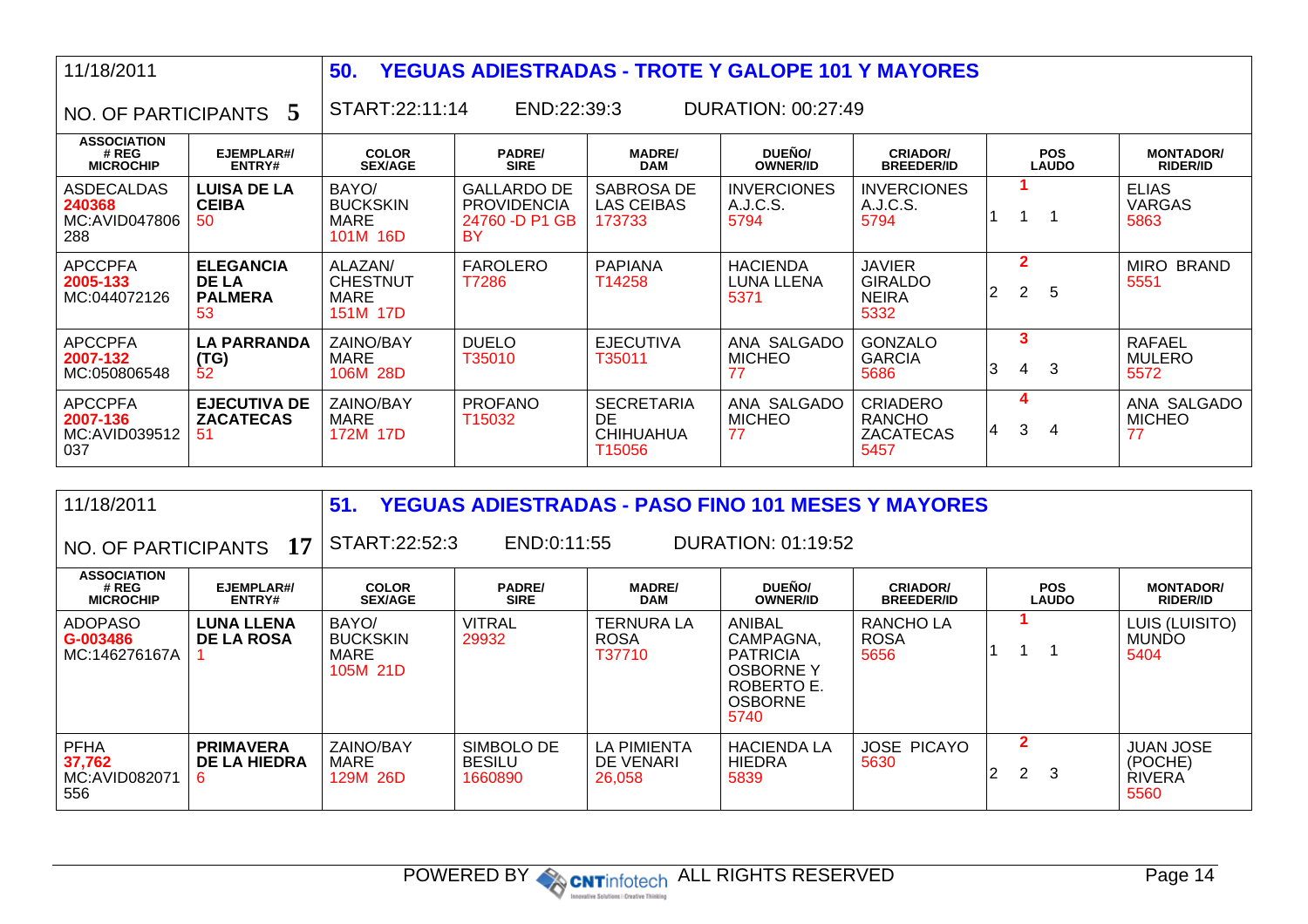| <b>PFHA</b><br>38,524<br>MC:AVID059375<br>031        | <b>LA REINA DE</b><br><b>LA ESTANCIA</b>      | ALAZAN/<br><b>CHESTNUT</b><br>MARE<br>121M 17D | MENSAJE DEL<br><b>OCHO</b><br>T36613            | <b>PRETENCIOSA</b><br>DE LA<br><b>ESTANCIA</b><br>95-281 | UNITED PASO<br><b>FINO SHOW</b><br><b>HORSES</b><br>5384 | CRIADERO LA<br><b>ESTANCIA</b><br>5668         | 13 | 3 | 2 | <b>ALEIDITA</b><br>ORTIZ<br>5669      |
|------------------------------------------------------|-----------------------------------------------|------------------------------------------------|-------------------------------------------------|----------------------------------------------------------|----------------------------------------------------------|------------------------------------------------|----|---|---|---------------------------------------|
| <b>ADOPASO</b><br>G-003344<br>MC:9851210090<br>44845 | <b>BARCAROLA</b><br><b>DEL CONDE</b>          | ALAZAN/<br><b>CHESTNUT</b><br>MARE<br>144M 29D | <b>RESPLANDOR</b><br><b>TRES</b><br>T34417      | <b>BARCAROLA</b><br>DE LUSITANIA<br>T29522               | <b>MARIO</b><br><b>HEINSEN</b><br>5653                   | JORGE<br><b>SUAREZ</b><br><b>CONDE</b><br>5645 |    |   | 5 | <b>OSIRIS</b><br><b>GOMEZ</b><br>5744 |
| <b>APCCPFA</b><br>2000-214<br>MC:2222686A1<br>D      | <b>LA ESENCIA</b><br><b>DEL CARMELO</b><br>13 | ALAZAN/<br><b>CHESTNUT</b><br>MARE<br>138M 1D  | <b>CAPITAN DE LA</b><br><b>VITRINA</b><br>24750 | <b>AZUCAR</b><br><b>MORENA</b><br>91-290                 | <b>HACIENDA</b><br>DON CARMELO<br>5368                   | <b>HACIENDA</b><br>DON CARMELO<br>5368         | 15 | 6 | 4 | <b>OCTAVIO</b><br>RAMIREZ<br>5721     |

| 11/19/2011                                         |                                                                   | 53.                                    |                                                                  | <b>POTROS ADIESTRADOS - TROCHA 37 A 48 MESES</b>                     |                                                     |                                                    |                            |                                        |
|----------------------------------------------------|-------------------------------------------------------------------|----------------------------------------|------------------------------------------------------------------|----------------------------------------------------------------------|-----------------------------------------------------|----------------------------------------------------|----------------------------|----------------------------------------|
| NO. OF PARTICIPANTS                                |                                                                   | START:                                 | END:                                                             | DURATION:                                                            |                                                     |                                                    |                            |                                        |
| <b>ASSOCIATION</b><br># REG<br><b>MICROCHIP</b>    | EJEMPLAR#/<br><b>ENTRY#</b>                                       | <b>COLOR</b><br><b>SEX/AGE</b>         | <b>PADRE/</b><br><b>SIRE</b>                                     | <b>MADRE/</b><br><b>DAM</b>                                          | DUEÑO/<br><b>OWNER/ID</b>                           | <b>CRIADOR/</b><br><b>BREEDER/ID</b>               | <b>POS</b><br><b>LAUDO</b> | <b>MONTADOR/</b><br><b>RIDER/ID</b>    |
| <b>PASOPISTA</b><br>166888<br>MC:AVID094119<br>085 | <b>PAPA DE LOS</b><br><b>AMORES DE</b><br><b>VILLA MARC</b><br>55 | ZAINO/BAY<br><b>STALLION</b><br>47M 5D | FARAON DE LA<br>GRAN<br><b>DINASTIA</b><br>13471 - R P3 GB<br>ΖA | QUIRPA DE<br>VILLA<br><b>MARCELA</b><br>213663- C P3<br><b>GD CA</b> | <b>EDUARDO</b><br>PIMENTEL<br><b>MURCIA</b><br>5791 | <b>CRIADERO</b><br>VILLA<br><b>MARCELA</b><br>5790 |                            | <b>LEONEL</b><br><b>OSPINA</b><br>5864 |

| 11/19/2011                                         |                                           | 54.                                      | <b>POTROS ADIESTRADOS - TROCHA 49 A 60 MESES</b>    |                                               |                                            |                                      |                                                |                                          |  |  |  |
|----------------------------------------------------|-------------------------------------------|------------------------------------------|-----------------------------------------------------|-----------------------------------------------|--------------------------------------------|--------------------------------------|------------------------------------------------|------------------------------------------|--|--|--|
| DURATION:<br>START:<br>END:<br>NO. OF PARTICIPANTS |                                           |                                          |                                                     |                                               |                                            |                                      |                                                |                                          |  |  |  |
| <b>ASSOCIATION</b><br># REG<br><b>MICROCHIP</b>    | EJEMPLAR#/<br>ENTRY#                      | <b>COLOR</b><br><b>SEX/AGE</b>           | <b>PADRE/</b><br><b>SIRE</b>                        | <b>MADRE/</b><br><b>DAM</b>                   | DUEÑO/<br><b>OWNER/ID</b>                  | <b>CRIADOR/</b><br><b>BREEDER/ID</b> | <b>MONTADOR/</b><br><b>POS</b><br><b>LAUDO</b> |                                          |  |  |  |
| <b>ASDECCA</b><br>246218<br>MC:AVID106377<br>115   | <b>DISEÑO DEL</b><br><b>RINCON</b><br>-54 | CASTAÑO/BAY<br><b>STALLION</b><br>50M 4D | <b>HECHICERO II</b><br>DE VILLA<br>ELVIRA<br>177292 | <b>PINTURA DEL</b><br><b>RINCON</b><br>212444 | <b>CRIADERO</b><br>SAN<br>CAYETANO<br>5787 | EVELIO BAEZA<br>5810                 |                                                | <b>ROBINSON</b><br><b>OVIEDO</b><br>5860 |  |  |  |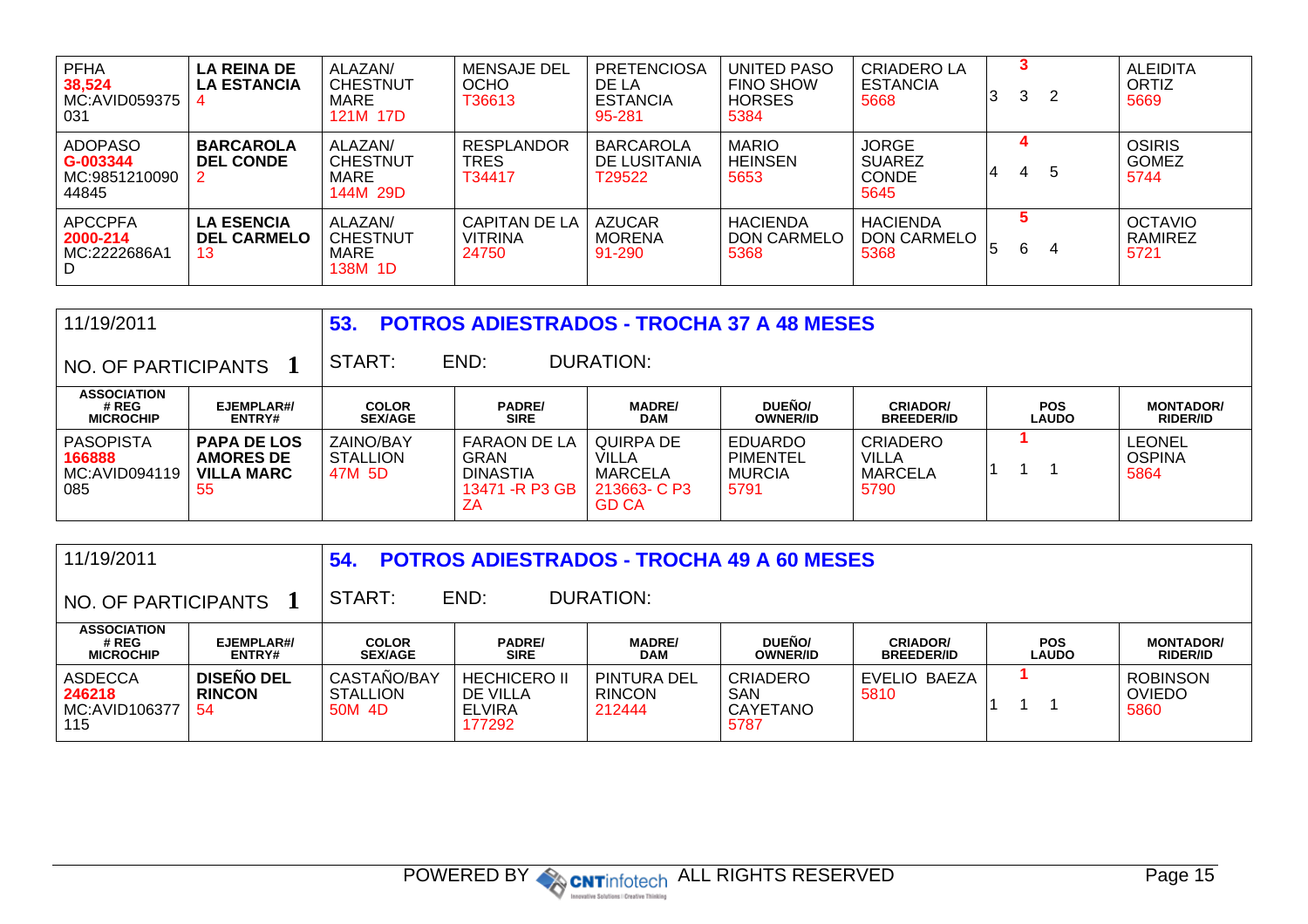| 11/19/2011                                                                           |                                              | 59.                                                     | <b>POTROS ADIESTRADOS - PLEASURE (PLACER) 37 A 48 MESES</b> |                             |                                                             |                                                |                                                |                                     |  |  |  |  |  |
|--------------------------------------------------------------------------------------|----------------------------------------------|---------------------------------------------------------|-------------------------------------------------------------|-----------------------------|-------------------------------------------------------------|------------------------------------------------|------------------------------------------------|-------------------------------------|--|--|--|--|--|
| NO. OF PARTICIPANTS 1                                                                |                                              | START:                                                  | END:                                                        | <b>DURATION:</b>            |                                                             |                                                |                                                |                                     |  |  |  |  |  |
| <b>ASSOCIATION</b><br># REG<br><b>MICROCHIP</b>                                      | EJEMPLAR#/<br>ENTRY#                         | <b>COLOR</b><br><b>SEX/AGE</b>                          | <b>PADRE/</b><br><b>SIRE</b>                                | <b>MADRE/</b><br><b>DAM</b> | DUEÑO/<br><b>OWNER/ID</b>                                   | <b>CRIADOR/</b><br><b>BREEDER/ID</b>           | <b>POS</b><br><b>LAUDO</b>                     | <b>MONTADOR/</b><br><b>RIDER/ID</b> |  |  |  |  |  |
| <b>APCCPFA</b><br>2011-189<br>MC:147637391A                                          | <b>IMPACTO DE</b><br><b>PALMARINA</b><br>-55 | ALAZAN/<br><b>CHESTNUT</b><br><b>STALLION</b><br>44M 6D | <b>GLADIADOR</b><br>DE LA<br><b>VIRGINIA</b><br>213538      | PALMARINA<br>PP94001        | DR. ROBERTO<br>M VASQUEZ<br><b>RAMOS</b><br>89              | DR. ROBERTO<br>M VASQUEZ<br><b>RAMOS</b><br>89 | $\mathbf{2}$<br>$\mathbf{2}$<br>$\overline{2}$ | <b>JAIME RIVERA</b><br>5559         |  |  |  |  |  |
| 11/19/2011                                                                           |                                              | 60.                                                     |                                                             |                             | <b>POTROS ADIESTRADOS - PLEASURE (PLACER) 49 A 60 MESES</b> |                                                |                                                |                                     |  |  |  |  |  |
| START:12:21:23<br><b>DURATION: 00:14:04</b><br>END:12:35:27<br>NO. OF PARTICIPANTS 3 |                                              |                                                         |                                                             |                             |                                                             |                                                |                                                |                                     |  |  |  |  |  |
| <b>ASSOCIATION</b><br># REG<br><b>MICROCHIP</b>                                      | EJEMPLAR#/<br>ENTRY#                         | <b>COLOR</b><br><b>SEX/AGE</b>                          | <b>PADRE/</b><br><b>SIRE</b>                                | <b>MADRE/</b><br><b>DAM</b> | DUENO/<br><b>OWNER/ID</b>                                   | <b>CRIADOR/</b><br><b>BREEDER/ID</b>           | <b>POS</b><br><b>LAUDO</b>                     | <b>MONTADOR/</b><br><b>RIDER/ID</b> |  |  |  |  |  |

| <b>#REG</b><br><b>MICROCHIP</b>                      | <b>CJCWFLAR#</b><br>ENTRY#                         | <b>UULUR</b><br><b>SEX/AGE</b>                          | <b>PADRE</b><br><b>SIRE</b>                              | <b>MADRE</b><br><b>DAM</b>                         | <b>DUENU</b><br><b>OWNER/ID</b>                   | <b>URIADURI</b><br><b>BREEDER/ID</b>                                         | rus<br><b>LAUDO</b> |                     | <b>MUNIADUR</b><br><b>RIDER/ID</b>     |
|------------------------------------------------------|----------------------------------------------------|---------------------------------------------------------|----------------------------------------------------------|----------------------------------------------------|---------------------------------------------------|------------------------------------------------------------------------------|---------------------|---------------------|----------------------------------------|
| <b>APCCPFA</b><br>2010-019<br>MC:9851540002<br>92273 | <b>VIRTUOSO DE</b><br>LA<br><b>HERMANDAD</b><br>51 | ALAZAN/<br><b>CHESTNUT</b><br><b>STALLION</b><br>56M 7D | MARCAPASO<br>DE LA<br><b>QUERENCIA</b><br>T34581         | <b>DANISHA</b><br>T36961                           | <b>DANIEL</b><br>CARRASQUILL<br>O SANCHEZ<br>5680 | <b>DANIEL</b><br>CARRASQUILL<br>O SANCHEZ<br>5680                            | ′                   |                     | ANGEL<br><b>FELICIANO</b><br>5555      |
| <b>PFHA</b><br>54895<br>MC:4B013D2F4<br>B            | <b>HECHIZO DEL</b><br><b>CARMEN</b><br>53          | NEGRO/BLACK<br><b>STALLION</b><br>54M 24D               | <b>DELIRIO DE</b><br><b>VALPARAISO</b><br>T15457         | <b>HECHIZERA</b><br><b>DEL CARMEN</b><br>T16042    | <b>HECTOR O</b><br>CASTELLON<br>5327              | <b>HECTOR O</b><br><b>CASTELLON</b><br>5327                                  | 2.                  | -2                  | <b>DANIEL</b><br><b>DAVILA</b><br>5532 |
| <b>APCCPFA</b><br>2011-171<br>MC:145464760A          | <b>TENIENTE DE</b><br><b>BESILU</b><br>52          | ZAINO/BAY<br><b>STALLION</b><br>55M 18D                 | <b>TARTARO DE</b><br><b>BESILU</b><br>T <sub>16017</sub> | LA<br><b>CASTAÑUELA</b><br>DE SEISEMES<br>2011-018 | <b>HACIENDA LA</b><br><b>SERRANIA</b><br>5442     | <b>HACIENDA LA</b><br>DANIELA<br><b>AGENT: DIEGO</b><br><b>MEJIA</b><br>5450 |                     | -3<br>$\mathcal{S}$ | <b>JOSE</b><br><b>SALDANA</b><br>5537  |

| 11/19/2011<br><b>POTROS ADIESTRADOS - PERFORMANCE 37 A 48 MESES</b>         |                      |                                |                       |                      |                           |                                      |                            |                                     |
|-----------------------------------------------------------------------------|----------------------|--------------------------------|-----------------------|----------------------|---------------------------|--------------------------------------|----------------------------|-------------------------------------|
| START:12:40:58<br>DURATION: 00:09:28<br>END:12:50:26<br>NO. OF PARTICIPANTS |                      |                                |                       |                      |                           |                                      |                            |                                     |
| <b>ASSOCIATION</b><br># REG<br><b>MICROCHIP</b>                             | EJEMPLAR#/<br>ENTRY# | <b>COLOR</b><br><b>SEX/AGE</b> | <b>PADRE/</b><br>SIRE | <b>MADRE/</b><br>DAM | DUEÑO/<br><b>OWNER/ID</b> | <b>CRIADOR/</b><br><b>BREEDER/ID</b> | <b>POS</b><br><b>LAUDO</b> | <b>MONTADOR/</b><br><b>RIDER/ID</b> |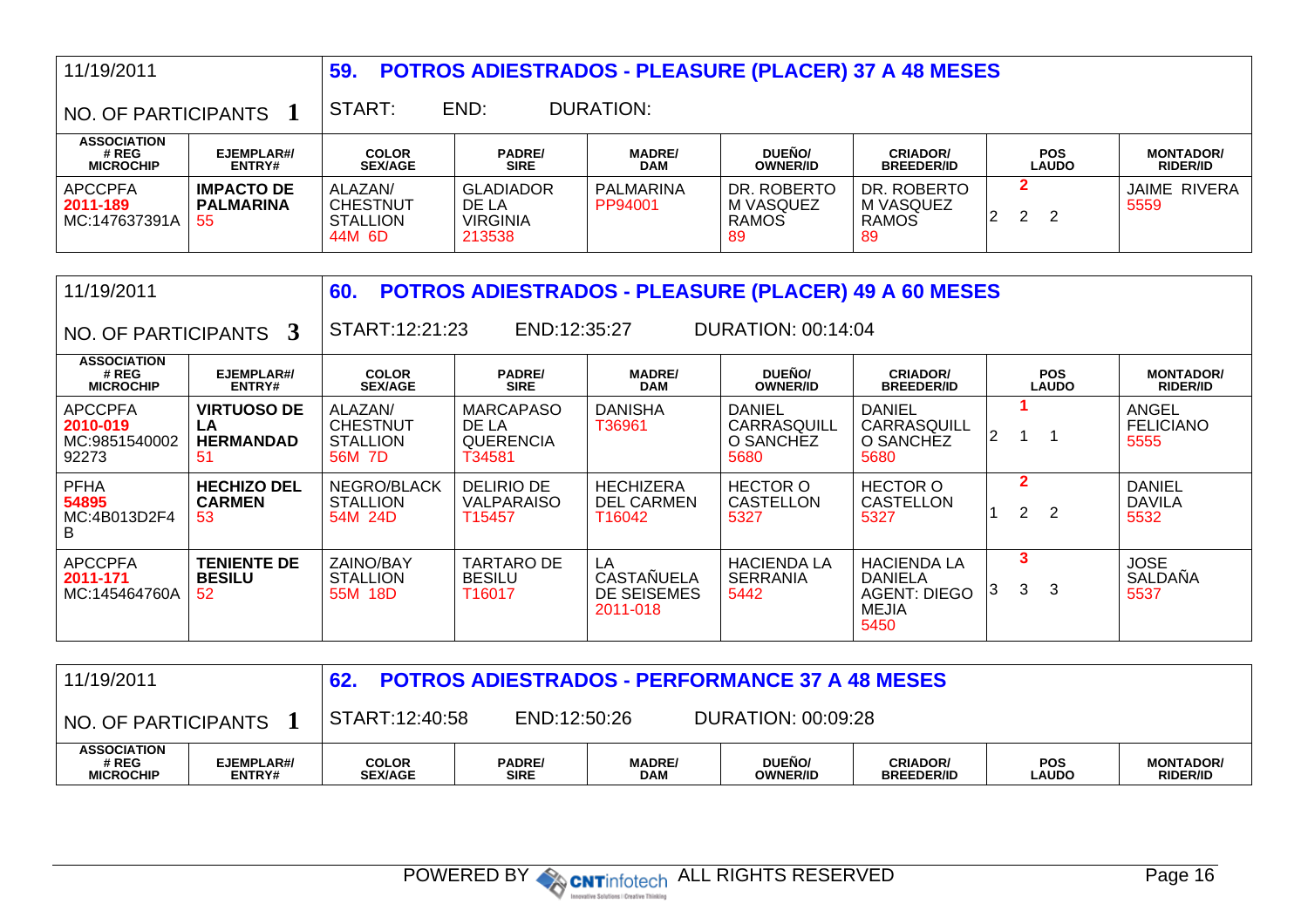| <b>APCCPFA</b><br>2011-159<br>MC:4C2511734 | <b>ECLIPSE DE 4E</b><br>55 | CEBRUNO/<br><b>BLACK BAY</b><br><b>STALLION</b><br>39M 8D | <b>EL SEVILLANO</b><br>DE LA<br>LIBERTAD<br>37,265 | LA EPOCA DE<br>LA GOTA<br>2006-188 | ELVIN J.<br><b>MENDEZ</b><br><b>FONTANEZ</b><br>5043 | <b>JOSE E.</b><br><b>RODRIGUEZ</b><br>5640 |  |  | ∟UIS<br><b>BENJAMIN</b><br><b>TORRES</b><br><b>RIVERA</b><br>5607 |
|--------------------------------------------|----------------------------|-----------------------------------------------------------|----------------------------------------------------|------------------------------------|------------------------------------------------------|--------------------------------------------|--|--|-------------------------------------------------------------------|
|--------------------------------------------|----------------------------|-----------------------------------------------------------|----------------------------------------------------|------------------------------------|------------------------------------------------------|--------------------------------------------|--|--|-------------------------------------------------------------------|

| 11/19/2011                                           |                                             | 63.                                                      | <b>POTROS ADIESTRADOS - PERFORMANCE 49 A 60 MESES</b>      |                                                           |                                              |                                        |                   |                            |                                                       |  |  |  |  |
|------------------------------------------------------|---------------------------------------------|----------------------------------------------------------|------------------------------------------------------------|-----------------------------------------------------------|----------------------------------------------|----------------------------------------|-------------------|----------------------------|-------------------------------------------------------|--|--|--|--|
| NO. OF PARTICIPANTS 3                                |                                             |                                                          | START:12:50:54<br>END:13:1:53<br><b>DURATION: 00:10:59</b> |                                                           |                                              |                                        |                   |                            |                                                       |  |  |  |  |
| <b>ASSOCIATION</b><br># REG<br><b>MICROCHIP</b>      | EJEMPLAR#/<br>ENTRY#                        | <b>COLOR</b><br><b>SEX/AGE</b>                           | <b>PADRE/</b><br><b>SIRE</b>                               | <b>MADRE/</b><br><b>DAM</b>                               | DUEÑO/<br><b>OWNER/ID</b>                    | <b>CRIADOR/</b><br><b>BREEDER/ID</b>   |                   | <b>POS</b><br><b>LAUDO</b> | <b>MONTADOR/</b><br><b>RIDER/ID</b>                   |  |  |  |  |
| <b>ADOPASO</b><br>G-003181<br>MC:9851700009<br>47758 | <b>DUELO DE JH</b><br>49                    | ZAINO/BAY<br><b>STALLION</b><br>55M 28D                  | <b>JOYERO</b><br><b>TERCERO</b><br>2011-188                | <b>CANTALICIA</b><br>DE LA VITRINA<br>T38094              | <b>MARIO</b><br><b>HEINSEN</b><br>5653       | CRIADERO JH<br>5446                    | 2                 |                            | <b>JORGE</b><br><b>SUAREZ</b><br><b>CONDE</b><br>5645 |  |  |  |  |
| <b>APCCPFA</b><br>2007-077<br>MC:145633362A          | <b>EL ENCANTO</b><br>DE SELECTA<br>50       | ALAZAN/<br><b>CHESTNUT</b><br><b>STALLION</b><br>57M 19D | <b>MARCAPASOS</b><br>35587                                 | <b>SAMARITANA</b><br>DE LA<br><b>VIRGINIA</b><br>2002-051 | <b>ROBERTO</b><br>ORTIZ<br>5407              | ELPIDIO JR<br><b>NUNEZ</b><br>18       | $\mathbf{2}$<br>3 | 2                          | <b>VICTOR M.</b><br><b>ROSADO</b><br>5538             |  |  |  |  |
| <b>APCCPFA</b><br>2010-107<br>MC:145-<br>318245A     | <b>BARBARO DEL</b><br><b>CASTILLO</b><br>48 | ZAINO/BAY<br><b>STALLION</b><br>50M 20D                  | <b>TORMENTO DE</b><br>LA VIRGINIA<br>210261                | LA MOTORA<br>DE LA<br><b>MUNDIAL</b><br>41487             | <b>MANUEL R.</b><br><b>RODRIGUEZ</b><br>5406 | <b>HACIENDA EL</b><br>CASTILLO<br>5410 | 3<br>3            | 3                          | <b>CARLOS</b><br><b>CONDE</b><br>5310                 |  |  |  |  |

| 11/19/2011                                      |                                           | 64.                                    |                                                      | <b>POTROS ADIESTRADOS - TROTE Y GALOPE 31 A 36 MESES</b> |                                                        |                                         |                            |                                     |  |  |
|-------------------------------------------------|-------------------------------------------|----------------------------------------|------------------------------------------------------|----------------------------------------------------------|--------------------------------------------------------|-----------------------------------------|----------------------------|-------------------------------------|--|--|
| NO. OF PARTICIPANTS                             |                                           |                                        | START:13:10:17<br>END:13:15:52<br>DURATION: 00:05:35 |                                                          |                                                        |                                         |                            |                                     |  |  |
| <b>ASSOCIATION</b><br># REG<br><b>MICROCHIP</b> | EJEMPLAR#/<br><b>ENTRY#</b>               | <b>COLOR</b><br><b>SEX/AGE</b>         | <b>PADRE/</b><br><b>SIRE</b>                         | <b>MADRE/</b><br><b>DAM</b>                              | DUEÑO/<br><b>OWNER/ID</b>                              | <b>CRIADOR/</b><br><b>BREEDER/ID</b>    | <b>POS</b><br><b>LAUDO</b> | <b>MONTADOR/</b><br><b>RIDER/ID</b> |  |  |
| APCCPFA<br>2011-157<br>MC:9851540002<br>92333   | <b>AVENTURERO</b><br><b>DEL MAR</b><br>55 | ZAINO/BAY<br><b>STALLION</b><br>35M 9D | DON PEPE<br>T31163                                   | ELEGANCIA DE<br>LA PALMERA<br>2005-133                   | EUGENIO Y<br><b>FERMIN DEL</b><br><b>VALLE</b><br>5628 | SILVIO LOPEZ<br><b>RODRIGUEZ</b><br>104 |                            | MIRO BRAND<br>5551                  |  |  |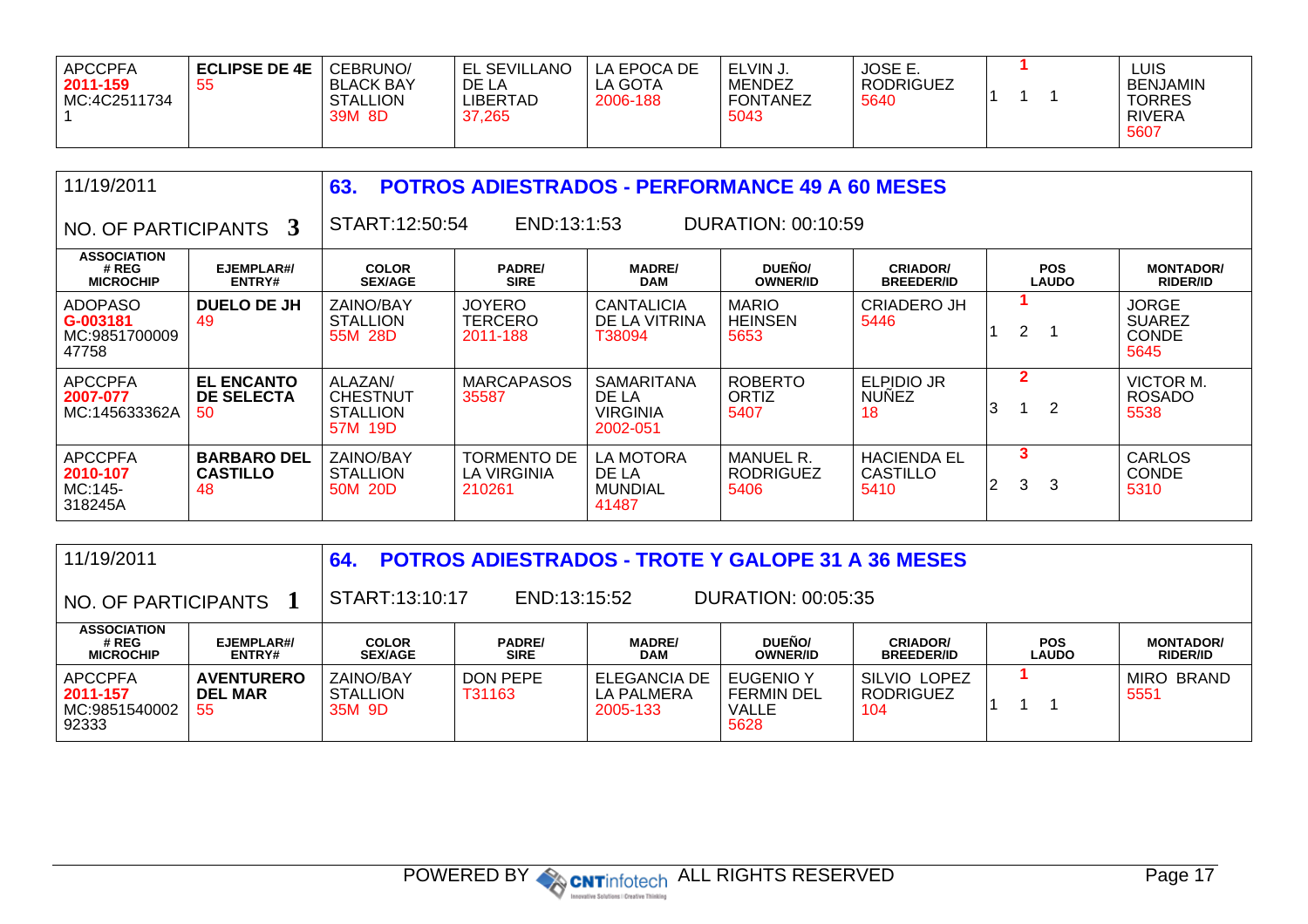| 11/19/2011                                        |                      | 65.                                     | <b>POTROS ADIESTRADOS - TROTE Y GALOPE 37 A 48 MESES</b> |                               |                                              |                                                          |                            |                                        |  |  |  |
|---------------------------------------------------|----------------------|-----------------------------------------|----------------------------------------------------------|-------------------------------|----------------------------------------------|----------------------------------------------------------|----------------------------|----------------------------------------|--|--|--|
| NO. OF PARTICIPANTS                               |                      |                                         | START:13:27:43<br>DURATION: 00:08:44<br>END:13:36:27     |                               |                                              |                                                          |                            |                                        |  |  |  |
| <b>ASSOCIATION</b><br># REG<br><b>MICROCHIP</b>   | EJEMPLAR#/<br>ENTRY# | <b>COLOR</b><br><b>SEX/AGE</b>          | <b>PADRE/</b><br><b>SIRE</b>                             | <b>MADRE/</b><br>DAM          | DUEÑO/<br><b>OWNER/ID</b>                    | <b>CRIADOR/</b><br><b>BREEDER/ID</b>                     | <b>POS</b><br><b>LAUDO</b> | <b>MONTADOR/</b><br><b>RIDER/ID</b>    |  |  |  |
| <b>ASDEPASO</b><br>253320<br>MC:AVID106373<br>010 | <b>CRACK</b><br>-54  | ZAINO/BAY<br><b>STALLION</b><br>44M 23D | TINIEBLO DE<br>DINASTIA DEL<br><b>PUERTO</b><br>408731   | MEZCALINA DE<br>L Y<br>409202 | EDUARDO<br>PIMENTEL<br><b>MURCIA</b><br>5791 | LUIS GABRIEL<br><b>SUAREZ</b><br><b>MARTINEZ</b><br>5811 |                            | <b>LEONEL</b><br><b>OSPINA</b><br>5864 |  |  |  |

| 11/19/2011                                         |                                                                  | 66.                                                     | <b>POTROS ADIESTRADOS - TROTE Y GALOPE 49 A 60 MESES</b>                                                                                                              |                                                     |                                                             |                                                        |             |                                                  |  |  |  |  |
|----------------------------------------------------|------------------------------------------------------------------|---------------------------------------------------------|-----------------------------------------------------------------------------------------------------------------------------------------------------------------------|-----------------------------------------------------|-------------------------------------------------------------|--------------------------------------------------------|-------------|--------------------------------------------------|--|--|--|--|
| NO. OF PARTICIPANTS 2                              |                                                                  |                                                         | START:13:38:42<br>END:13:58:7<br>DURATION: 00:19:25                                                                                                                   |                                                     |                                                             |                                                        |             |                                                  |  |  |  |  |
| <b>ASSOCIATION</b><br># REG<br><b>MICROCHIP</b>    | EJEMPLAR#/<br>ENTRY#                                             | <b>COLOR</b><br><b>SEX/AGE</b>                          | <b>DUEÑO/</b><br><b>PADRE/</b><br><b>CRIADOR/</b><br><b>MADRE/</b><br><b>POS</b><br><b>SIRE</b><br><b>DAM</b><br><b>LAUDO</b><br><b>OWNER/ID</b><br><b>BREEDER/ID</b> |                                                     |                                                             |                                                        |             |                                                  |  |  |  |  |
| ATTA<br>10-0106<br>MC:AVID040871<br>333            | <b>IMPONENTE</b><br><b>DEL</b><br><b>GUADALITO</b><br>(TG)<br>53 | ZAINO/BAY<br><b>STALLION</b><br>56M 22D                 | <b>CONSUL DE</b><br>GRAN<br><b>DINASTIA</b><br>T37466                                                                                                                 | <b>GANDHI DE LA</b><br>LINDA<br>T37467              | THE BESILU<br><b>COLLECTION</b><br>5451                     | LEONEL H.<br><b>ARANA</b><br><b>BEDOYA</b><br>5665     | 2           | <b>ADRES</b><br><b>CASTRO</b><br>5900            |  |  |  |  |
| <b>ASDESILLA</b><br>209191<br>MC:AVID094124<br>308 | <b>MARAÑON DE</b><br><b>SAN ESTEBAN</b><br>52                    | NARANJUELO/<br><b>DUN</b><br><b>STALLION</b><br>51M 22D | <b>MENSAJE DE</b><br><b>SAN ESTEBAN</b><br>183117                                                                                                                     | <b>HECHIZADA DE</b><br><b>SAN ESTEBAN</b><br>203805 | <b>HECTOR A.</b><br><b>RINCON</b><br><b>SERRANO</b><br>5803 | <b>OSCAR</b><br><b>GOMEZ</b><br><b>JIMENEZ</b><br>5804 | 2<br>2<br>2 | <b>BEYKER</b><br>CALLE<br><b>GIRALDO</b><br>5870 |  |  |  |  |

| 11/19/2011                                                                                                            |                                         | 67.                                                     | <b>POTROS ADIESTRADOS - PASO FINO 31 A 36 MESES</b>                                                                                                            |                                               |                                               |                                                            |                                                 |                                      |  |  |  |  |
|-----------------------------------------------------------------------------------------------------------------------|-----------------------------------------|---------------------------------------------------------|----------------------------------------------------------------------------------------------------------------------------------------------------------------|-----------------------------------------------|-----------------------------------------------|------------------------------------------------------------|-------------------------------------------------|--------------------------------------|--|--|--|--|
| NO. OF PARTICIPANTS                                                                                                   | 11                                      |                                                         | START:14:14:26<br>END:14:32:54<br><b>DURATION: 00:18:28</b>                                                                                                    |                                               |                                               |                                                            |                                                 |                                      |  |  |  |  |
| <b>ASSOCIATION</b><br># REG<br><b>MICROCHIP</b>                                                                       | EJEMPLAR#/<br>ENTRY#                    | <b>COLOR</b><br><b>SEX/AGE</b>                          | DUEÑO/<br><b>PADRE/</b><br><b>MADRE/</b><br><b>CRIADOR/</b><br><b>POS</b><br><b>SIRE</b><br><b>DAM</b><br><b>LAUDO</b><br><b>OWNER/ID</b><br><b>BREEDER/ID</b> |                                               |                                               |                                                            |                                                 |                                      |  |  |  |  |
| <b>PROPASO</b><br><b>PP-11-112</b><br>MC:4B752R460<br>R.                                                              | <b>OMEGA DE LA</b><br><b>TUNA</b><br>11 | ALAZAN/<br><b>CHESTNUT</b><br><b>STALLION</b><br>35M 7D | <b>HEREDERO DE</b><br><b>JONSEB</b><br>37274                                                                                                                   | TRIFASICA DEL<br><b>DUQUE</b><br>26.494       | DR. LUIS R.<br><b>ROMERO</b><br>LOPEZ<br>5650 | <b>HACIENDA LA</b><br>TUNA / AGENT:<br>LUIS ROMERO<br>5879 |                                                 | <b>EDWIN</b><br><b>ROMAN</b><br>5652 |  |  |  |  |
| <b>ADOPASO</b><br>2011-80TA<br>MC:9656000000<br>302808                                                                | <b>EL BIONICO DE</b><br>МG              | <b>ZAINO/BAY</b><br><b>STALLION</b><br>31M 6D           | <b>ESCALOFRIO</b><br>DE LA ROSA<br>T37954                                                                                                                      | <b>FARAHONA DE</b><br>LA COMPARSA<br>2005-182 | <b>MILTON</b><br>GONZALEZ<br>5463             | <b>HACIENDA</b><br><b>TAINO</b><br>5416                    | $\mathbf{2}$<br>$\mathbf{2}^{\prime}$<br>2<br>3 | RAFAEL<br><b>BERMUDEZ</b><br>5524    |  |  |  |  |
| <b>POWERED BY</b><br>ALL RIGHTS RESERVED<br>Page 18<br><b>CNTinfotech</b><br>Innovative Solutions / Creative Thinking |                                         |                                                         |                                                                                                                                                                |                                               |                                               |                                                            |                                                 |                                      |  |  |  |  |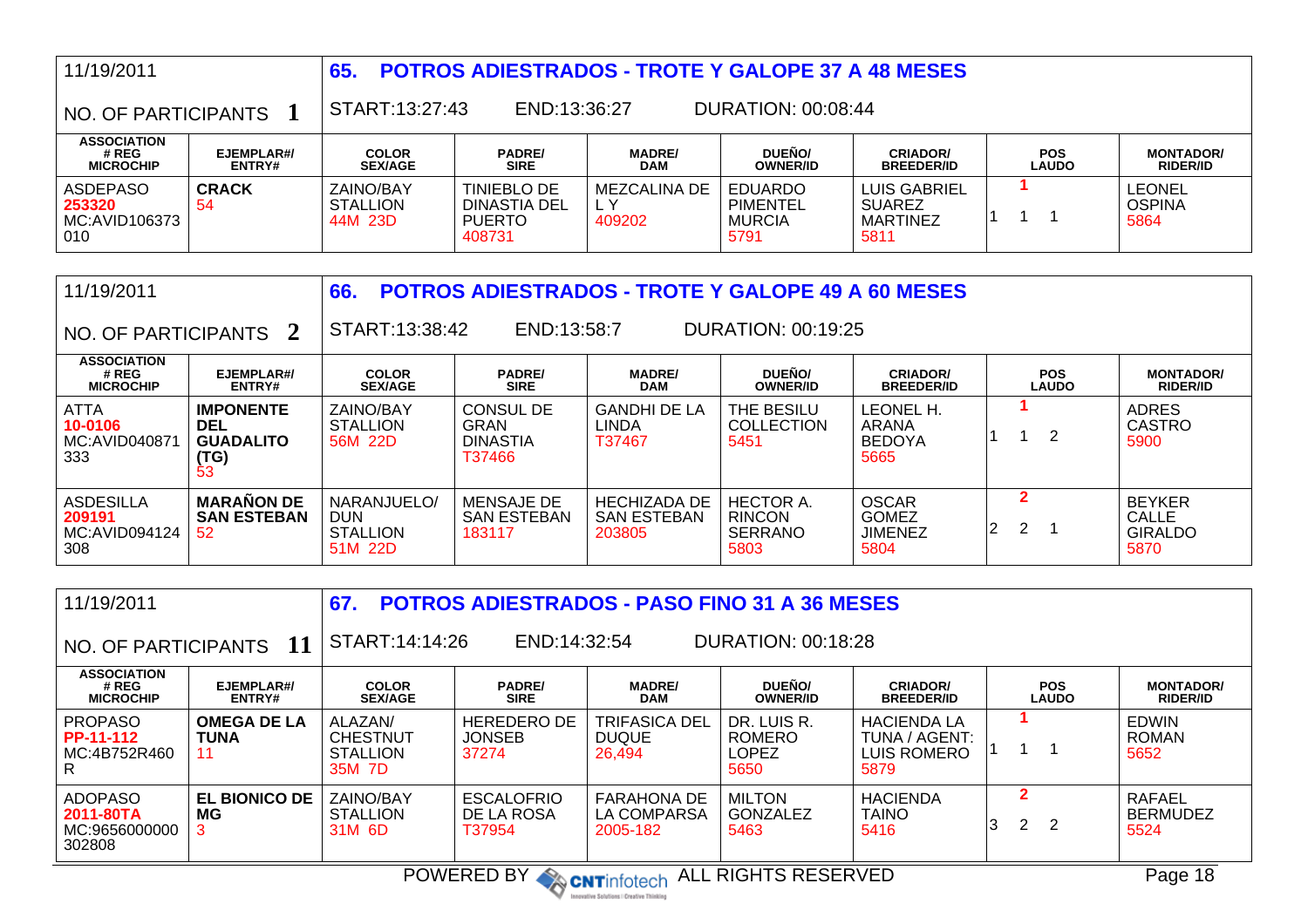| 11/19/2011                                      |                                                     | 69                                                          |                                            | <b>CABALLOS ADIESTRADOS - TROCHA 61 A 77 MESES</b>      |                                                      |                                                                         |                                           |                                        |  |  |  |
|-------------------------------------------------|-----------------------------------------------------|-------------------------------------------------------------|--------------------------------------------|---------------------------------------------------------|------------------------------------------------------|-------------------------------------------------------------------------|-------------------------------------------|----------------------------------------|--|--|--|
| NO. OF PARTICIPANTS 2                           |                                                     | START:14:40:40<br>END:14:49:51<br><b>DURATION: 00:09:11</b> |                                            |                                                         |                                                      |                                                                         |                                           |                                        |  |  |  |
| <b>ASSOCIATION</b><br># REG<br><b>MICROCHIP</b> | EJEMPLAR#/<br>ENTRY#                                | <b>COLOR</b><br><b>SEX/AGE</b>                              | <b>PADRE/</b><br><b>SIRE</b>               | <b>MADRE/</b><br><b>DAM</b>                             | DUEÑO/<br><b>OWNER/ID</b>                            | <b>CRIADOR/</b><br><b>BREEDER/ID</b>                                    | <b>POS</b><br><b>LAUDO</b>                | <b>MONTADOR/</b><br><b>RIDER/ID</b>    |  |  |  |
| ASDESILLA<br>208354<br>MC:AVID100322<br>292     | <b>ARKANO</b>                                       | ZAINO/BAY<br><b>STALLION</b><br>66M 26D                     | MENSAJE DE<br><b>SAN ESTEBAN</b><br>183117 | BENGALA DEL<br>SOL.<br>182457                           | <b>CRIADERO</b><br>CAROLINA DE<br>LOS MELLOS<br>5815 | <b>OSCAR GOMEZ</b><br><b>Y FELIPE</b><br><b>MENDEZ</b><br>5816          |                                           | <b>MARIO</b><br><b>FRANCO</b><br>5865  |  |  |  |
| <b>APCCPFA</b><br>2011-184                      | <b>EL MAESTRO</b><br><b>DE</b><br><b>BUTTERMILK</b> | ALAZAN/<br><b>CHESTNUT</b><br><b>STALLION</b><br>66M 14D    | ANTANAS<br><b>MOCKUS</b><br>T16045         | LA COBRA DL<br><b>GRAN</b><br><b>DINASTIA</b><br>T16046 | <b>JOSE SUAREZ</b><br>ANA SALGADO<br>5901            | <b>BUTTERMILK</b><br><b>FARMS</b><br><b>AGENT: LEO</b><br>LOMAN<br>5377 | $\mathbf{2}$<br>$\mathbf{2}^{\circ}$<br>2 | <b>RAFAEL</b><br><b>MULERO</b><br>5572 |  |  |  |

| 11/19/2011                                           |                                          | 70.                                                      | <b>POTROS ADIESTRADOS - PASO FINO 37 A 48 MESES</b>           |                                              |                                                            |                                               |                            |                                  |   |   |                |                                                      |
|------------------------------------------------------|------------------------------------------|----------------------------------------------------------|---------------------------------------------------------------|----------------------------------------------|------------------------------------------------------------|-----------------------------------------------|----------------------------|----------------------------------|---|---|----------------|------------------------------------------------------|
|                                                      | NO. OF PARTICIPANTS 14                   | START:15:53:17                                           | END:16:9:53                                                   |                                              | <b>DURATION: 00:16:36</b>                                  |                                               |                            |                                  |   |   |                |                                                      |
| <b>ASSOCIATION</b><br># REG<br><b>MICROCHIP</b>      | EJEMPLAR#<br>ENTRY#                      | <b>COLOR</b><br><b>SEX/AGE</b>                           | <b>PADRE/</b><br><b>SIRE</b>                                  | <b>MADRE/</b><br><b>DAM</b>                  | DUEÑO/<br><b>OWNER/ID</b>                                  | <b>CRIADOR/</b><br><b>BREEDER/ID</b>          | <b>POS</b><br><b>LAUDO</b> |                                  |   |   |                | <b>MONTADOR/</b><br><b>RIDER/ID</b>                  |
| <b>PFHA</b><br>55,722<br>MC:145959352A               | <b>ELEGIDO DE</b><br>JF<br>20            | ALAZAN/<br><b>CHESTNUT</b><br><b>STALLION</b><br>45M 25D | <b>MARAQUERO</b><br>DE VITRAL LA<br><b>ROSA</b><br>T37923     | PRENDA DE<br><b>LOS REYES</b><br>32564       | JOHN N KING<br>5905                                        | MYRA S. KING<br>5904                          |                            |                                  |   |   |                | <b>ARTURO</b><br><b>GONZALEZ</b><br>5657             |
| <b>APCCPFA</b><br>2011-168<br>MC:9851700009<br>45634 | <b>SANTO DEL</b><br><b>OREGANO</b><br>15 | MORO/GRAY<br><b>STALLION</b><br>43M 29D                  | EL IMPONENTE<br>DE LA<br><b>LIBERTAD</b><br>34222             | <b>DETALLE DOS</b><br>DEL REY<br>2001-118    | <b>EDGARDO J</b><br><b>RIVERA</b><br>64                    | EDGARDO J<br><b>RIVERA</b><br>64              | $\overline{2}$             | $\overline{2}$<br>$\overline{2}$ | 2 | 2 |                | <b>JUAN JOSE</b><br>(POCHE)<br><b>RIVERA</b><br>5560 |
| <b>APCCPFA</b><br>2010-200<br>MC:49416D5E3           | <b>DOMINITO DE</b><br>4G<br>14           | ZAINO/BAY<br><b>STALLION</b><br>40M 28D                  | <b>EL CANTANTE</b><br>DE CUENTAS<br><b>CLARAS</b><br>PP052338 | <b>MILLONARIA</b><br>DE LA REINA<br>2005-184 | <b>JULIO M</b><br><b>GARRIGA</b><br>167                    | <b>JULIO M</b><br>GARRIGA<br>167              | 4                          | 3<br>3                           | 4 |   | 5              | <b>JONATHAN</b><br><b>BULTRON</b><br>5511            |
| <b>ASDEPASO</b><br>253635<br>MC:AVID108513<br>080    | <b>DULCE CANEO</b><br>10                 | ZAINO/BAY<br><b>STALLION</b><br>45M 22D                  | DULCE SUEÑO<br>DE LUSITANIA<br>ABA-17843                      | SORPRESA DE<br><b>HORIZONTES</b><br>203898   | <b>EDUARDO</b><br><b>PIMENTEL</b><br><b>MURCIA</b><br>5791 | <b>JAIME OSORIO</b><br><b>RAMIREZ</b><br>5809 | 3                          | 4<br>5                           | 5 | 3 | $\overline{4}$ | <b>LEONEL</b><br><b>OSPINA</b><br>5864               |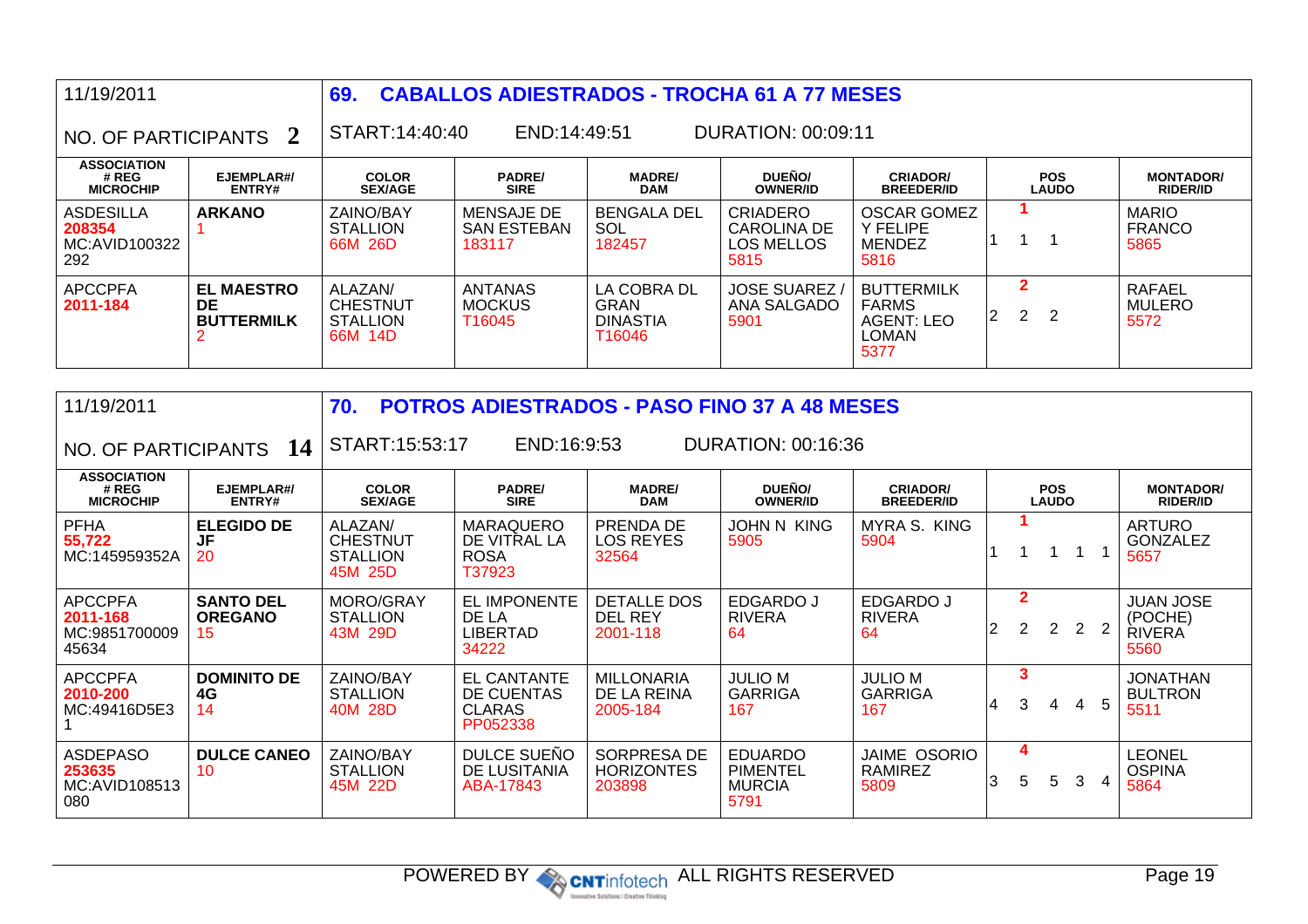| <b>ADCTA</b><br>2011-68 TA<br>MC:AVID<br>050775032 | <b>CODIGO</b><br><b>SECRETO</b><br>-23 | ZAINO/BAY<br><b>STALLION</b><br>34M 20D | <b>JOYERO</b><br><b>TERCERO</b><br>2011-188 | <b>VICTORIA DE</b><br><b>SIBERIA</b><br>41,963 | <b>HUMBERTO</b><br><b>FIGUEROA</b><br><b>MERCADO</b><br>5632 | <b>RANCHO</b><br><b>PIEDRAS</b><br><b>BLANCAS</b><br>5878 |  |  |  |  | <b>GIOVANNI</b><br>RIVERA<br>5535 |
|----------------------------------------------------|----------------------------------------|-----------------------------------------|---------------------------------------------|------------------------------------------------|--------------------------------------------------------------|-----------------------------------------------------------|--|--|--|--|-----------------------------------|
|----------------------------------------------------|----------------------------------------|-----------------------------------------|---------------------------------------------|------------------------------------------------|--------------------------------------------------------------|-----------------------------------------------------------|--|--|--|--|-----------------------------------|

| 11/19/2011                                         |                                             | 72.                                        | <b>CABALLOS ADIESTRADOS - TROCHA 101 MESES Y MAYORES</b> |                                    |                                      |                                        |                            |                                             |  |
|----------------------------------------------------|---------------------------------------------|--------------------------------------------|----------------------------------------------------------|------------------------------------|--------------------------------------|----------------------------------------|----------------------------|---------------------------------------------|--|
| NO. OF PARTICIPANTS                                |                                             | START:16:21:51                             |                                                          |                                    |                                      |                                        |                            |                                             |  |
| <b>ASSOCIATION</b><br># REG<br><b>MICROCHIP</b>    | EJEMPLAR#/<br><b>ENTRY#</b>                 | <b>COLOR</b><br><b>SEX/AGE</b>             | <b>PADRE/</b><br><b>SIRE</b>                             | <b>MADRE/</b><br><b>DAM</b>        | DUEÑO/<br><b>OWNER/ID</b>            | <b>CRIADOR/</b><br><b>BREEDER/ID</b>   | <b>POS</b><br><b>LAUDO</b> | <b>MONTADOR/</b><br><b>RIDER/ID</b>         |  |
| <b>APCCPFA</b><br>2005-193<br>MC:AVID056597<br>348 | <b>DESQUITE DE</b><br><b>LA MARIA</b><br>55 | CASTAÑO/BAY<br><b>STALLION</b><br>137M 28D | <b>BARU</b><br>T13041                                    | PALOMA DE<br>VILLA PILAR<br>T14312 | <b>HACIENDA LOS</b><br>ARIAS<br>5370 | <b>CRIADERO</b><br>VILLA PILAR<br>5907 |                            | <b>GUILLERMO</b><br><b>GONZALEZ</b><br>5504 |  |

| 11/19/2011                                           |                                             | 73.                                                      |                                                           | <b>POTROS ADIESTRADOS - PASO FINO 49 A 60 MESES</b> |                                                        |                                           |                |                                  |                            |                                                                       |
|------------------------------------------------------|---------------------------------------------|----------------------------------------------------------|-----------------------------------------------------------|-----------------------------------------------------|--------------------------------------------------------|-------------------------------------------|----------------|----------------------------------|----------------------------|-----------------------------------------------------------------------|
| NO. OF PARTICIPANTS 19                               |                                             | START:16:48:26                                           | END:17:56:41                                              |                                                     | <b>DURATION: 01:08:15</b>                              |                                           |                |                                  |                            |                                                                       |
| <b>ASSOCIATION</b><br># REG<br><b>MICROCHIP</b>      | EJEMPLAR#/<br>ENTRY#                        | <b>COLOR</b><br><b>SEX/AGE</b>                           | <b>PADRE/</b><br><b>SIRE</b>                              | <b>MADRE/</b><br><b>DAM</b>                         | DUEÑO/<br><b>OWNER/ID</b>                              | <b>CRIADOR/</b><br><b>BREEDER/ID</b>      |                |                                  | <b>POS</b><br><b>LAUDO</b> | <b>MONTADOR/</b><br><b>RIDER/ID</b>                                   |
| <b>APCCPFA</b><br>2011-127<br>MC:AVID145975<br>521   | <b>SUBLIME DE</b><br><b>DOÑA LOLA</b><br>38 | ALAZAN/<br><b>CHESTNUT</b><br><b>STALLION</b><br>53M 16D | <b>MARAQUERO</b><br>DE VITRAL LA<br><b>ROSA</b><br>T37923 | <b>IMAGINACION</b><br>DE DOÑA LOLA<br>T38095        | <b>CRIADERO</b><br>DOÑA LOLA<br>5725                   | MANUEL J.<br><b>LISTE</b><br>5726         |                |                                  | $\overline{\mathbf{1}}$    | ALVIN PEREZ<br>5727                                                   |
| <b>PFHA</b><br>51,249<br>MC:145336152A               | <b>ATRIBUTO DE</b><br><b>UNITED</b><br>40   | ZAINO/BAY<br><b>STALLION</b><br>54M 26D                  | <b>MARAQUERO</b><br>DE VITRAL LA<br><b>ROSA</b><br>T37923 | <b>PROPUESTA</b><br>DE LA LUISA<br>T35067           | <b>EFRAIN</b><br><b>RODRIGUEZ</b><br>5756              | <b>WOODMONT</b><br><b>STABLES</b><br>5911 | $\overline{2}$ | $\overline{2}$<br>$\overline{2}$ | 3                          | <b>EUGENIO LUIS</b><br>(GENITO)<br><b>BETANCOURT</b><br>5549          |
| <b>PFHA</b><br>54411<br>MC:0A01403232                | <b>EL DETALLE</b><br>28                     | MORO/GRAY<br><b>STALLION</b><br>58M 18D                  | EL CLASSICO<br>DE PLEBEYO<br>1023486                      | <b>DETALLE DOS</b><br><b>DEL REY</b><br>2001-118    | <b>BORGES</b><br><b>MUNOZ</b><br><b>RIVERA</b><br>5428 | <b>EDGARDO J</b><br><b>RIVERA</b><br>64   | 3              | 3<br>3                           | $\overline{2}$             | <b>JUNIOR</b><br><b>CONDE</b><br>5552                                 |
| <b>ADOPASO</b><br>G-003354<br>MC:9851700009<br>49819 | <b>LIRICO DE HH</b><br>25                   | ZAINO/BAY<br><b>STALLION</b><br>54M 9D                   | PEDREGAL<br><b>DEL CONDE</b><br>G-002298                  | RIMA DE<br><b>LUSITANIA</b><br>2001-130             | <b>MARIO</b><br><b>HEINSEN</b><br>5653                 | <b>MARIO</b><br><b>HEINSEN</b><br>5653    | 5              | 4<br>4                           | 5                          | <b>VICTOR</b><br>(MOÑA)<br><b>RODRIGUEZ</b><br><b>CARRERO</b><br>5655 |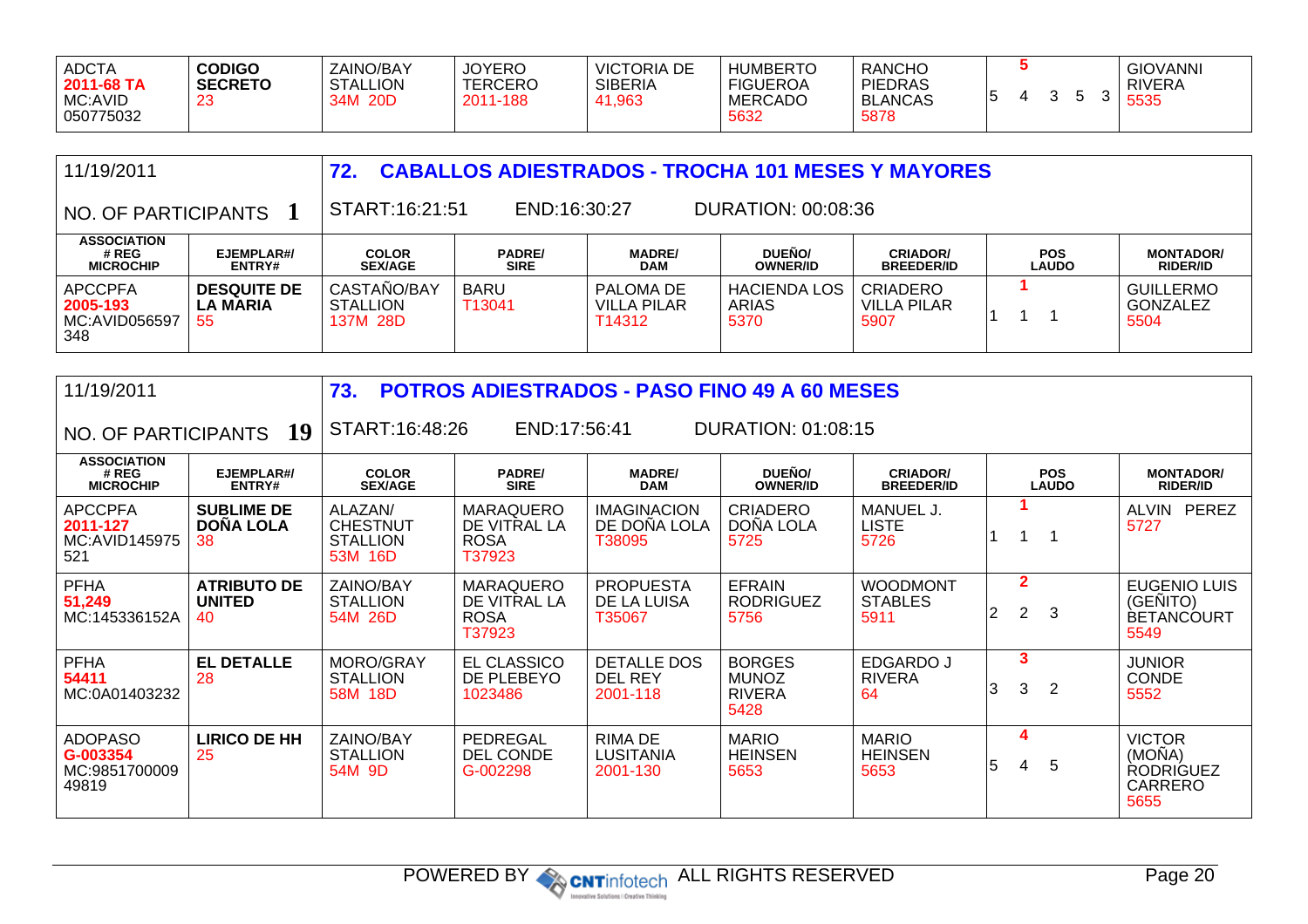| <b>ADOPASO</b><br>$G - 003408$<br>  MC:135311572A | <b>ZEUS DE LM</b><br>26 | ZAINO/BAY<br><b>STALLION</b><br>14D<br>53M | <b>TORMENTO DE</b><br><b>LA VIRGINIA</b><br>210261 | CANDILEJA DE<br>LМ<br>T35535 | GUZMAN<br><b>PEDRO</b><br>5746 | <b>ANTONIO</b><br>(PUSITO)<br>LOPEZ<br><b>FELICES</b><br>16 |  |  | <b>JAIME</b><br><b>SUAREZ</b><br><b>CONDE</b><br>5330 |
|---------------------------------------------------|-------------------------|--------------------------------------------|----------------------------------------------------|------------------------------|--------------------------------|-------------------------------------------------------------|--|--|-------------------------------------------------------|
|---------------------------------------------------|-------------------------|--------------------------------------------|----------------------------------------------------|------------------------------|--------------------------------|-------------------------------------------------------------|--|--|-------------------------------------------------------|

| <b>CABALLOS ADIESTRADOS - PLEASURES (PLACER) 61 A 77 MESES</b><br>11/19/2011<br>77. |                         |                                                  |                                  |                                  |                                |                                             |                            |                                                         |
|-------------------------------------------------------------------------------------|-------------------------|--------------------------------------------------|----------------------------------|----------------------------------|--------------------------------|---------------------------------------------|----------------------------|---------------------------------------------------------|
| NO. OF PARTICIPANTS                                                                 |                         | START:18:48:2                                    | END:18:54:42                     |                                  | DURATION: 00:06:40             |                                             |                            |                                                         |
| <b>ASSOCIATION</b><br># REG<br><b>MICROCHIP</b>                                     | EJEMPLAR#/<br>ENTRY#    | <b>COLOR</b><br><b>SEX/AGE</b>                   | <b>PADRE/</b><br><b>SIRE</b>     | <b>MADRE/</b><br><b>DAM</b>      | DUEÑO/<br><b>OWNER/ID</b>      | <b>CRIADOR/</b><br><b>BREEDER/ID</b>        | <b>POS</b><br><b>LAUDO</b> | <b>MONTADOR/</b><br><b>RIDER/ID</b>                     |
| <b>PFHA</b><br>49,839<br>MC:151911091A                                              | <b>DORADO DOS</b><br>53 | ALAZAN/<br>CHESTNUT<br><b>STALLION</b><br>74M 9D | DORADO DE<br>LUSITANIA<br>T34591 | LA VANIDOSA<br>DE LA J<br>T34592 | DR. FELIPE<br>GONZALEZ<br>5769 | <b>JOSE ARTURO</b><br><b>NIEVES</b><br>5837 |                            | <b>JOSE</b><br><b>HERNANDEZ</b><br><b>GOMEZ</b><br>5708 |

| <b>CABALLOS ADIESTRADOS - PLEASURE (PLACER) 78 A 100 MESES</b><br>11/19/2011<br>78. |                                             |                                         |                                             |                                  |                                        |                                        |                            |                                     |
|-------------------------------------------------------------------------------------|---------------------------------------------|-----------------------------------------|---------------------------------------------|----------------------------------|----------------------------------------|----------------------------------------|----------------------------|-------------------------------------|
| $\vert$ NO. OF PARTICIPANTS $\vert$ 2                                               |                                             | START:18:57:2                           | END:19:3:38                                 |                                  | DURATION: 00:06:36                     |                                        |                            |                                     |
| <b>ASSOCIATION</b><br># REG<br><b>MICROCHIP</b>                                     | EJEMPLAR#/<br><b>ENTRY#</b>                 | <b>COLOR</b><br><b>SEX/AGE</b>          | <b>PADRE/</b><br><b>SIRE</b>                | <b>MADRE/</b><br><b>DAM</b>      | <b>DUEÑO/</b><br><b>OWNER/ID</b>       | <b>CRIADOR/</b><br><b>BREEDER/ID</b>   | <b>POS</b><br><b>LAUDO</b> | <b>MONTADOR/</b><br><b>RIDER/ID</b> |
| <b>PFHA</b><br>44,993<br>  MC:AVID147469<br>735A                                    | <b>VERSO DE LOS</b><br><b>ANGELES</b><br>55 | MORO/GRAY<br><b>STALLION</b><br>90M 14D | AMADEUS DE<br>RESORTE IV<br>65645<br>T18898 | RIMA DE<br>LUSITANIA<br>2001-130 | <b>HACIENDA LOS</b><br>ANGELES<br>5841 | <b>HACIENDA LOS</b><br>ANGELES<br>5841 |                            | YAMIL CRUZ<br>AYALA<br>5522         |

| 11/19/2011                                      |                                          | 79.                                 |                              | <b>CABALLOS ADIESTRADOS - PLEASURE (PLACER) 101 MESES Y MAYORES</b> |                                                          |                                      |                            |                                     |
|-------------------------------------------------|------------------------------------------|-------------------------------------|------------------------------|---------------------------------------------------------------------|----------------------------------------------------------|--------------------------------------|----------------------------|-------------------------------------|
| NO. OF PARTICIPANTS 2                           |                                          | START:                              | END:                         | DURATION:                                                           |                                                          |                                      |                            |                                     |
| <b>ASSOCIATION</b><br># REG<br><b>MICROCHIP</b> | EJEMPLAR#/<br><b>ENTRY#</b>              | <b>COLOR</b><br><b>SEX/AGE</b>      | <b>PADRE/</b><br><b>SIRE</b> | <b>MADRE/</b><br><b>DAM</b>                                         | <b>DUEÑO/</b><br><b>OWNER/ID</b>                         | <b>CRIADOR/</b><br><b>BREEDER/ID</b> | <b>POS</b><br><b>LAUDO</b> | <b>MONTADOR/</b><br><b>RIDER/ID</b> |
| <b>APCCPFA</b><br>2004-067<br>MC:082093369      | <b>CARBON DE</b><br><b>SELECTA</b><br>52 | NEGRO/BLACK<br>STALLION<br>116M 18D | <b>MARCAPASOS</b><br>35587   | <b>TALIA DE LAS</b><br><b>NUBES</b><br>99-076                       | <b>MARIA</b><br><b>VICTORIA</b><br><b>RIVERA</b><br>5456 | <b>JOSE DAVILA</b><br>5334           |                            | VICTOR M.<br><b>ROSADO</b><br>5538  |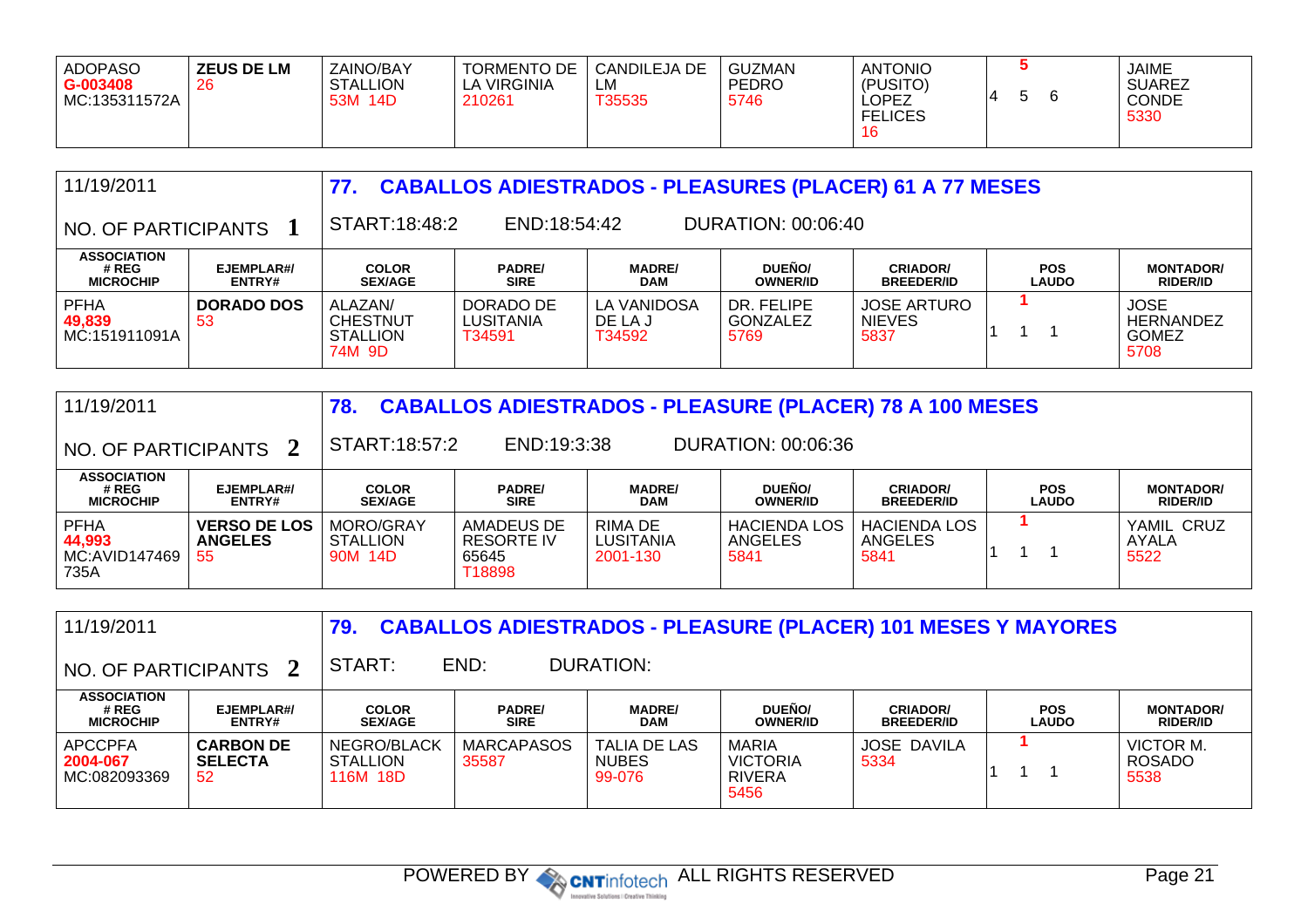11/19/2011

## **80. CABALLOS ADIESTRADOS - PASO FINO 61 A 77 MESES**

 $\overline{a}$  NO. OF PARTICIPANTS  $\overline{a}$  14  $\overline{a}$  START: END: DURATION:

| <b>ASSOCIATION</b><br># REG<br><b>MICROCHIP</b>                             | EJEMPLAR#/<br>ENTRY#                                     | <b>COLOR</b><br><b>SEX/AGE</b>                           | <b>PADRE/</b><br><b>SIRE</b>                       | <b>MADRE/</b><br><b>DAM</b>                             | DUEÑO/<br><b>OWNER/ID</b>                                | <b>CRIADOR/</b><br><b>BREEDER/ID</b>                        |                |                | <b>POS</b><br><b>LAUDO</b> |                |                | <b>MONTADOR/</b><br><b>RIDER/ID</b>                                   |
|-----------------------------------------------------------------------------|----------------------------------------------------------|----------------------------------------------------------|----------------------------------------------------|---------------------------------------------------------|----------------------------------------------------------|-------------------------------------------------------------|----------------|----------------|----------------------------|----------------|----------------|-----------------------------------------------------------------------|
| <b>PFHA</b><br>53,956<br>MC:135645225A                                      | <b>JORDAN DE JN</b><br>9                                 | ALAZAN/<br><b>CHESTNUT</b><br><b>STALLION</b><br>68M 29D | <b>MARCAPASOS</b><br>35587                         | ZAFIRA DE JN<br>2002-047                                | UNITED PASO<br><b>FINO SHOW</b><br><b>HORSES</b><br>5384 | <b>JUAN</b><br><b>VERGARA</b><br><b>CRUZ</b><br>5343        |                | $\overline{2}$ |                            |                |                | <b>RUBEN</b><br><b>IBARRA</b><br>5664                                 |
| <b>APCCPFA</b><br>2011-165<br>MC:0A01503772                                 | <b>QUINTO</b><br><b>ELEMENTO DE</b><br><b>PASO HONDO</b> | MORO/GRAY<br><b>STALLION</b><br>62M 7D                   | <b>TORMENTO DE</b><br><b>LA VIRGINIA</b><br>210261 | NEFERTITIS DE<br>LM<br>2011-164                         | <b>GONZALO</b><br><b>RIVERA</b><br>5717                  | <b>ANTONIO</b><br>(PUSITO)<br>LOPEZ<br><b>FELICES</b><br>16 | $\overline{2}$ | $\mathbf{2}$   | $\mathbf{2}$               | 3              | $\overline{2}$ | RICARDO A.<br><b>ABREU RAMOS</b><br>5688                              |
| <b>ADOPASO</b><br>G-001282<br>MC:AVID<br>082364775/<br>9851210055755<br>139 | <b>REPLICA DE</b><br>HH<br>$\overline{2}$                | ALAZAN/<br><b>CHESTNUT</b><br><b>STALLION</b><br>76M 15D | PEDREGAL<br>DEL CONDE<br>G-002298                  | <b>CEREMONIA</b><br>DE.<br><b>CAPUCHINO</b><br>2001-132 | <b>MARIO</b><br><b>HEINSEN</b><br>5653                   | <b>MARIO</b><br><b>HEINSEN</b><br>5653                      | 3              | 3              | $\overline{4}$             | $\overline{2}$ | $\overline{4}$ | <b>VICTOR</b><br>(MOÑA)<br><b>RODRIGUEZ</b><br><b>CARRERO</b><br>5655 |
| <b>ASOCABA</b><br>227502<br>MC:AVID095892<br>093                            | <b>MITO DEL</b><br><b>LIBANO V-O</b>                     | ZAINO/BAY<br><b>STALLION</b><br>70M 15D                  | TORMENTO DE<br>LA VIRGINIA<br>210261               | <b>LEYENDA DE</b><br>LA ARABIA<br>179366                | <b>CRIADERO</b><br>LIBANO V-O<br>5820                    | <b>CRIADERO</b><br>LIBANO V-O<br>5820                       | 4              | 4<br>3         | 3                          | 5              | 3              | <b>JUAN OCHOA</b><br>5861                                             |
| <b>APCCPFA</b><br>2011-166<br>MC:4B7126611<br>E.                            | <b>MADRUGADOR</b><br><b>DE JH</b><br>14                  | ZAINO/BAY<br><b>STALLION</b><br>69M 16D                  | RETORNO DE<br><b>LA HACIENDA</b><br>28361          | <b>MADRUGADA</b><br>DE LA<br><b>HACIENDA</b><br>2101RD  | JUAN (JIMMY)<br><b>ESPINO</b><br><b>ALICEA</b><br>5400   | GAETANO D.<br><b>PELICCE</b><br>5434                        | 5              | 5<br>5         | 5                          | 4              | 5              | <b>JONATHAN</b><br><b>BULTRON</b><br>5511                             |

| 11/19/2011<br><b>CABALLOS ADIESTRADOS - TROTE Y GALOPE 101 MESES Y MAYORES</b><br>83. |                                          |                                           |                                         |                                   |                                   |                                            |                            |                                          |
|---------------------------------------------------------------------------------------|------------------------------------------|-------------------------------------------|-----------------------------------------|-----------------------------------|-----------------------------------|--------------------------------------------|----------------------------|------------------------------------------|
| NO. OF PARTICIPANTS                                                                   |                                          | START:                                    | END:                                    | <b>DURATION:</b>                  |                                   |                                            |                            |                                          |
| <b>ASSOCIATION</b><br># REG<br><b>MICROCHIP</b>                                       | EJEMPLAR#/<br>ENTRY#                     | <b>COLOR</b><br><b>SEX/AGE</b>            | <b>PADRE/</b><br><b>SIRE</b>            | <b>MADRE/</b><br><b>DAM</b>       | DUEÑO/<br><b>OWNER/ID</b>         | <b>CRIADOR/</b><br><b>BREEDER/ID</b>       | <b>POS</b><br><b>LAUDO</b> | <b>MONTADOR/</b><br><b>RIDER/ID</b>      |
| <b>PASOPISTA</b><br>166105<br>MC:AVID047621<br>588                                    | <b>ARAFAT DEL</b><br><b>PUNTO</b><br>-54 | CASTAÑO/BAY<br><b>STALLION</b><br>115M 6D | MEZCAL DE LA<br><b>MONTANA</b><br>13718 | CASTANUELA<br>DEL PUNTO<br>165206 | CRIADERO<br>VILLA DANIELA<br>5818 | <b>CRIADERO EL</b><br><b>PUNTO</b><br>5817 |                            | <b>HENRY</b><br><b>JARAMILLO</b><br>5862 |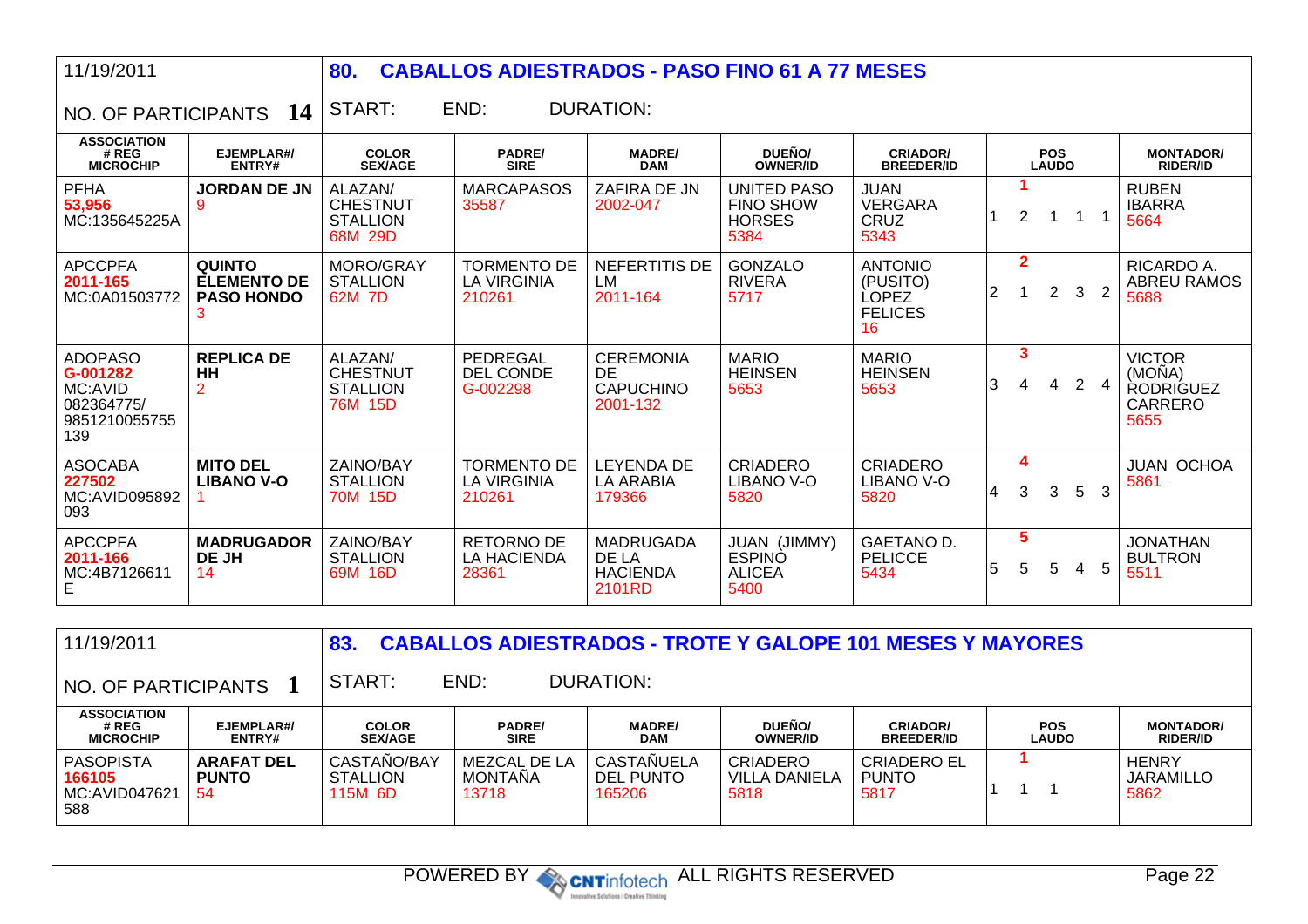| 11/19/2011                                                   |                                                               | 84.                                       | <b>CABALLOS ADIESTRADOS - PERFORMANCE 61 A 77 MESES</b> |                                                                  |                                              |                                                                  |                                                    |                            |                |                                                      |  |
|--------------------------------------------------------------|---------------------------------------------------------------|-------------------------------------------|---------------------------------------------------------|------------------------------------------------------------------|----------------------------------------------|------------------------------------------------------------------|----------------------------------------------------|----------------------------|----------------|------------------------------------------------------|--|
| NO. OF PARTICIPANTS                                          |                                                               | START:                                    | END:                                                    | <b>DURATION:</b>                                                 |                                              |                                                                  |                                                    |                            |                |                                                      |  |
| <b>ASSOCIATION</b><br># REG<br><b>MICROCHIP</b>              | EJEMPLAR#/<br>ENTRY#                                          | <b>COLOR</b><br><b>SEX/AGE</b>            | <b>PADRE/</b><br><b>SIRE</b>                            | <b>MADRE/</b><br><b>DAM</b>                                      | DUEÑO/<br><b>OWNER/ID</b>                    | <b>CRIADOR/</b><br><b>BREEDER/ID</b>                             |                                                    | <b>POS</b><br><b>LAUDO</b> |                | <b>MONTADOR/</b><br><b>RIDER/ID</b>                  |  |
| <b>APCCPFA</b><br>2007-034<br>MC:0A01303359                  | <b>DEL VITRAL II</b><br>DE LA ZOE<br>25                       | ZAINO/BAY<br><b>STALLION</b><br>61M 12D   | <b>DELVITRAL DE</b><br>LA ZOE<br>2005-073               | <b>AFRODITA DE</b><br><b>LLANO BONITA</b><br>2008-179            | <b>HACIENDA</b><br><b>ANDREA ZOE</b><br>5449 | <b>HACIENDA</b><br><b>ANDREA ZOE</b><br>5448                     | $\overline{2}$<br>$\overline{2}$<br>$\overline{2}$ | $\overline{2}$             |                | <b>EDGARDO</b><br><b>RODRIGUEZ</b><br>5536           |  |
| 11/19/2011                                                   |                                                               | 85.                                       | <b>CABALLOS ADIESTRADOS - PASO FINO 78 A 100 MESES</b>  |                                                                  |                                              |                                                                  |                                                    |                            |                |                                                      |  |
| NO. OF PARTICIPANTS                                          | 15                                                            | START:21:47:33                            | END:22:34:4                                             |                                                                  | DURATION: 00:46:31                           |                                                                  |                                                    |                            |                |                                                      |  |
| <b>ASSOCIATION</b><br># REG<br><b>MICROCHIP</b>              | EJEMPLAR#/<br>ENTRY#                                          | <b>COLOR</b><br><b>SEX/AGE</b>            | <b>PADRE/</b><br><b>SIRE</b>                            | <b>MADRE/</b><br><b>DAM</b>                                      | DUEÑO/<br><b>OWNER/ID</b>                    | <b>CRIADOR/</b><br><b>BREEDER/ID</b>                             |                                                    | <b>POS</b><br><b>LAUDO</b> |                | <b>MONTADOR/</b><br><b>RIDER/ID</b>                  |  |
| <b>ADOPASO</b><br>G-003480<br>MC:145757325A                  | <b>EL APRENDIZ</b><br><b>DE COLORES</b><br>32                 | ZAINO/BAY<br><b>STALLION</b><br>91M 8D    | <b>CAPUCHINO</b><br>6944                                | <b>CLASSIQUITA</b><br><b>DEL REY</b><br>T37397                   | <b>MARIO</b><br><b>HEINSEN</b><br>5653       | <b>WINNING</b><br><b>COLORS</b><br>5737                          | 1<br>$\overline{2}$<br>1                           | $\mathbf 1$<br>$\mathbf 1$ | $\overline{1}$ | <b>MARIO</b><br><b>HEINSEN</b><br>5653               |  |
| <b>PFHA</b><br>51,031<br>MC:AVID073786<br>334                | <b>TE ASTRACAN</b><br><b>DE VUELTA</b><br><b>GRANDE</b><br>36 | MORO/GRAY<br><b>STALLION</b><br>91M 16D   | <b>TORMENTO DE</b><br><b>LA VIRGINIA</b><br>210261      | TE.<br><b>FLORLIMEÑA</b><br>DE VUELTA<br><b>GRANDE</b><br>T37804 | THE BESILU<br><b>COLLECTION</b><br>5451      | <b>CRIADERO</b><br><b>POTRERO</b><br>CHICO INC.<br>5819          | $\mathbf{2}$<br>3                                  | $\overline{2}$<br>3        | $\overline{2}$ | <b>DAVID</b><br><b>CASTRO</b><br>5666                |  |
| <b>APCCPFA</b><br>2005-122<br>MC:2203466A21                  | <b>PRESTIGIO DE</b><br><b>JOYERO III</b><br>38                | ZAINO/BAY<br><b>STALLION</b><br>84M 10D   | <b>JOYERO</b><br><b>TERCERO</b><br>2011-188             | <b>NOSTALGIA</b><br>DEL CLASSICO<br>99-053                       | <b>JUAN</b><br><b>MALDONADO</b><br>30        | <b>JUAN</b><br><b>MALDONADO</b><br>30                            | 3<br>$\overline{2}$<br>3                           | 3<br>$\overline{2}$        | 3              | <b>JUNIOR</b><br><b>CONDE</b><br>5552                |  |
| <b>ASPAFICO</b><br><b>514 R APFK</b><br>MC:AVID096011<br>623 | <b>MAXIMO DE</b><br><b>ALTO VISTA</b><br>40                   | CASTAÑO/BAY<br><b>STALLION</b><br>101M 2D | <b>CAPUCHINO</b><br>6944                                | <b>CARIOCA DEL</b><br><b>TAPIAL</b><br>T35454                    | <b>CARL</b><br><b>JESURUN</b><br>5423        | <b>HERBERT S</b><br><b>MARRYWATHE</b><br>R<br>5724               | 4<br>6<br>5                                        | 5<br>4                     | $\overline{4}$ | <b>JUAN JOSE</b><br>(POCHE)<br><b>RIVERA</b><br>5560 |  |
| <b>APCCPFA</b><br>2007-194<br>MC:AVID<br>145412260A          | <b>ROBUSTO DE</b><br><b>PROFETA</b><br>42                     | MORO/GRAY<br><b>STALLION</b><br>90M 30D   | PROFETA DE<br><b>BESILU</b><br>2011-061                 | <b>DIACONISA HP</b><br>T15092                                    | <b>HACIENDA</b><br><b>CULMINANTE</b><br>5367 | <b>FORREST &amp;</b><br><b>FREDDIE</b><br><b>BRIDGES</b><br>5380 | $5\phantom{1}$<br>6<br>4                           | 5<br>4                     | 5              | <b>GERMAN</b><br>(PAPO) VELEZ<br>5533                |  |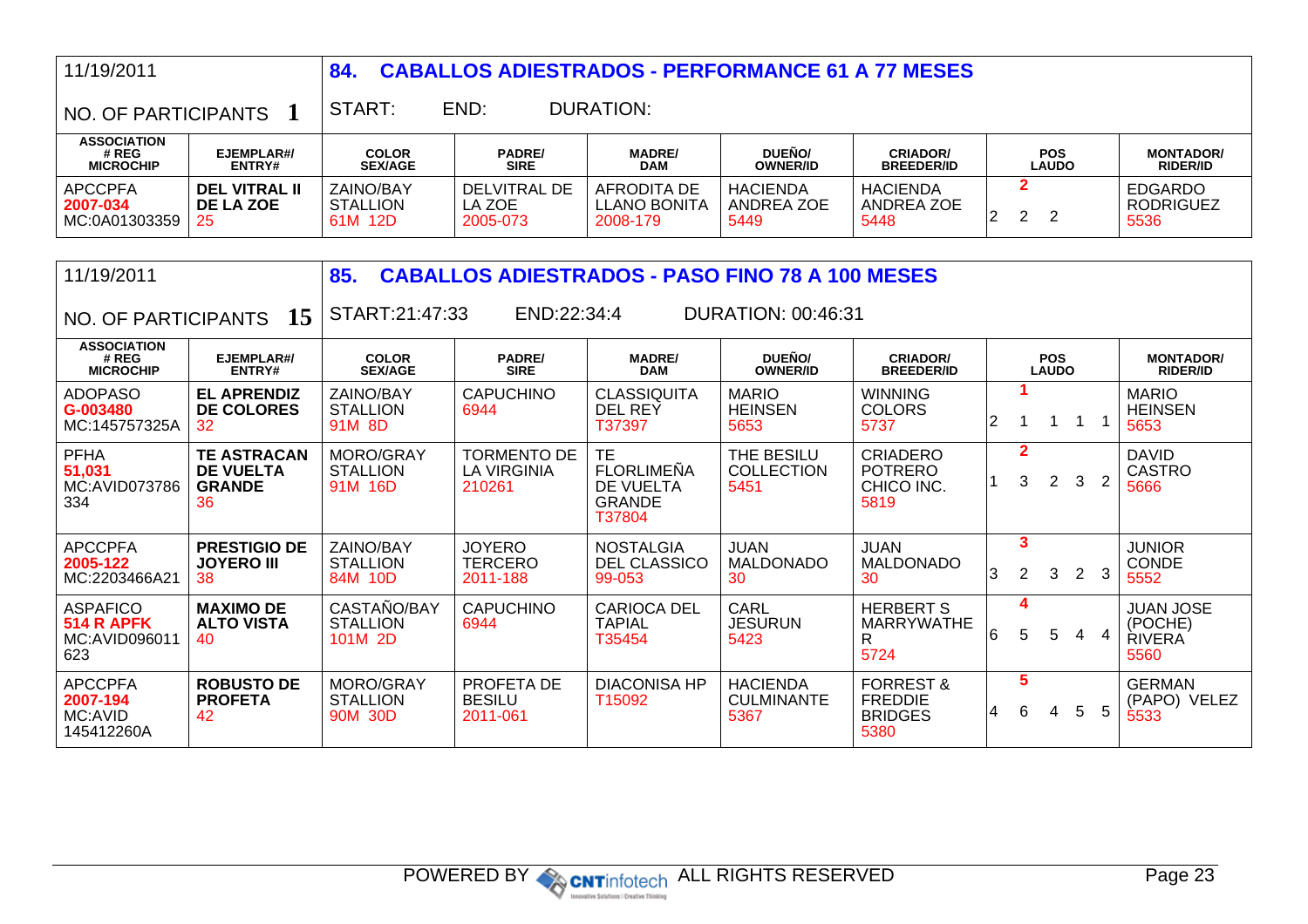| 11/19/2011                                                                      |                                       | <b>CABALLOS ADIESTRADOS - PERFORMANCE 78 A 100 MESES</b><br>86. |                           |                                             |                                                |                                         |                            |                                     |  |
|---------------------------------------------------------------------------------|---------------------------------------|-----------------------------------------------------------------|---------------------------|---------------------------------------------|------------------------------------------------|-----------------------------------------|----------------------------|-------------------------------------|--|
| DURATION:<br>END:<br>START:<br>$^{\circ}$ NO. OF PARTICIPANTS $\,$ 3 $^{\circ}$ |                                       |                                                                 |                           |                                             |                                                |                                         |                            |                                     |  |
| <b>ASSOCIATION</b><br># REG<br><b>MICROCHIP</b>                                 | EJEMPLAR#/<br><b>ENTRY#</b>           | <b>COLOR</b><br><b>SEX/AGE</b>                                  | <b>PADRE/</b><br>SIRE     | <b>MADRE/</b><br><b>DAM</b>                 | DUEÑO/<br><b>OWNER/ID</b>                      | <b>CRIADOR/</b><br><b>BREEDER/ID</b>    | <b>POS</b><br><b>LAUDO</b> | <b>MONTADOR/</b><br><b>RIDER/ID</b> |  |
| <b>PFHA</b><br>52,947<br>MC:0A01517865                                          | <b>ZACARIAS</b><br><b>DOS ESTIRPE</b> | ZAINO/BAY<br><b>STALLION</b><br>98M 5D                          | <b>ZACARIAS</b><br>32.036 | <b>ESTIRPE</b><br><b>PORFINA</b><br>T536870 | LEE AND<br>MARGARET<br><b>VULGARIS</b><br>5821 | <b>HACIENDA</b><br><b>ROYAL</b><br>5847 |                            | EDGAR ORTIZ<br>5822                 |  |

| 11/19/2011                                        |                                                            | 87.                                                       |                                           | <b>CABALLOS ADIESTRADOS - PERFORMANCE DE 101 MESES Y MAYORES</b> |                                                        |                                                       |                          |                            |                                                              |
|---------------------------------------------------|------------------------------------------------------------|-----------------------------------------------------------|-------------------------------------------|------------------------------------------------------------------|--------------------------------------------------------|-------------------------------------------------------|--------------------------|----------------------------|--------------------------------------------------------------|
| NO. OF PARTICIPANTS 3                             |                                                            | START:                                                    | END:                                      | <b>DURATION:</b>                                                 |                                                        |                                                       |                          |                            |                                                              |
| <b>ASSOCIATION</b><br># REG<br><b>MICROCHIP</b>   | EJEMPLAR#/<br>ENTRY#                                       | <b>COLOR</b><br><b>SEX/AGE</b>                            | <b>PADRE/</b><br><b>SIRE</b>              | <b>MADRE/</b><br><b>DAM</b>                                      | DUEÑO/<br><b>OWNER/ID</b>                              | <b>CRIADOR/</b><br><b>BREEDER/ID</b>                  |                          | <b>POS</b><br><b>LAUDO</b> | <b>MONTADOR/</b><br><b>RIDER/ID</b>                          |
| <b>APCCPFA</b><br>2011-199<br>MC:145761270A       | <b>MARINERO</b><br><b>DEL CONDE</b><br>54                  | ALAZAN/<br><b>CHESTNUT</b><br><b>STALLION</b><br>127M 18D | PROFETA DE<br><b>BESILU</b><br>2011-061   | <b>BARCAROLA</b><br>DE LUSITANIA<br>T16005                       | <b>NESTOR</b><br><b>ALGARIN</b><br>LOPEZ<br>159        | <b>JORGE</b><br><b>SUAREZ</b><br><b>CONDE</b><br>5645 |                          |                            | LUIS DAVILA<br>5691                                          |
| <b>ADCTA</b><br>2010-17TA<br>MC:AVID107574<br>789 | <b>AVENTURERO</b><br><b>DE LA</b><br><b>LIBERTAD</b><br>55 | ZAINO/BAY<br><b>STALLION</b><br>126M 18D                  | <b>VITRAL</b><br>29932                    | SOMBRA DE<br><b>PASO FINO</b><br>T16028                          | ALEJANDRO<br><b>ESTRADA</b><br><b>MAISONET</b><br>5302 | <b>JANETH</b><br><b>BRODY</b><br>5459                 | $\overline{2}$<br>2<br>2 | 2                          | <b>GERMAN</b><br>(PAPO) VELEZ<br>5533                        |
| <b>PFHA</b><br>41,381<br>MC:4B203E5B3             | <b>BORAK CC</b><br>53                                      | MORO/GRAY<br><b>STALLION</b><br>112M 4D                   | <b>EL DIRECTOR</b><br>DE DAGUAO<br>99-052 | <b>SERENATA DE</b><br>JUNCAL<br>T15811                           | DR BENJAMIN<br><b>NEGRON</b><br>176                    | <b>CROSS CREEK</b><br><b>PASO FINOS</b><br>5455       | 3<br>3<br>Ι3             | 3                          | <b>EUGENIO LUIS</b><br>(GENITO)<br><b>BETANCOURT</b><br>5549 |

| 11/19/2011                                         |                                 | 88.                                      |                                     |                             |                                   | <b>CABALLOS ADIESTRADOS - PASO FINO 101 MESES Y MAYORES</b> |                            |                                                                 |
|----------------------------------------------------|---------------------------------|------------------------------------------|-------------------------------------|-----------------------------|-----------------------------------|-------------------------------------------------------------|----------------------------|-----------------------------------------------------------------|
| NO. OF PARTICIPANTS                                | 17                              | START:23:23:5                            | END:0:7:6                           |                             | DURATION: 00:44:01                |                                                             |                            |                                                                 |
| <b>ASSOCIATION</b><br># REG<br><b>MICROCHIP</b>    | EJEMPLAR#/<br><b>ENTRY#</b>     | <b>COLOR</b><br><b>SEX/AGE</b>           | <b>PADRE/</b><br><b>SIRE</b>        | <b>MADRE/</b><br><b>DAM</b> | DUEÑO/<br><b>OWNER/ID</b>         | <b>CRIADOR/</b><br><b>BREEDER/ID</b>                        | <b>POS</b><br><b>LAUDO</b> | <b>MONTADOR/</b><br><b>RIDER/ID</b>                             |
| <b>APCCPFA</b><br>2011-188<br>MC:AVID040101<br>784 | <b>JOYERO</b><br><b>TERCERO</b> | ZAINO/BAY<br><b>STALLION</b><br>153M 30D | <b>RESPLANDOR</b><br>TRES<br>T34417 | <b>COSECHA</b><br>T31002    | ELPIDIO JR<br><b>NUNEZ</b><br>-18 | <b>CRIADERO</b><br><b>MARCAPASOS</b><br>5768                |                            | <b>JOSE (CULLIN)</b><br><b>DIAZ</b><br><b>RODRIGUEZ</b><br>5525 |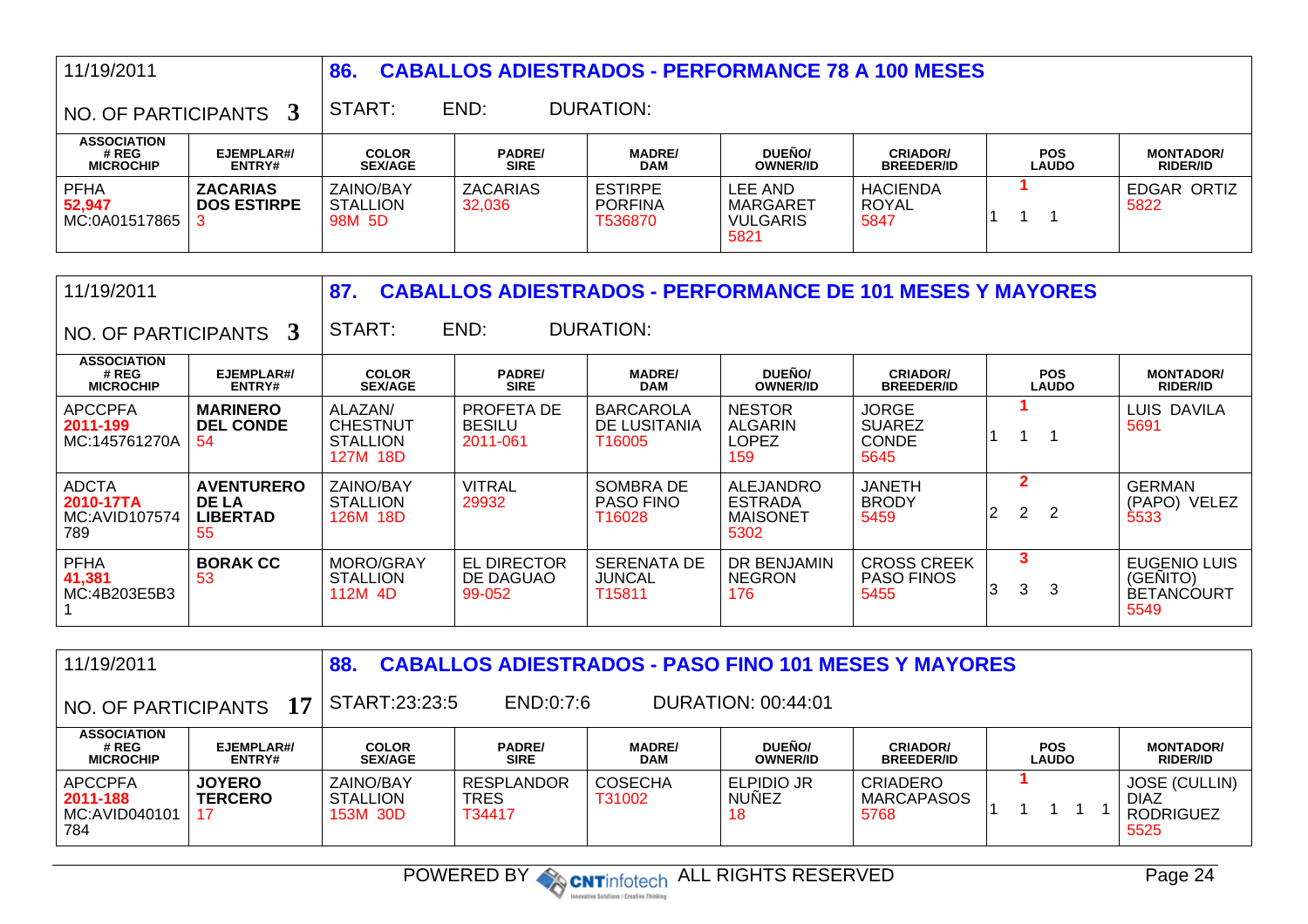| <b>APCCPFA</b><br>2011-202<br>MC:145931763A       | <b>ARCO IRIS DE</b><br><b>CAPUCHINO</b><br>10       | ALAZAN/<br><b>CHESTNUT</b><br><b>STALLION</b><br>137M 16D | <b>CAPUCHINO</b><br>6944                                                | <b>MUNEQUITA</b><br>DEL CLASSICO<br>22,518                              | <b>MARIA BONITA</b><br><b>PASO FINO</b><br><b>CORP</b><br>5374 | <b>MARIA BONITA</b><br><b>PASO FINO</b><br><b>CORP</b><br>5374 | 2 | $\mathbf{2}$<br>$\mathbf{2}^{\prime}$ | $\mathbf{3}$          | 2 | $\overline{2}$ | LUIS (LUISITO)<br><b>MUNDO</b><br>5404  |
|---------------------------------------------------|-----------------------------------------------------|-----------------------------------------------------------|-------------------------------------------------------------------------|-------------------------------------------------------------------------|----------------------------------------------------------------|----------------------------------------------------------------|---|---------------------------------------|-----------------------|---|----------------|-----------------------------------------|
| <b>ASDEPASO</b><br>408363<br>MC:AVID050866<br>588 | <b>MAYORAL DE</b><br><b>LOS</b><br><b>GIRASOLES</b> | ALAZAN/<br><b>CHESTNUT</b><br><b>STALLION</b><br>113M 24D | NEPTUNO DE<br>LA<br><b>TRILLADORA</b><br>102296- D $P4$<br><b>GB NJ</b> | <b>CERES DE LA</b><br><b>TRILLADORA</b><br>102003 -D P4<br><b>GA CA</b> | <b>INVERCIONES</b><br>A.J.C.S.<br>5794                         | <b>CRIADERO</b><br>LOS<br><b>GIRASOLES</b><br>5793             | 3 | 3                                     | $\mathbf{2}^{\prime}$ | 3 | 3              | <b>ELIAS</b><br><b>VARGAS</b><br>5863   |
| <b>ADOPASO</b><br>2257<br>MC:105084114            | <b>VITRAL LA</b><br><b>ROSA</b>                     | ZAINO/BAY<br><b>STALLION</b><br>108M 8D                   | <b>VITRAL</b><br>29932                                                  | <b>SERRANA DE</b><br>MAYO<br>25272                                      | <b>RANCHO</b><br><b>ROCIO</b><br>5732                          | <b>RANCHOLA</b><br><b>ROSA</b><br>5656                         | 4 | 4                                     | 4                     | 4 | 4              | <b>JONATHAN</b><br><b>LEON</b><br>5571  |
| <b>OCA</b><br>1101                                | <b>ELEGIDO DE</b><br><b>LA GOTA</b><br>16           | ALAZAN/<br><b>CHESTNUT</b><br><b>STALLION</b><br>105M 30D | <b>PATRIMONIO</b><br>DE YOLIVAL<br>33,931                               | LA<br>CASQUIVANA<br>DE MONARCA<br>T33614                                | <b>MYRON</b><br>WEBER,<br>RANCHO LAS<br><b>PIEDRAS</b><br>5763 | <b>CRIADERO LA</b><br><b>GOTA</b><br>5915                      | 5 | 5<br>5                                | 5                     | 5 | 5              | <b>RICHIE</b><br><b>OQUENDO</b><br>5507 |

| 11/20/2011                                      |                                                | 89.                                           |                                                 |                                            |                                        | <b>GRAN CAMPEONATO MUNDIAL DE POTRANCAS Y YEGUAS DE BELLAS FORMAS</b> |   |                            |     |                                                         |
|-------------------------------------------------|------------------------------------------------|-----------------------------------------------|-------------------------------------------------|--------------------------------------------|----------------------------------------|-----------------------------------------------------------------------|---|----------------------------|-----|---------------------------------------------------------|
| NO. OF PARTICIPANTS 2                           |                                                | START:12:40:45                                | END:12:49:0                                     |                                            | DURATION: 00:08:15                     |                                                                       |   |                            |     |                                                         |
| <b>ASSOCIATION</b><br># REG<br><b>MICROCHIP</b> | EJEMPLAR#/<br>ENTRY#                           | <b>COLOR</b><br><b>SEX/AGE</b>                | <b>PADRE/</b><br><b>SIRE</b>                    | <b>MADRE/</b><br><b>DAM</b>                | DUEÑO/<br><b>OWNER/ID</b>              | <b>CRIADOR/</b><br><b>BREEDER/ID</b>                                  |   | <b>POS</b><br><b>LAUDO</b> |     | <b>MONTADOR/</b><br><b>RIDER/ID</b>                     |
| <b>APCCPFA</b><br>2000-214<br>MC:2222686A1<br>D | <b>LA ESENCIA</b><br><b>DEL CARMELO</b><br>-54 | ALAZAN/<br><b>CHESTNUT</b><br>MARE<br>138M 3D | <b>CAPITAN DE LA</b><br><b>VITRINA</b><br>24750 | <b>AZUCAR</b><br><b>MORENA</b><br>91-290   | <b>HACIENDA</b><br>DON CARMELO<br>5368 | <b>HACIENDA</b><br><b>DON CARMELO</b><br>5368                         | 2 |                            |     | <b>ALBERTO</b><br><b>TORRES</b><br>5848                 |
| <b>APCCPFA</b><br>2007-175<br>MC:103802355      | <b>JUGUETONA</b><br><b>DE LOS PINOS</b><br>55  | ZAINO/BAY<br>MARE<br>87M 15D                  | <b>JUGUETON DE</b><br><b>PROFETA</b><br>T34165  | <b>CONSENTIDA</b><br>DE PEDREGAL<br>T35123 | DR. MOISES<br><b>ESQUENAZI</b><br>5315 | DR. RAFAEL<br><b>RIVERA</b><br>5392                                   | 2 | 2                          | 2 2 | <b>ELIAS</b><br><b>ROLDAN</b><br><b>OQUENDO</b><br>5649 |

| <b>GRAN CAMPEONATO MUNDIAL DE POTROS Y CABALLOS DE BELLAS FORMAS</b><br>10/20/2011 |                      |                                |                              |                             |                           |                                      |                            |                                     |
|------------------------------------------------------------------------------------|----------------------|--------------------------------|------------------------------|-----------------------------|---------------------------|--------------------------------------|----------------------------|-------------------------------------|
| NO. OF PARTICIPANTS                                                                |                      | START:13:3:50                  | END:13:11:24                 |                             | DURATION: 00:07:34        |                                      |                            |                                     |
| <b>ASSOCIATION</b><br># REG<br><b>MICROCHIP</b>                                    | EJEMPLAR#/<br>ENTRY# | <b>COLOR</b><br><b>SEX/AGE</b> | <b>PADRE/</b><br><b>SIRE</b> | <b>MADRE/</b><br><b>DAM</b> | DUEÑO/<br><b>OWNER/ID</b> | <b>CRIADOR/</b><br><b>BREEDER/ID</b> | <b>POS</b><br><b>LAUDO</b> | <b>MONTADOR/</b><br><b>RIDER/ID</b> |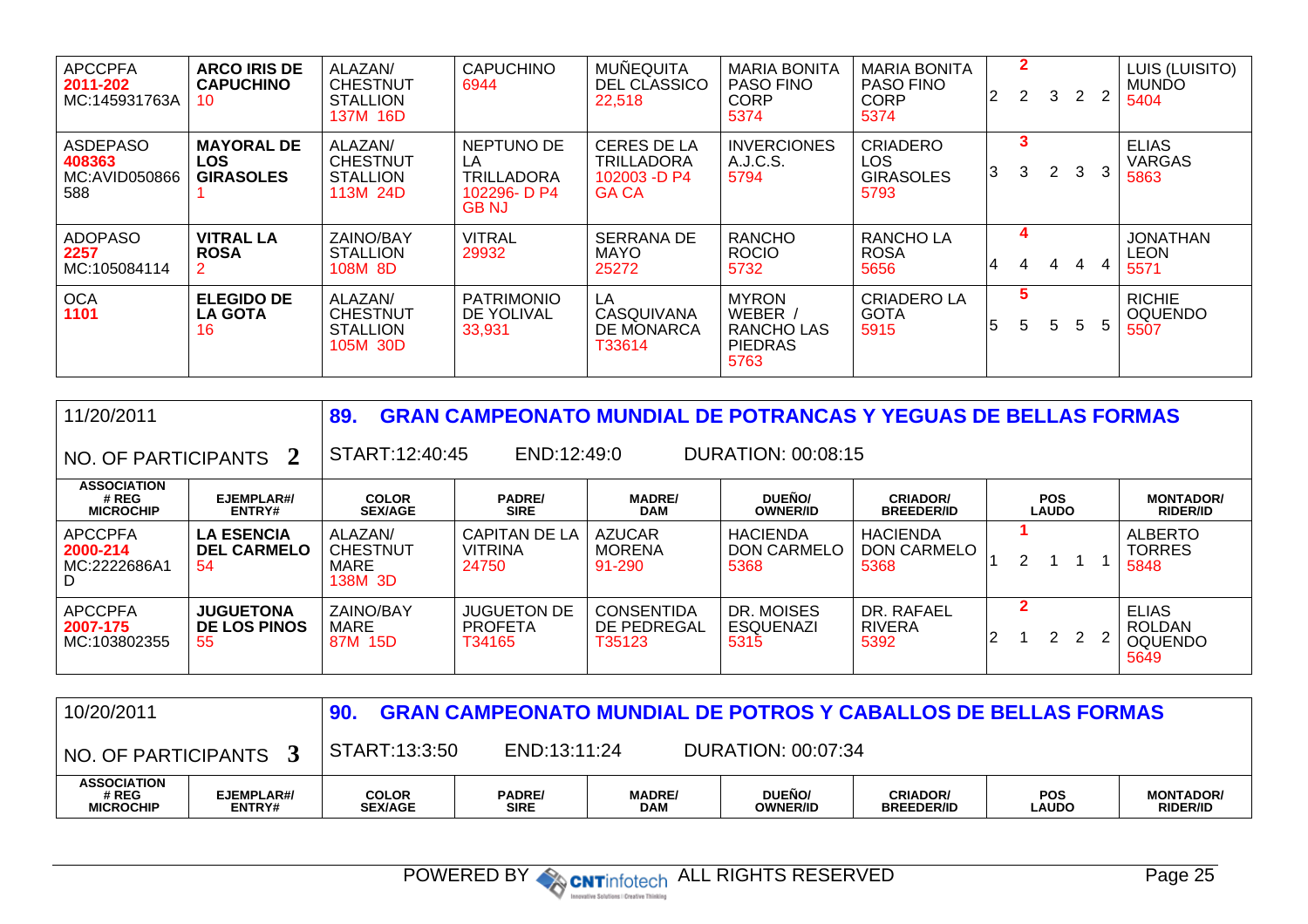| <b>APCCPFA</b><br>2009-060<br>MC:4B026C7C5  | <b>EL JIBARO</b><br><b>DEL CARMELO</b><br>52 | MORO/GRAY<br><b>STALLION</b><br>103M 13D                | PROFETA DE<br><b>BESILU</b><br>2011-061                | <b>AZUCAR</b><br>MORENA<br>91-290             | <b>HACIENDA</b><br>DON CARMELO<br>5368            | <b>HACIENDA</b><br><b>DON CARMELO</b><br>5368   | ∠  |   |   | 2            | <b>OCTAVIO</b><br>RAMIREZ<br>5721  |
|---------------------------------------------|----------------------------------------------|---------------------------------------------------------|--------------------------------------------------------|-----------------------------------------------|---------------------------------------------------|-------------------------------------------------|----|---|---|--------------|------------------------------------|
| <b>APCCPFA</b><br>2004-067<br>MC:082093369  | <b>CARBON DE</b><br><b>SELECTA</b><br>53     | NEGRO/BLACK<br><b>STALLION</b><br>115M 19D              | <b>MARCAPASOS</b><br>35587                             | <b>TALIA DE LAS</b><br><b>NUBES</b><br>99-076 | MARIA<br><b>VICTORIA</b><br><b>RIVERA</b><br>5456 | JOSE DAVILA<br>5334                             |    | 2 | 2 |              | VICTOR M.<br><b>ROSADO</b><br>5538 |
| <b>APCCPFA</b><br>2011-189<br>MC:147637391A | <b>IMPACTO DE</b><br><b>PALMARINA</b><br>51  | ALAZAN/<br><b>CHESTNUT</b><br><b>STALLION</b><br>43M 7D | <b>GLADIADOR</b><br>DE LA<br><b>VIRGINIA</b><br>213538 | PALMARINA<br>PP94001                          | DR. ROBERTO<br>M VASQUEZ<br><b>RAMOS</b><br>-89   | DR. ROBERTO<br>M VASQUEZ<br><b>RAMOS</b><br>-89 | 13 | 3 | 3 | $\mathbf{3}$ | JAIME VELEZ<br>5568                |

| 11/20/2011                                         |                                                            | 91.<br><b>POR DUENOS</b>                                    |                                                          | <b>GRAN CAMPEONATO MUNDIAL DE POTRANCAS Y YEGUAS DE PASO FINO MONTADOS</b> |                                                                                                |                                                                                                       |   |                                  |                            |                |                |                                                             |
|----------------------------------------------------|------------------------------------------------------------|-------------------------------------------------------------|----------------------------------------------------------|----------------------------------------------------------------------------|------------------------------------------------------------------------------------------------|-------------------------------------------------------------------------------------------------------|---|----------------------------------|----------------------------|----------------|----------------|-------------------------------------------------------------|
| NO. OF PARTICIPANTS                                | $\boldsymbol{4}$                                           | START:13:39:44<br>END:14:20:35<br><b>DURATION: 00:40:51</b> |                                                          |                                                                            |                                                                                                |                                                                                                       |   |                                  |                            |                |                |                                                             |
| <b>ASSOCIATION</b><br># REG<br><b>MICROCHIP</b>    | EJEMPLAR#/<br>ENTRY#                                       | <b>COLOR</b><br><b>SEX/AGE</b>                              | <b>PADRE/</b><br><b>SIRE</b>                             | <b>MADRE/</b><br><b>DAM</b>                                                | DUEÑO/<br><b>OWNER/ID</b>                                                                      | <b>CRIADOR/</b><br><b>BREEDER/ID</b>                                                                  |   |                                  | <b>POS</b><br><b>LAUDO</b> |                |                | <b>MONTADOR/</b><br><b>RIDER/ID</b>                         |
| <b>APCCPFA</b><br>48,165<br>MC:4ACF11272<br>A      | <b>LA FICCION DE</b><br><b>LA COSECHA</b><br>42            | ZAINO/BAY<br><b>MARE</b><br>77M 26D                         | FABULOSO QC<br>19527                                     | <b>LA VALENTINA</b><br>DE LA CLARA<br>T13394                               | <b>ISAIAS J.</b><br><b>MORA</b><br>5476                                                        | <b>IDEAL FARMS,</b><br>INC.<br>5381                                                                   |   |                                  |                            |                |                | <b>ISAIAS J.</b><br><b>MORA</b><br>5476                     |
| <b>PFHA</b><br>41,650<br>MC:AVID099827<br>059      | LA<br><b>MANIZALEÑA</b><br>41                              | NEGRO/BLACK<br><b>MARE</b><br>127M 18D                      | <b>PATRIMONIO</b><br>DEL 8<br>T28480                     | PEREIRANA DE<br>LA Z<br>T31493                                             | <b>MAVERICK</b><br><b>EQUITY</b><br>PARTNERS,<br>AGENT:<br>ELIZABETH A<br><b>UELSM</b><br>5674 | <b>MAVERICK</b><br><b>EQUITY</b><br>PARTNERS,<br>AGENT:<br><b>ELIZABETH A</b><br><b>UELSM</b><br>5674 | 2 | $\overline{2}$<br>$\overline{2}$ | 3                          | $\overline{2}$ | $\overline{4}$ | <b>BRAD BEDELL</b><br>5347                                  |
| <b>APCCPFA</b><br>2010-210<br>MC:AVID061084<br>285 | <b>CENICIENTA</b><br><b>DE LOS</b><br><b>ANGELES</b><br>40 | ALAZAN/<br><b>CHESTNUT</b><br><b>MARE</b><br>88M 14D        | <b>RESPLANDOR</b><br><b>TRES</b><br>T34417               | <b>TORCOROMA</b><br>36290                                                  | <b>ING.CARLOS D</b><br><b>LEBRON</b><br><b>GOMEZ</b><br>165                                    | <b>JORGE</b><br><b>REDONDO</b><br>5397                                                                | 4 | $\mathbf{3}$<br>3                | $\overline{2}$             | 3              |                | <b>ING.CARLOS D</b><br><b>LEBRON</b><br><b>GOMEZ</b><br>165 |
| <b>APCCPFA</b><br>2006-106<br>MC:145613525A        | <b>LA SOLUCION</b><br><b>DE SELECTA</b><br>43              | ZAINO/BAY<br><b>MARE</b><br>69M 11D                         | <b>EL IMPONENTE</b><br>DE LA<br><b>LIBERTAD</b><br>34222 | <b>MARAQUITA</b><br>DE LA ROSA III<br>2002-046                             | <b>LUIS ANGEL</b><br>CRUZ<br>171                                                               | <b>ELPIDIO JR</b><br><b>NUÑEZ</b><br>18                                                               | 3 | 4<br>4                           | 4                          | 4              | 3              | <b>LUIS ANGEL</b><br>CRUZ<br>171                            |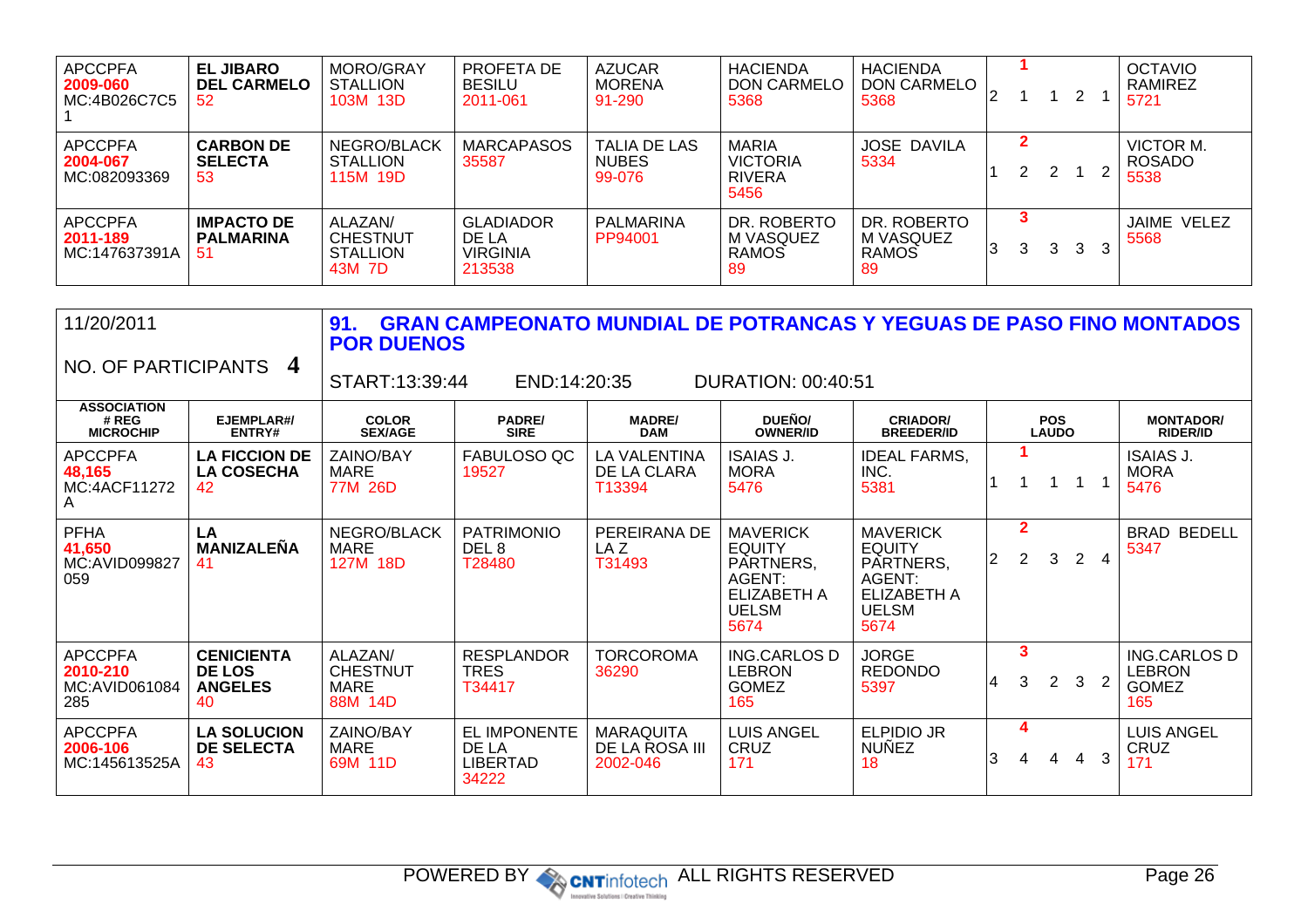| 11/20/2011<br>NO. OF PARTICIPANTS               |                                                    | 92.<br><b>POR DUENOS</b><br>START:14:26:18 | END:14:42:18                                       | <b>GRAN CAMPEONATO MUNDIAL DE POTROS Y CABALLOS DE PASO FINO MONTADOS</b> | DURATION: 00:16:00                       |                                                          |   |   |                            |   |                                          |
|-------------------------------------------------|----------------------------------------------------|--------------------------------------------|----------------------------------------------------|---------------------------------------------------------------------------|------------------------------------------|----------------------------------------------------------|---|---|----------------------------|---|------------------------------------------|
| <b>ASSOCIATION</b><br># REG<br><b>MICROCHIP</b> | EJEMPLAR#/<br>ENTRY#                               | <b>COLOR</b><br><b>SEX/AGE</b>             | <b>PADRE/</b><br><b>SIRE</b>                       | <b>MADRE/</b><br><b>DAM</b>                                               | <b>DUEÑO/</b><br><b>OWNER/ID</b>         | <b>CRIADOR/</b><br><b>BREEDER/ID</b>                     |   |   | <b>POS</b><br><b>LAUDO</b> |   | <b>MONTADOR/</b><br><b>RIDER/ID</b>      |
| <b>APCCPFA</b><br>2011-185<br>MC:092526371      | <b>SUCESOR DE</b><br><b>PEDREGAL</b><br>40         | MORO/GRAY<br><b>STALLION</b><br>88M 17D    | PEDREGAL<br><b>DEL CONDE</b><br>G-002298           | ORACION DE<br><b>UNITED</b><br>T <sub>15812</sub>                         | ANA SALGADO<br><b>MICHEO</b><br>77       | UNITED PASO<br><b>FINO SHOW</b><br><b>HORSES</b><br>5384 |   |   | $\overline{2}$             |   | ANA SALGADO<br><b>MICHEO</b>             |
| <b>PFHA</b><br>41,794<br>MC:135909370A          | <b>PRINCIPE DE</b><br>LA<br><b>ESPERANZA</b><br>41 | ZAINO/BAY<br><b>STALLION</b><br>118M 8D    | <b>REY MIDAS DE</b><br><b>MONTEVERDE</b><br>T35453 | <b>CARIOCA DEL</b><br><b>TAPIAL</b><br>T35454                             | <b>JORGE</b><br><b>CASTRODAD</b><br>5875 | <b>JOSE E</b><br><b>RODRIGUEZ</b><br>5317                | 2 | 2 |                            | 2 | <b>JORGE</b><br><b>CASTRODAD</b><br>5875 |

| 11/20/2011                                                 |                                                             | 93                                             |                                         |                                              |                                        | <b>GRAN CAMPEONATO MUNDIAL DE POTRANCAS Y YEGUAS DE TROCHA</b> |                            |                                       |
|------------------------------------------------------------|-------------------------------------------------------------|------------------------------------------------|-----------------------------------------|----------------------------------------------|----------------------------------------|----------------------------------------------------------------|----------------------------|---------------------------------------|
| NO. OF PARTICIPANTS                                        |                                                             | START:17:44:32                                 | END:18:4:47                             |                                              | DURATION: 00:20:15                     |                                                                |                            |                                       |
| <b>ASSOCIATION</b><br># REG<br><b>MICROCHIP</b>            | EJEMPLAR#/<br>ENTRY#                                        | <b>COLOR</b><br><b>SEX/AGE</b>                 | <b>PADRE/</b><br><b>SIRE</b>            | <b>MADRE/</b><br><b>DAM</b>                  | DUEÑO/<br><b>OWNER/ID</b>              | <b>CRIADOR/</b><br><b>BREEDER/ID</b>                           | <b>POS</b><br><b>LAUDO</b> | <b>MONTADOR/</b><br><b>RIDER/ID</b>   |
| <b>ASDEOCCIDEN</b><br>TЕ<br>213684<br>MC:AVID053286<br>034 | <b>LLAMARADA</b><br><b>DE SAN</b><br><b>SEBASTIAN</b><br>52 | ALAZAN/<br><b>CHESTNUT</b><br>MARE<br>105M 18D | <b>HURACAN DE</b><br>MARACANA<br>119697 | <b>SENSACIONAL</b><br>DE LOS ALPES<br>173303 | <b>INVERCIONES</b><br>A.J.C.S.<br>5794 | LIBARDO<br>MENDEZ DIAZ<br>5805                                 |                            | <b>ELIAS</b><br><b>VARGAS</b><br>5863 |

| 11/20/2011                                                                             |                                          | 95                                           |                                                                  |                                    |                                        | <b>GRAN CAMPEONATO MUNDIAL DE POTRANCAS Y YEGUAS DE TROTE Y GALOPE</b> |                            |                                       |  |  |
|----------------------------------------------------------------------------------------|------------------------------------------|----------------------------------------------|------------------------------------------------------------------|------------------------------------|----------------------------------------|------------------------------------------------------------------------|----------------------------|---------------------------------------|--|--|
| START:18:4:36<br><b>DURATION: 00:13:23</b><br>END:18:17:59<br>NO. OF PARTICIPANTS<br>4 |                                          |                                              |                                                                  |                                    |                                        |                                                                        |                            |                                       |  |  |
| <b>ASSOCIATION</b><br># REG<br><b>MICROCHIP</b>                                        | EJEMPLAR#/<br>ENTRY#                     | <b>COLOR</b><br><b>SEX/AGE</b>               | <b>PADRE/</b><br><b>SIRE</b>                                     | <b>MADRE/</b><br><b>DAM</b>        | DUEÑO/<br><b>OWNER/ID</b>              | <b>CRIADOR/</b><br><b>BREEDER/ID</b>                                   | <b>POS</b><br><b>LAUDO</b> | <b>MONTADOR/</b><br><b>RIDER/ID</b>   |  |  |
| ASDECALDAS<br>240368<br>MC:AVID047806<br>288                                           | <b>LUISA DE LA</b><br><b>CEIBA</b><br>45 | BAYO/<br><b>BUCKSKIN</b><br>MARE<br>101M 18D | <b>GALLARDO DE</b><br><b>PROVIDENCIA</b><br>24760 -D P1 GB<br>BY | SABROSA DE<br>LAS CEIBAS<br>173733 | <b>INVERCIONES</b><br>A.J.C.S.<br>5794 | <b>INVERCIONES</b><br>A.J.C.S.<br>5794                                 |                            | <b>ELIAS</b><br><b>VARGAS</b><br>5863 |  |  |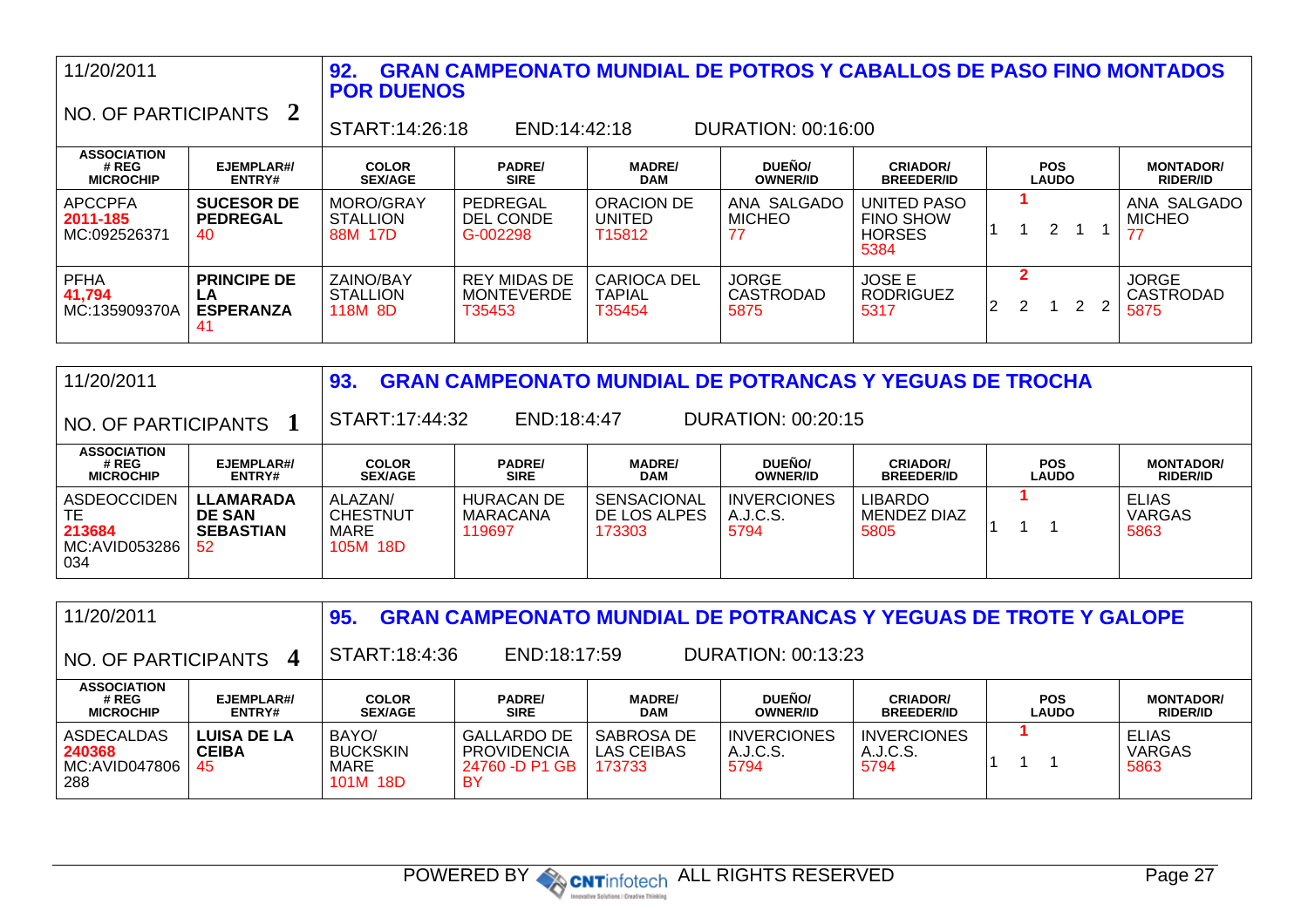| 5332<br><b>151M</b><br>19D<br>46 | MIRC<br>PAPIANA<br><b>HACIENDA</b><br><b>BRAND</b><br><b>JAVIER</b><br><b>GIRALDO</b><br>LUNA LLENA<br>T14258<br>555'<br><b>NEIRA</b><br>537 |  | FAROLERO<br>T7286 | ALAZAN/<br><b>CHESTNUT</b><br>MARE | <b>ELEGANCIA</b><br><b>DE LA</b><br><b>PALMERA</b> | APCCPFA<br>2005-133<br>MC:044072126 |
|----------------------------------|----------------------------------------------------------------------------------------------------------------------------------------------|--|-------------------|------------------------------------|----------------------------------------------------|-------------------------------------|
|----------------------------------|----------------------------------------------------------------------------------------------------------------------------------------------|--|-------------------|------------------------------------|----------------------------------------------------|-------------------------------------|

| 11/20/2011                                           |                                                                  | 96.                                                     | <b>GRAN CAMPEONATO MUNDIAL DE POTROS Y CABALLOS DE TROTE Y GALOPE</b> |                                                      |                                                               |                                                                 |                     |                            |                                                         |  |  |
|------------------------------------------------------|------------------------------------------------------------------|---------------------------------------------------------|-----------------------------------------------------------------------|------------------------------------------------------|---------------------------------------------------------------|-----------------------------------------------------------------|---------------------|----------------------------|---------------------------------------------------------|--|--|
| NO. OF PARTICIPANTS                                  | 5                                                                | START:18:25:4                                           | END:18:53:34<br>DURATION: 00:28:30                                    |                                                      |                                                               |                                                                 |                     |                            |                                                         |  |  |
| <b>ASSOCIATION</b><br># REG<br><b>MICROCHIP</b>      | EJEMPLAR#/<br>ENTRY#                                             | <b>COLOR</b><br><b>SEX/AGE</b>                          | <b>PADRE/</b><br><b>SIRE</b>                                          | <b>MADRE/</b><br><b>DAM</b>                          | DUEÑO/<br><b>OWNER/ID</b>                                     | <b>CRIADOR/</b><br><b>BREEDER/ID</b>                            |                     | <b>POS</b><br><b>LAUDO</b> | <b>MONTADOR/</b><br><b>RIDER/ID</b>                     |  |  |
| <b>PASOPISTA</b><br>166105<br>MC:AVID047621<br>588   | <b>ARAFAT DEL</b><br><b>PUNTO</b><br>54                          | CASTAÑO/BAY<br><b>STALLION</b><br>115M 7D               | MEZCAL DE LA<br><b>MONTANA</b><br>13718                               | <b>CASTAÑUELA</b><br><b>DEL PUNTO</b><br>165206      | <b>CRIADERO</b><br><b>VILLA DANIELA</b><br>5818               | <b>CRIADERO EL</b><br><b>PUNTO</b><br>5817                      |                     |                            | <b>HENRY</b><br><b>JARAMILLO</b><br>5862                |  |  |
| <b>ATTA</b><br>10-0106<br>MC:AVID040871<br>333       | <b>IMPONENTE</b><br><b>DEL</b><br><b>GUADALITO</b><br>(TG)<br>52 | ZAINO/BAY<br><b>STALLION</b><br>56M 23D                 | <b>CONSUL DE</b><br>GRAN<br><b>DINASTIA</b><br>T37466                 | <b>GANDHI DE LA</b><br><b>LINDA</b><br>T37467        | THE BESILU<br><b>COLLECTION</b><br>5451                       | LEONEL H.<br>ARANA<br><b>BEDOYA</b><br>5665                     | $\overline{2}$<br>2 | $\overline{2}$<br>2        | <b>ADRES</b><br><b>CASTRO</b><br>5900                   |  |  |
| <b>ASDESILLA</b><br>209191<br>MC:AVID094124<br>308   | <b>MARAÑON DE</b><br><b>SAN ESTEBAN</b><br>53                    | NARANJUELO/<br><b>DUN</b><br><b>STALLION</b><br>51M 23D | <b>MENSAJE DE</b><br><b>SAN ESTEBAN</b><br>183117                     | <b>HECHIZADA DE</b><br><b>SAN ESTEBAN</b><br>203805  | <b>HECTOR A.</b><br><b>RINCON</b><br><b>SERRANO</b><br>5803   | <b>OSCAR</b><br><b>GOMEZ</b><br><b>JIMENEZ</b><br>5804          | 3<br>3<br>3         | 3                          | <b>BEYKER</b><br><b>CALLE</b><br><b>GIRALDO</b><br>5870 |  |  |
| <b>APCCPFA</b><br>2011-157<br>MC:9851540002<br>92333 | <b>AVENTURERO</b><br><b>DEL MAR</b><br>50                        | ZAINO/BAY<br><b>STALLION</b><br>35M 10D                 | <b>DON PEPE</b><br>T31163                                             | <b>ELEGANCIA DE</b><br><b>LA PALMERA</b><br>2005-133 | <b>EUGENIO Y</b><br><b>FERMIN DEL</b><br><b>VALLE</b><br>5628 | SILVIO LOPEZ<br><b>RODRIGUEZ</b><br>104                         | 4<br>4              | 5<br>4                     | <b>MIRO BRAND</b><br>5551                               |  |  |
| <b>ASDEPASO</b><br>253320<br>MC:AVID106373<br>010    | <b>CRACK</b><br>51                                               | ZAINO/BAY<br><b>STALLION</b><br>44M 24D                 | <b>TINIEBLO DE</b><br><b>DINASTIA DEL</b><br><b>PUERTO</b><br>408731  | <b>MEZCALINA DE</b><br>LY<br>409202                  | <b>EDUARDO</b><br>PIMENTEL<br><b>MURCIA</b><br>5791           | <b>LUIS GABRIEL</b><br><b>SUAREZ</b><br><b>MARTINEZ</b><br>5811 | 5<br>5              | 5<br>4                     | <b>LEONEL</b><br><b>OSPINA</b><br>5864                  |  |  |

| 11/20/2011                                      |                      |                                |                       |                      | <b>GRAN CAMPEONATO MUNDIAL DE POTROS Y CABALLOS DE TROCHA</b> |                                      |                            |                                     |
|-------------------------------------------------|----------------------|--------------------------------|-----------------------|----------------------|---------------------------------------------------------------|--------------------------------------|----------------------------|-------------------------------------|
| NO. OF PARTICIPANTS                             |                      | START:18:58:14                 | END:19:30:42          |                      | DURATION: 00:32:28                                            |                                      |                            |                                     |
| <b>ASSOCIATION</b><br># REG<br><b>MICROCHIP</b> | EJEMPLAR#/<br>ENTRY# | <b>COLOR</b><br><b>SEX/AGE</b> | <b>PADRE/</b><br>SIRE | <b>MADRE/</b><br>DAM | DUENO/<br><b>OWNER/ID</b>                                     | <b>CRIADOR/</b><br><b>BREEDER/ID</b> | <b>POS</b><br><b>LAUDO</b> | <b>MONTADOR/</b><br><b>RIDER/ID</b> |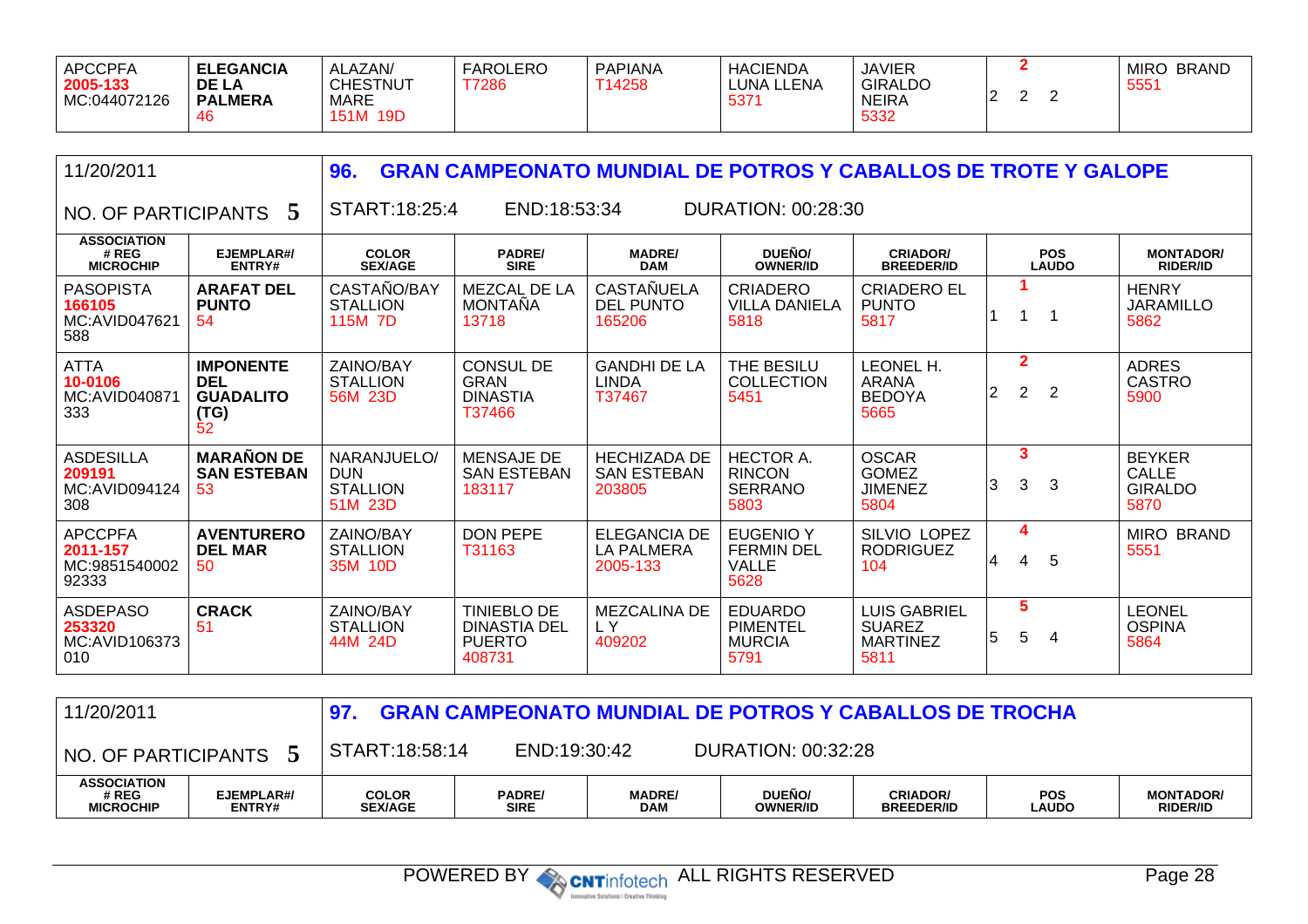| <b>ASDECCA</b><br>246218<br>MC:AVID106377<br>115   | <b>DISEÑO DEL</b><br><b>RINCON</b><br>41                          | CASTAÑO/BAY<br><b>STALLION</b><br>50M 5D                 | <b>HECHICERO II</b><br>DE VILLA<br><b>ELVIRA</b><br>177292                     | <b>PINTURA DEL</b><br><b>RINCON</b><br>212444                              | <b>CRIADERO</b><br><b>SAN</b><br>CAYETANO<br>5787                  | EVELIO BAEZA<br>5810                                             |    |                                | $\overline{2}$ | <b>ROBINSON</b><br><b>OVIEDO</b><br>5860  |
|----------------------------------------------------|-------------------------------------------------------------------|----------------------------------------------------------|--------------------------------------------------------------------------------|----------------------------------------------------------------------------|--------------------------------------------------------------------|------------------------------------------------------------------|----|--------------------------------|----------------|-------------------------------------------|
| <b>ASDESILLA</b><br>208354<br>MC:AVID100322<br>292 | <b>ARKANO</b><br>42                                               | ZAINO/BAY<br><b>STALLION</b><br>66M 27D                  | <b>MENSAJE DE</b><br><b>SAN ESTEBAN</b><br>183117                              | <b>BENGALA DEL</b><br>SOL<br>182457                                        | <b>CRIADERO</b><br><b>CAROLINA DE</b><br><b>LOS MELLOS</b><br>5815 | <b>OSCAR GOMEZ</b><br>Y FELIPE<br><b>MENDEZ</b><br>5816          | 2  | $\mathbf{2}$<br>$\overline{2}$ |                | <b>MARIO</b><br><b>FRANCO</b><br>5865     |
| <b>APCCPFA</b><br>2005-193<br>MC:AVID056597<br>348 | <b>DESQUITE DE</b><br><b>LA MARIA</b><br>44                       | CASTAÑO/BAY<br><b>STALLION</b><br>137M 29D               | <b>BARU</b><br>T13041                                                          | PALOMA DE<br><b>VILLA PILAR</b><br>T14312                                  | <b>HACIENDA LOS</b><br><b>ARIAS</b><br>5370                        | <b>CRIADERO</b><br><b>VILLA PILAR</b><br>5907                    | 3  | 3<br>3                         | 3              | <b>ATAHUALPA</b><br><b>ALVARO</b><br>5741 |
| <b>PASOPISTA</b><br>166888<br>MC:AVID094119<br>085 | <b>PAPA DE LOS</b><br><b>AMORES DE</b><br><b>VILLA MARC</b><br>40 | <b>ZAINO/BAY</b><br><b>STALLION</b><br>47M 6D            | <b>FARAON DE LA</b><br><b>GRAN</b><br><b>DINASTIA</b><br>13471 - R P3 GB<br>ZA | QUIRPA DE<br><b>VILLA</b><br><b>MARCELA</b><br>213663-C P3<br><b>GD CA</b> | <b>EDUARDO</b><br><b>PIMENTEL</b><br><b>MURCIA</b><br>5791         | <b>CRIADERO</b><br>VILLA<br><b>MARCELA</b><br>5790               | 14 | 4<br>4                         | 4              | <b>LEONEL</b><br><b>OSPINA</b><br>5864    |
| <b>APCCPFA</b><br>2011-184                         | <b>EL MAESTRO</b><br><b>DE</b><br><b>BUTTERMILK</b><br>43         | ALAZAN/<br><b>CHESTNUT</b><br><b>STALLION</b><br>66M 15D | <b>ANTANAS</b><br><b>MOCKUS</b><br>T16045                                      | LA COBRA DL<br><b>GRAN</b><br><b>DINASTIA</b><br>T16046                    | <b>JOSE SUAREZ</b><br>ANA SALGADO<br>5901                          | <b>BUTTERMILK</b><br><b>FARMS</b><br>AGENT: LEO<br>LOMAN<br>5377 | 15 | 5<br>5                         | 5              | <b>RAFAEL</b><br><b>MULERO</b><br>5572    |

| 11/20/2011                                      |                                                | 99.                                             | <b>GRAN CAMPEONATO MUNDIAL DE POTRANCAS Y YEGUAS DE PLEASURE (PLACER)</b> |                                             |                                               |                                                        |                            |        |                      |   |   |                                                      |
|-------------------------------------------------|------------------------------------------------|-------------------------------------------------|---------------------------------------------------------------------------|---------------------------------------------|-----------------------------------------------|--------------------------------------------------------|----------------------------|--------|----------------------|---|---|------------------------------------------------------|
| NO. OF PARTICIPANTS 7                           |                                                | START:15:14:47                                  | END:15:49:19                                                              |                                             | <b>DURATION: 00:34:32</b>                     |                                                        |                            |        |                      |   |   |                                                      |
| <b>ASSOCIATION</b><br># REG<br><b>MICROCHIP</b> | EJEMPLAR#/<br>ENTRY#                           | <b>COLOR</b><br><b>SEX/AGE</b>                  | <b>PADRE/</b><br><b>SIRE</b>                                              | <b>MADRE/</b><br><b>DAM</b>                 | DUEÑO/<br><b>OWNER/ID</b>                     | <b>CRIADOR/</b><br><b>BREEDER/ID</b>                   | <b>POS</b><br><b>LAUDO</b> |        |                      |   |   | <b>MONTADOR/</b><br><b>RIDER/ID</b>                  |
| <b>PFHA</b><br>50,366<br>MC:021876346           | <b>RUCKUS FARM</b><br><b>GALLETA</b><br>-54    | ZAINO/BAY<br><b>MARE</b><br>57M 2D              | PROFETA DE<br><b>BESILU</b><br>2011-061                                   | DEJA VU<br>14.718                           | ALEX NIEVES<br><b>CRUZ</b><br>5661            | RUCKUS FARM<br>5660                                    |                            |        |                      |   |   | JOSE R.<br><b>OCHOA</b><br>5662                      |
| <b>PFHA</b><br>49388<br>MC:AVID108317<br>103    | <b>CORTESIA DE</b><br><b>CUATRO ACES</b><br>50 | ZAINO/BAY<br>MARE<br>65M 19D                    | EL DULCERO<br>DE LA YAYA<br>33190                                         | LA DIOSA DE<br><b>CUATRO ACES</b><br>38146  | <b>FOUR ACES</b><br>PASO FINO.<br>LLC<br>5494 | <b>PEDRO</b><br><b>ADRIAN</b><br>5354                  | 2                          | 2      | 3                    |   | 2 | <b>DANIEL</b><br><b>DAVILA</b><br>5532               |
| <b>APCCPFA</b><br>2005-118<br>MC:4B1752310<br>Е | <b>TERTULIA DE</b><br>TOSCANA<br>-51           | CEBRUNO/<br><b>BLACK BAY</b><br>MARE<br>89M 28D | <b>COMENTARIO</b><br>DE UNITED<br>2007-129                                | <b>CASTAÑUELA</b><br>DE TOSCANA<br>001TALTO | CARLOS<br><b>CRESPO</b><br>5880               | <b>ING. NILDA</b><br>CALDERON<br><b>BERRIOS</b><br>109 | 3                          | 3<br>3 | $\mathbf{2}^{\circ}$ | 3 |   | <b>JUAN JOSE</b><br>(POCHE)<br><b>RIVERA</b><br>5560 |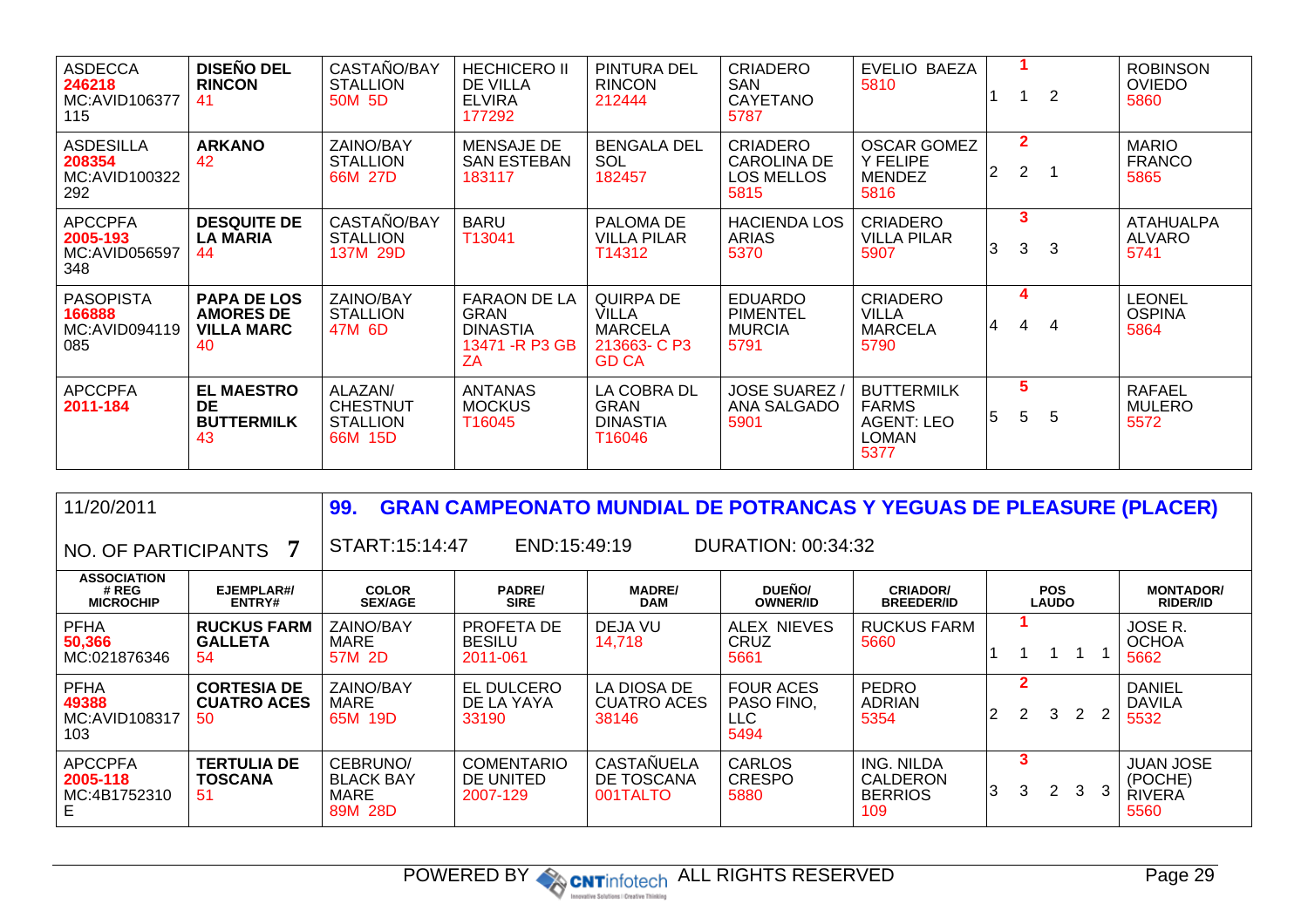| <b>APCCPFA</b><br>2009-006<br>MC:9851700097<br>4501  | <b>PRINCESA DE</b><br><b>SOFIA</b><br>49               | ALAZAN/<br><b>CHESTNUT</b><br>MARE<br>69M 26D | <b>JUGUETON DE</b><br><b>PROFETA</b><br>T34165 | LA REVANCHA<br>DE SUNHAVEN<br>T15592            | JORGE FORD<br>5333                                          | <b>POTRERO</b><br>AGUJA AZUL<br>5424              | 15 | 4<br>4 | 5 | 4 | <b>URAYOAN</b><br><b>TORO</b><br>5574               |
|------------------------------------------------------|--------------------------------------------------------|-----------------------------------------------|------------------------------------------------|-------------------------------------------------|-------------------------------------------------------------|---------------------------------------------------|----|--------|---|---|-----------------------------------------------------|
| <b>APCCPFA</b><br>2009-034<br>MC:9851700009<br>74040 | <b>HISTORIADOR</b><br>A DE LA<br><b>PENUMBRA</b><br>55 | MORO/GRAY<br>MARE<br>55M 11D                  | DISEÑO DE LA<br>ALDEA<br>2010-165              | PENUMBRA D<br>STA. MONICA II<br>T15617          | <b>HECTOR</b><br><b>BUITRAGO</b><br><b>SANTIAGO</b><br>5326 | <b>ARNALDO</b><br><b>MARTINEZ</b><br>5389         | 4  | 5      | 4 | 5 | <b>MOISES ELIAS</b><br><b>BONILLA ORTIZ</b><br>5550 |
| <b>PFHA</b><br>43.489<br>MC:147457271A               | <b>GUARACHERA</b><br>DE LA<br><b>CARIDAD</b><br>52     | ZAINO/BAY<br>MARE<br>99M 4D                   | <b>CAFETO DEL</b><br><b>JUNCAL</b><br>T31530   | LA<br><b>CONSENTIDA</b><br>DE CARIDAD<br>T34347 | <b>ROBERTO</b><br><b>BOBONIS</b><br>5357                    | <b>HACIENDA DE</b><br>LA CARIDAD.<br>INC.<br>5602 |    | 6<br>6 |   | 6 | YAMIL CRUZ<br>AYALA<br>5522                         |

| 11/20/2011                                           |                                                    | 100.                                                     |                                                         |                                                 | <b>GRAN CAMPEONATO MUNDIAL DE POTROS Y CABALLOS DE PLEASURE (PLACER)</b> |                                                   |    |                                  |                            |                |                         |                                                  |
|------------------------------------------------------|----------------------------------------------------|----------------------------------------------------------|---------------------------------------------------------|-------------------------------------------------|--------------------------------------------------------------------------|---------------------------------------------------|----|----------------------------------|----------------------------|----------------|-------------------------|--------------------------------------------------|
| NO. OF PARTICIPANTS 6                                |                                                    | START:15:55:10                                           | END:16:20:25                                            |                                                 | <b>DURATION: 00:25:15</b>                                                |                                                   |    |                                  |                            |                |                         |                                                  |
| <b>ASSOCIATION</b><br># REG<br><b>MICROCHIP</b>      | EJEMPLAR#/<br>ENTRY#                               | <b>COLOR</b><br><b>SEX/AGE</b>                           | <b>PADRE/</b><br><b>SIRE</b>                            | <b>MADRE/</b><br><b>DAM</b>                     | DUEÑO/<br><b>OWNER/ID</b>                                                | <b>CRIADOR/</b><br><b>BREEDER/ID</b>              |    |                                  | <b>POS</b><br><b>LAUDO</b> |                |                         | <b>MONTADOR/</b><br><b>RIDER/ID</b>              |
| <b>PFHA</b><br>44,993<br>MC:AVID147469<br>735A       | <b>VERSO DE LOS</b><br><b>ANGELES</b><br>29        | MORO/GRAY<br><b>STALLION</b><br>90M 15D                  | AMADEUS DE<br><b>RESORTE IV</b><br>65645<br>T18898      | <b>RIMA DE</b><br><b>LUSITANIA</b><br>2001-130  | <b>HACIENDA LOS</b><br><b>ANGELES</b><br>5841                            | <b>HACIENDA LOS</b><br>ANGELES<br>5841            |    |                                  |                            | $\overline{2}$ | $\overline{\mathbf{1}}$ | YAMIL CRUZ<br><b>AYALA</b><br>5522               |
| <b>PFHA</b><br>54895<br>MC:4B013D2F4<br>B            | <b>HECHIZO DEL</b><br><b>CARMEN</b><br>31          | NEGRO/BLACK<br><b>STALLION</b><br>54M 25D                | <b>DELIRIO DE</b><br>VALPARAISO<br>T15457               | <b>HECHIZERA</b><br><b>DEL CARMEN</b><br>T16042 | <b>HECTOR O</b><br><b>CASTELLON</b><br>5327                              | <b>HECTOR O</b><br><b>CASTELLON</b><br>5327       | 2  | $\overline{2}$<br>$\overline{2}$ | 4                          |                | $\overline{2}$          | <b>DANIEL</b><br><b>DAVILA</b><br>5532           |
| <b>APCCPFA</b><br>2010-019<br>MC:9851540002<br>92273 | <b>VIRTUOSO DE</b><br>LA<br><b>HERMANDAD</b><br>26 | ALAZAN/<br><b>CHESTNUT</b><br><b>STALLION</b><br>56M 8D  | <b>MARCAPASO</b><br>DE LA<br><b>QUERENCIA</b><br>T34581 | <b>DANISHA</b><br>T36961                        | <b>DANIEL</b><br>CARRASQUILL<br>O SANCHEZ<br>5680                        | <b>DANIEL</b><br>CARRASQUILL<br>O SANCHEZ<br>5680 | 3  | 3<br>3                           | 3                          | 3              | 5                       | ANGEL<br><b>FELICIANO</b><br>5555                |
| <b>APCCPFA</b><br>2004-067<br>MC:082093369           | <b>CARBON DE</b><br><b>SELECTA</b><br>30           | NEGRO/BLACK<br><b>STALLION</b><br>116M 19D               | <b>MARCAPASOS</b><br>35587                              | <b>TALIA DE LAS</b><br><b>NUBES</b><br>99-076   | <b>MARIA</b><br><b>VICTORIA</b><br><b>RIVERA</b><br>5456                 | <b>JOSE DAVILA</b><br>5334                        | 14 | 4<br>5                           | $\overline{2}$             | 5              | 3                       | VICTOR M.<br><b>ROSADO</b><br>5538               |
| <b>PFHA</b><br>49,839<br>MC:151911091A               | <b>DORADO DOS</b><br>28                            | ALAZAN/<br><b>CHESTNUT</b><br><b>STALLION</b><br>74M 10D | DORADO DE<br><b>LUSITANIA</b><br>T34591                 | <b>LA VANIDOSA</b><br>DE LA J<br>T34592         | DR. FELIPE<br><b>GONZALEZ</b><br>5769                                    | <b>JOSE ARTURO</b><br><b>NIEVES</b><br>5837       | 5  | $5\phantom{1}$<br>4              | 5                          | 4              | $\overline{4}$          | <b>JOSE</b><br>HERNANDEZ<br><b>GOMEZ</b><br>5708 |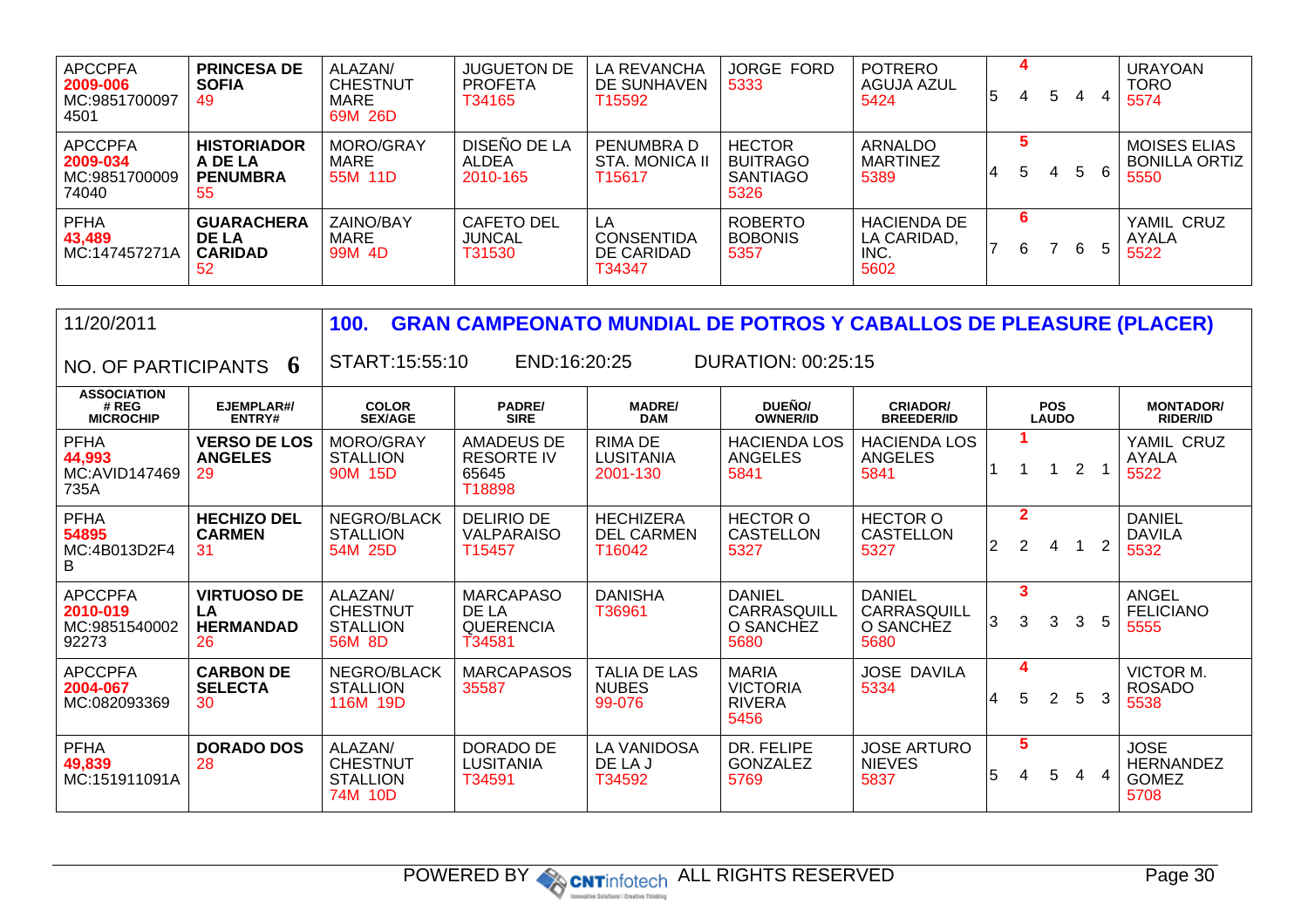| <b>APCCPFA</b><br>2011-189<br>MC:147637391A | ALAZAN/<br><b>IMPACTO DE</b><br><b>CHESTNUT</b><br><b>PALMARINA</b><br><b>STALLION</b><br>44M<br>7D | <b>GLADIADOR</b><br>DE LA<br><b>VIRGINIA</b><br>213538 | PALMARINA<br>PP94001 | <b>ROBERTO</b><br>DR.<br>M VASQUEZ<br><b>RAMOS</b><br>89 | <b>ROBERTC</b><br>DR.<br>M VASQUEZ<br><b>RAMOS</b><br>-89 | ּ״ |  |  |  |  | <b>RIVERA</b><br><b>JAIME</b><br>5559 |
|---------------------------------------------|-----------------------------------------------------------------------------------------------------|--------------------------------------------------------|----------------------|----------------------------------------------------------|-----------------------------------------------------------|----|--|--|--|--|---------------------------------------|
|---------------------------------------------|-----------------------------------------------------------------------------------------------------|--------------------------------------------------------|----------------------|----------------------------------------------------------|-----------------------------------------------------------|----|--|--|--|--|---------------------------------------|

| 11/20/2011                                           |                                                            | 101.                                                 |                                                 |                                                                | <b>GRAN CAMPEONATO MUNDIAL DE POTRANCAS Y YEGUAS DE PERFORMANCE</b>                                          |                                                         |             |                      |                            |   |                |                                                                       |
|------------------------------------------------------|------------------------------------------------------------|------------------------------------------------------|-------------------------------------------------|----------------------------------------------------------------|--------------------------------------------------------------------------------------------------------------|---------------------------------------------------------|-------------|----------------------|----------------------------|---|----------------|-----------------------------------------------------------------------|
| NO. OF PARTICIPANTS                                  | 8                                                          | START:                                               | END:                                            | <b>DURATION:</b>                                               |                                                                                                              |                                                         |             |                      |                            |   |                |                                                                       |
| <b>ASSOCIATION</b><br># REG<br><b>MICROCHIP</b>      | EJEMPLAR#/<br>ENTRY#                                       | <b>COLOR</b><br><b>SEX/AGE</b>                       | <b>PADRE/</b><br><b>SIRE</b>                    | <b>MADRE/</b><br><b>DAM</b>                                    | DUEÑO/<br><b>OWNER/ID</b>                                                                                    | <b>CRIADOR/</b><br><b>BREEDER/ID</b>                    |             |                      | <b>POS</b><br><b>LAUDO</b> |   |                | <b>MONTADOR/</b><br><b>RIDER/ID</b>                                   |
| <b>PFHA</b><br>51,311<br>MC:0A01531458               | <b>SOFIA DE</b><br><b>PATRIMONIO</b><br>38                 | ALAZAN/<br><b>CHESTNUT</b><br><b>MARE</b><br>55M 10D | <b>PATRIMONIO</b><br>DE YOLIVAL<br>33,931       | <b>ANGELICA DE</b><br><b>ISLA</b><br>T32301                    | <b>MAVERICK</b><br><b>EQUITY</b><br>PARTNERS,<br><b>AGENT:</b><br><b>ELIZABETH A</b><br><b>UELSM</b><br>5674 | <b>MARIA BONITA</b><br>PASO FINO<br><b>CORP</b><br>5374 |             | 1                    | 1                          | 3 | $\overline{2}$ | <b>JORGE</b><br><b>SUAREZ</b><br>CONDE<br>5645                        |
| <b>PFHA</b><br>51,720<br><b>MC:AVID079567</b><br>839 | <b>CLARA LUNA</b><br><b>DE VILLA</b><br><b>JULIA</b><br>33 | ZAINO/BAY<br><b>MARE</b><br>82M 2D                   | DULCE SUEÑO<br><b>DE LUSITANIA</b><br>ABA-17843 | SOBERANA DE<br><b>VILLA JULIA</b><br>T536654                   | <b>MAVERICK</b><br><b>EQUITY</b><br>PARTNERS,<br>AGENT:<br><b>ELIZABETH A</b><br><b>UELSM</b><br>5674        | <b>CRIADERO</b><br><b>VILLA JULIA</b><br>5675           | $ 2\rangle$ | $\mathbf{2}$<br>3    | $\overline{2}$             |   | 3              | <b>VICTOR</b><br>(MOÑA)<br><b>RODRIGUEZ</b><br><b>CARRERO</b><br>5655 |
| <b>APCCPFA</b><br>2011-186<br>MC:092526371           | <b>NOCHE DE LA</b><br><b>SIERRA</b><br>32                  | ZAINO/BAY<br><b>MARE</b><br>57M 19D                  | <b>JOYERO</b><br><b>TERCERO</b><br>2011-188     | <b>FILOMENA DE</b><br><b>ARROYO</b><br><b>MARACA</b><br>T12982 | ANA SALGADO<br><b>MICHEO</b><br>77                                                                           | <b>RUBEN</b><br><b>SIERRA</b><br>5714                   | 3           | $\mathbf{3}$<br>2    | 3                          | 2 | $\overline{1}$ | <b>JAVIER</b><br><b>SUAREZ</b><br>CONDE<br>5472                       |
| <b>APCCPFA</b><br>2005-210<br>MC:AVID042524<br>362   | <b>SALEROSA DE</b><br><b>MALIBU</b><br>35                  | CASTAÑO/BAY<br><b>MARE</b><br>138M 12D               | CORTESANO<br>DE LA VITRINA<br>159672CO          | <b>LEYENDA DE</b><br><b>MALIBU</b><br>T33322                   | <b>HACIENDA LOS</b><br><b>ARIAS</b><br>5370                                                                  | <b>CRIADERO</b><br><b>MALIBU</b><br>5679                | 4           | 4<br>4               | 4                          | 5 | $\overline{4}$ | <b>GUILLERMO</b><br><b>GONZALEZ</b><br>5504                           |
| <b>APCCPFA</b><br>2011-172<br>MC:0A01312737          | <b>DULCE</b><br><b>MIRADA</b><br>39                        | MORO/GRAY<br><b>MARE</b><br>55M 26D                  | DULCE SUEÑO<br>DE LUSITANIA<br>ABA-17843        | ROCHELA DE<br><b>LA LUISA</b><br>T37368                        | <b>HACIENDA LA</b><br><b>SERRANIA</b><br>5442                                                                | <b>HACIENDA LA</b><br><b>SERRANIA</b><br>5442           | 5           | $5\phantom{.0}$<br>5 | 5                          | 4 | 5              | <b>LUIS ANTONIO</b><br>(TONY)<br><b>BENABE</b><br>5526                |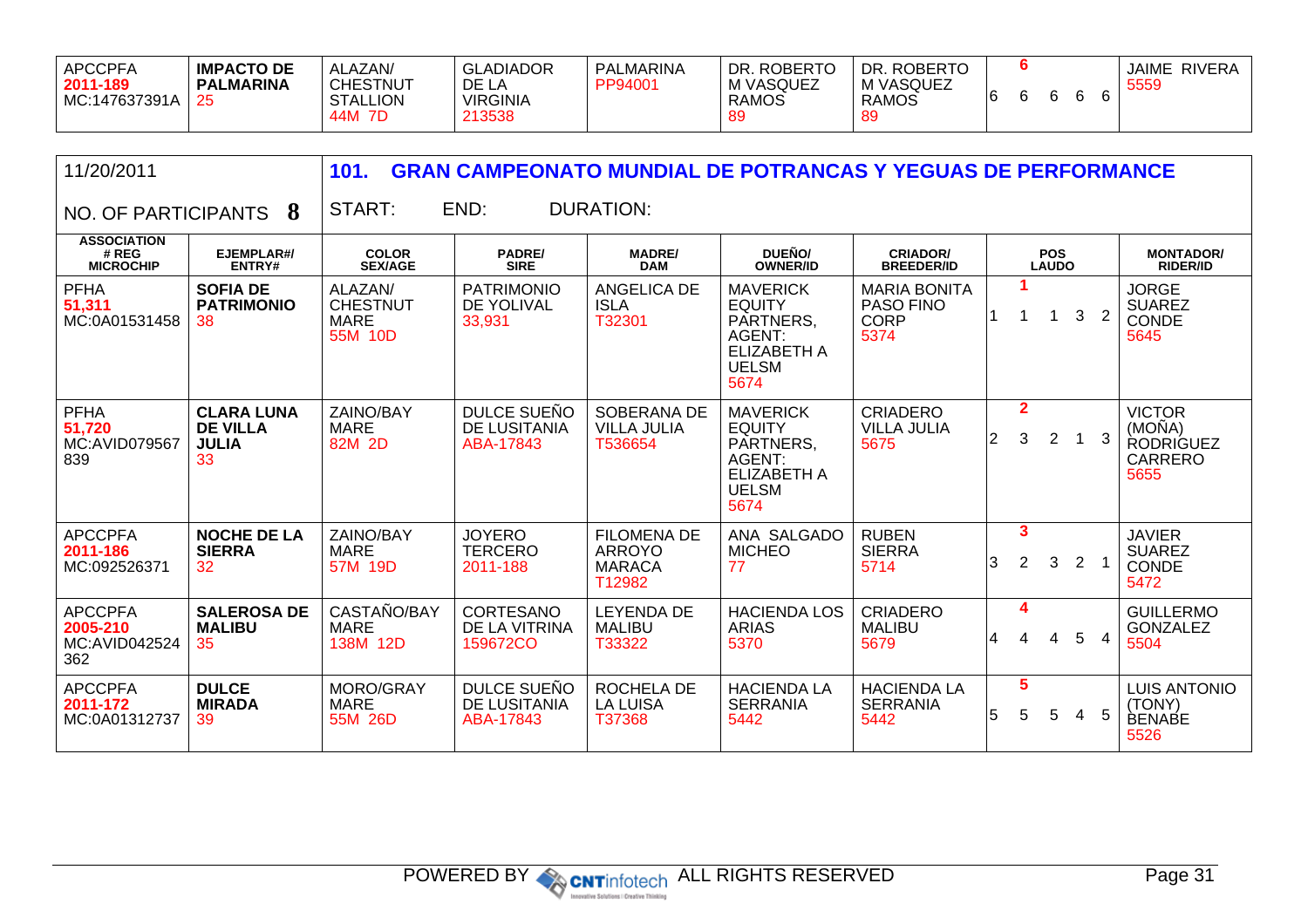| 11/20/2011                                           |                                                            | 102.                                                      | <b>GRAN CAMPEONATO MUNDIAL DE POTROS Y CABALLOS DE PERFORMANCE</b> |                                                           |                                                               |                                                       |    |                     |                            |                |                |                                                       |
|------------------------------------------------------|------------------------------------------------------------|-----------------------------------------------------------|--------------------------------------------------------------------|-----------------------------------------------------------|---------------------------------------------------------------|-------------------------------------------------------|----|---------------------|----------------------------|----------------|----------------|-------------------------------------------------------|
| NO. OF PARTICIPANTS                                  | 7                                                          | START:17:13:22                                            | END:17:44:15                                                       |                                                           | <b>DURATION: 00:30:53</b>                                     |                                                       |    |                     |                            |                |                |                                                       |
| <b>ASSOCIATION</b><br># REG<br><b>MICROCHIP</b>      | EJEMPLAR#/<br>ENTRY#                                       | <b>COLOR</b><br><b>SEX/AGE</b>                            | <b>PADRE/</b><br><b>SIRE</b>                                       | <b>MADRE/</b><br><b>DAM</b>                               | DUEÑO/<br><b>OWNER/ID</b>                                     | <b>CRIADOR/</b><br><b>BREEDER/ID</b>                  |    |                     | <b>POS</b><br><b>LAUDO</b> |                |                | <b>MONTADOR/</b><br><b>RIDER/ID</b>                   |
| <b>PFHA</b><br>52,947<br>MC:0A01517865               | <b>ZACARIAS</b><br><b>DOS ESTIRPE</b><br>-53               | ZAINO/BAY<br><b>STALLION</b><br>98M 6D                    | <b>ZACARIAS</b><br>32,036                                          | <b>ESTIRPE</b><br><b>PORFINA</b><br>T536870               | LEE AND<br><b>MARGARET</b><br><b>VULGARIS</b><br>5821         | <b>HACIENDA</b><br><b>ROYAL</b><br>5847               |    |                     | 1                          | $\overline{2}$ |                | EDGAR ORTIZ<br>5822                                   |
| <b>APCCPFA</b><br>2011-199<br>MC:145761270A          | <b>MARINERO</b><br><b>DEL CONDE</b><br>-54                 | ALAZAN/<br><b>CHESTNUT</b><br><b>STALLION</b><br>127M 19D | PROFETA DE<br><b>BESILU</b><br>2011-061                            | <b>BARCAROLA</b><br>DE LUSITANIA<br>T16005                | <b>NESTOR</b><br><b>ALGARIN</b><br><b>LOPEZ</b><br>159        | <b>JORGE</b><br><b>SUAREZ</b><br><b>CONDE</b><br>5645 | 12 | $\overline{2}$<br>3 | $\overline{2}$             |                | $\overline{2}$ | <b>LUIS DAVILA</b><br>5691                            |
| <b>ADOPASO</b><br>G-003181<br>MC:9851700009<br>47758 | DUELO DE JH<br>50                                          | ZAINO/BAY<br><b>STALLION</b><br>55M 29D                   | <b>JOYERO</b><br><b>TERCERO</b><br>2011-188                        | <b>CANTALICIA</b><br>DE LA VITRINA<br>T38094              | <b>MARIO</b><br><b>HEINSEN</b><br>5653                        | <b>CRIADERO JH</b><br>5446                            | 14 | 3<br>2              | 3                          | $\mathcal{E}$  | -3             | <b>JORGE</b><br><b>SUAREZ</b><br><b>CONDE</b><br>5645 |
| <b>ADCTA</b><br>2010-17TA<br>MC:AVID107574<br>789    | <b>AVENTURERO</b><br><b>DE LA</b><br><b>LIBERTAD</b><br>55 | ZAINO/BAY<br><b>STALLION</b><br>126M 19D                  | <b>VITRAL</b><br>29932                                             | SOMBRA DE<br><b>PASO FINO</b><br>T16028                   | <b>ALEJANDRO</b><br><b>ESTRADA</b><br><b>MAISONET</b><br>5302 | <b>JANETH</b><br><b>BRODY</b><br>5459                 | 3  | 4<br>$\overline{4}$ | $\overline{4}$             | 4              | $\overline{4}$ | <b>GERMAN</b><br>(PAPO) VELEZ<br>5533                 |
| <b>APCCPFA</b><br>2007-077<br>MC:145633362A          | <b>EL ENCANTO</b><br><b>DE SELECTA</b><br>-51              | ALAZAN/<br><b>CHESTNUT</b><br><b>STALLION</b><br>57M 20D  | <b>MARCAPASOS</b><br>35587                                         | <b>SAMARITANA</b><br>DE LA<br><b>VIRGINIA</b><br>2002-051 | <b>ROBERTO</b><br><b>ORTIZ</b><br>5407                        | <b>ELPIDIO JR</b><br><b>NUÑEZ</b><br>18               | 5  | 5<br>5              | 5                          | 5              | 5              | VICTOR M.<br><b>ROSADO</b><br>5538                    |

| 11/20/2011                                           |                                                       | 103.                           |                                      |                                                 |                                        | <b>GRAN CAMPEONATO MUNDIAL DE POTRANCAS Y YEGUAS DE PASO FINO</b> |   |   |                            |  |                                                           |
|------------------------------------------------------|-------------------------------------------------------|--------------------------------|--------------------------------------|-------------------------------------------------|----------------------------------------|-------------------------------------------------------------------|---|---|----------------------------|--|-----------------------------------------------------------|
| NO. OF PARTICIPANTS                                  | 12                                                    | START:19:36:41                 | END:20:33:52                         |                                                 | <b>DURATION: 00:57:11</b>              |                                                                   |   |   |                            |  |                                                           |
| <b>ASSOCIATION</b><br># REG<br><b>MICROCHIP</b>      | EJEMPLAR#/<br>ENTRY#                                  | <b>COLOR</b><br><b>SEX/AGE</b> | <b>PADRE/</b><br><b>SIRE</b>         | <b>MADRE/</b><br><b>DAM</b>                     | DUEÑO/<br><b>OWNER/ID</b>              | <b>CRIADOR/</b><br><b>BREEDER/ID</b>                              |   |   | <b>POS</b><br><b>LAUDO</b> |  | <b>MONTADOR/</b><br><b>RIDER/ID</b>                       |
| <b>ADOPASO</b><br>G-003492<br>MC:9851400005<br>15578 | <b>CASTIGADORA</b><br><b>DE LA</b><br><b>LIBERTAD</b> | ZAINO/BAY<br>MARE<br>55M 15D   | TORMENTO DE<br>LA VIRGINIA<br>210261 | REVANCHA DE<br><b>LAS TOSCAS</b><br>38811       | <b>MARIO</b><br><b>HEINSEN</b><br>5653 | <b>HACIENDA LAS</b><br><b>TOSCAS</b><br>5830                      |   |   |                            |  | <b>JORGE</b><br><b>SUAREZ</b><br><b>CONDE</b><br>5645     |
| <b>APCCPFA</b><br>2009-131<br>MC:135225250A          | <b>AURORA DE</b><br>HH                                | ZAINO/BAY<br>MARE<br>79M 0D    | PEDREGAL<br>DEL CONDE<br>G-002298    | MADRUGADA<br>DE LA<br><b>HACIENDA</b><br>2101RD | <b>MIGUEL NOY</b><br>5694              | <b>HACIENDA HH</b><br>5695                                        | 3 | 2 | 2 2 2                      |  | (JIMMY)<br>JUAN<br><b>ESPINO</b><br><b>ALICEA</b><br>5400 |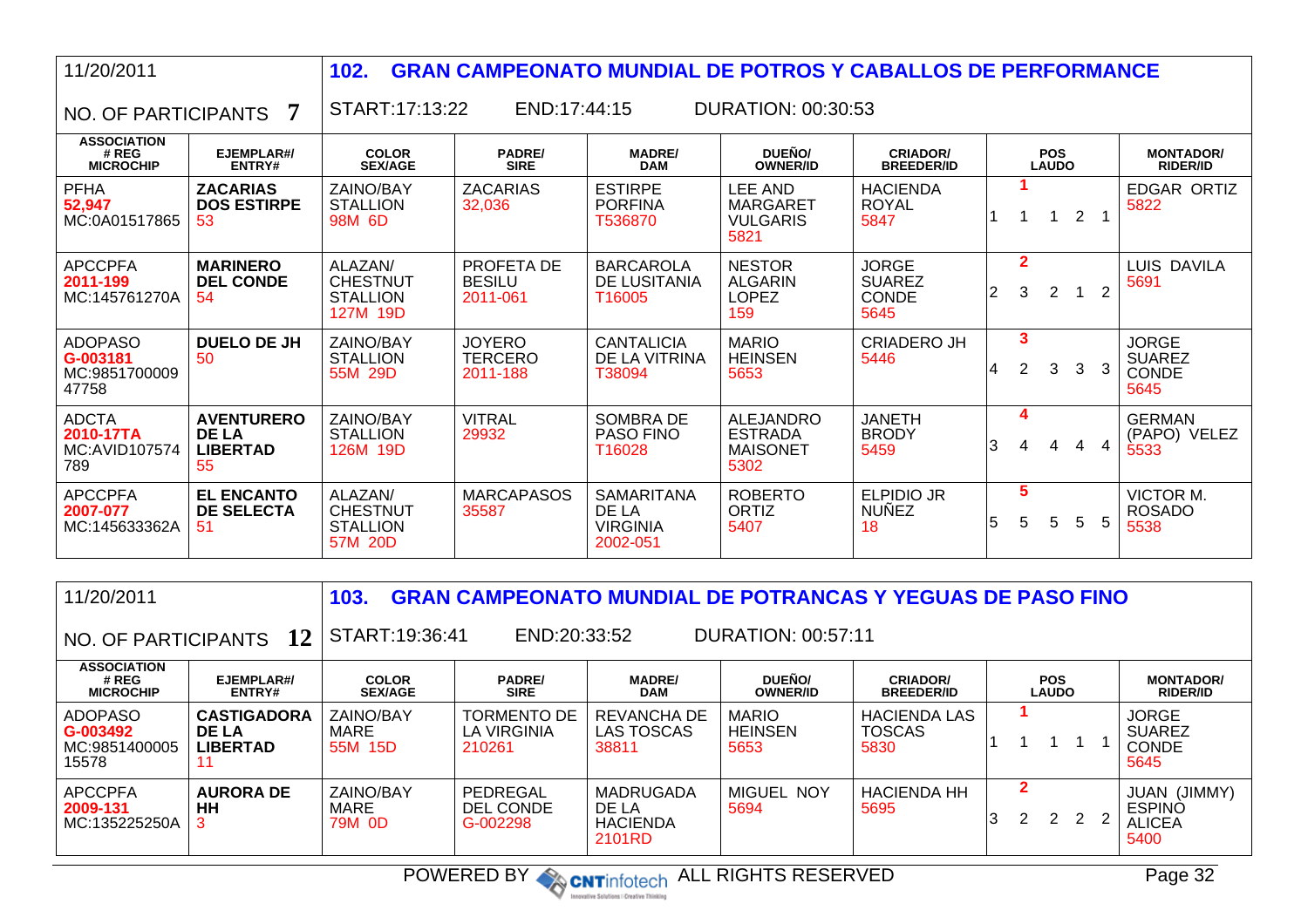| <b>APCCPFA</b><br>2011-203<br>MC:145158557A          | <b>LA GALANA DE</b><br>TORMENTO<br>12        | <b>ZAINO/BAY</b><br>MARE<br>54M 21D          | <b>TORMENTO DE</b><br><b>LA VIRGINIA</b><br>210261            | MUÑEQUITA<br>DEL CLASSICO<br>22,518        | <b>MARIA BONITA</b><br><b>PASO FINO</b><br><b>CORP</b><br>5374                                            | <b>MARIA BONITA</b><br><b>PASO FINO</b><br><b>CORP</b><br>5374 | 2 | 3<br>3  | 3 | $\mathbf{3}$ | 3  | LUIS (LUISITO)<br><b>MUNDO</b><br>5404                          |
|------------------------------------------------------|----------------------------------------------|----------------------------------------------|---------------------------------------------------------------|--------------------------------------------|-----------------------------------------------------------------------------------------------------------|----------------------------------------------------------------|---|---------|---|--------------|----|-----------------------------------------------------------------|
| ADOPASO<br>G-003486<br>MC:146276167A                 | <b>LUNA LLENA</b><br><b>DE LA ROSA</b><br>5. | BAYO/<br><b>BUCKSKIN</b><br>MARE<br>105M 23D | <b>VITRAL</b><br>29932                                        | <b>TERNURA LA</b><br><b>ROSA</b><br>T37710 | <b>ANIBAL</b><br>CAMPAGNA,<br><b>PATRICIA</b><br><b>OSBORNE Y</b><br>ROBERTO E.<br><b>OSBORNE</b><br>5740 | <b>RANCHOLA</b><br><b>ROSA</b><br>5656                         | 4 | 4<br>5. | 6 | 4            |    | RICARDO A.<br>ABREU RAMOS<br>5688                               |
| <b>APCCPFA</b><br>2006-143<br>MC:146333490A          | 30-30 DE<br><b>CUENTAS</b><br><b>CLARAS</b>  | ZAINO/BAY<br>MARE<br>92M 6D                  | <b>MILLONARIO</b><br>DE.<br><b>COLDIAGRO</b><br>30057         | DOÑA<br><b>NICOLASA</b><br>333             | ING. ALBERTO<br>COSSIO SOTO<br>75                                                                         | <b>JUAN ENRIQUE</b><br>(KIKITO)<br><b>MOLINA</b><br>35         | 5 | 5<br>4  | 5 | 5            | -5 | <b>JOSE (CULLIN)</b><br><b>DIAZ</b><br><b>RODRIGUEZ</b><br>5525 |
| <b>APCCPFA</b><br>2010-201<br>MC:9851700009<br>46235 | <b>PLEGARIA</b><br><b>DOS DE KANA</b>        | ZAINO/BAY<br><b>MARE</b><br>47M 8D           | <b>EL CANTANTE</b><br>DE CUENTAS<br><b>CLARAS</b><br>PP052338 | LA DIVA DE<br><b>RESPLANDOR</b><br>44168   | ING. ALBERTO<br>COSSIO SOTO<br>75                                                                         | ING. ALBERTO<br>COSSIO SOTO<br>75                              | 6 | 6<br>6  | 4 | 6            | 6  | <b>RICHIE</b><br><b>OQUENDO</b><br>5507                         |

| 11/20/2011                                         |                                       | 104.                                                     | <b>GRAN CAMPEONATO MUNDIAL DE POTROS Y CABALLOS DE PASO FINO</b> |                                               |                                                                 |                                              |   |                            |   |   |                |                                                                 |
|----------------------------------------------------|---------------------------------------|----------------------------------------------------------|------------------------------------------------------------------|-----------------------------------------------|-----------------------------------------------------------------|----------------------------------------------|---|----------------------------|---|---|----------------|-----------------------------------------------------------------|
| NO. OF PARTICIPANTS 12                             |                                       | START:20:56:51                                           | END:22:1:51                                                      |                                               | DURATION: 01:05:00                                              |                                              |   |                            |   |   |                |                                                                 |
| <b>ASSOCIATION</b><br># REG<br><b>MICROCHIP</b>    | EJEMPLAR#/<br>ENTRY#                  | <b>COLOR</b><br><b>SEX/AGE</b>                           | <b>PADRE/</b><br><b>SIRE</b>                                     | <b>MADRE/</b><br><b>DAM</b>                   | DUEÑO/<br><b>OWNER/ID</b>                                       | <b>CRIADOR/</b><br><b>BREEDER/ID</b>         |   | <b>POS</b><br><b>LAUDO</b> |   |   |                | <b>MONTADOR/</b><br><b>RIDER/ID</b>                             |
| <b>APCCPFA</b><br>2011-188<br>MC:AVID040101<br>784 | <b>JOYERO</b><br><b>TERCERO</b><br>54 | ZAINO/BAY<br><b>STALLION</b><br>154M 0D                  | <b>RESPLANDOR</b><br>TRES<br>T34417                              | <b>COSECHA</b><br>T31002                      | <b>ELPIDIO JR</b><br><b>NUNEZ</b><br>18                         | <b>CRIADERO</b><br><b>MARCAPASOS</b><br>5768 |   |                            |   |   |                | <b>JOSE (CULLIN)</b><br><b>DIAZ</b><br><b>RODRIGUEZ</b><br>5525 |
| <b>PFHA</b><br>53,956<br>MC:135645225A             | <b>JORDAN DE JN</b><br>50             | ALAZAN/<br><b>CHESTNUT</b><br><b>STALLION</b><br>68M 30D | <b>MARCAPASOS</b><br>35587                                       | ZAFIRA DE JN<br>2002-047                      | <b>UNITED PASO</b><br><b>FINO SHOW</b><br><b>HORSES</b><br>5384 | JUAN<br><b>VERGARA</b><br>CRUZ<br>5343       | 2 | $\overline{2}$             | 2 |   | $\overline{2}$ | <b>RUBEN</b><br><b>IBARRA</b><br>5664                           |
| <b>PFHA</b><br>55,722<br>MC:145959352A             | <b>ELEGIDO DE</b><br>JF<br>46         | ALAZAN/<br><b>CHESTNUT</b><br><b>STALLION</b><br>45M 26D | <b>MARAQUERO</b><br>DE VITRAL LA<br><b>ROSA</b><br>T37923        | <b>PRENDA DE</b><br><b>LOS REYES</b><br>32564 | <b>JOHN N KING</b><br>5905                                      | MYRA S.<br><b>KING</b><br>5904               | 3 | 3<br>4                     | 4 | 3 | 3              | <b>ARTURO</b><br><b>GONZALEZ</b><br>5657                        |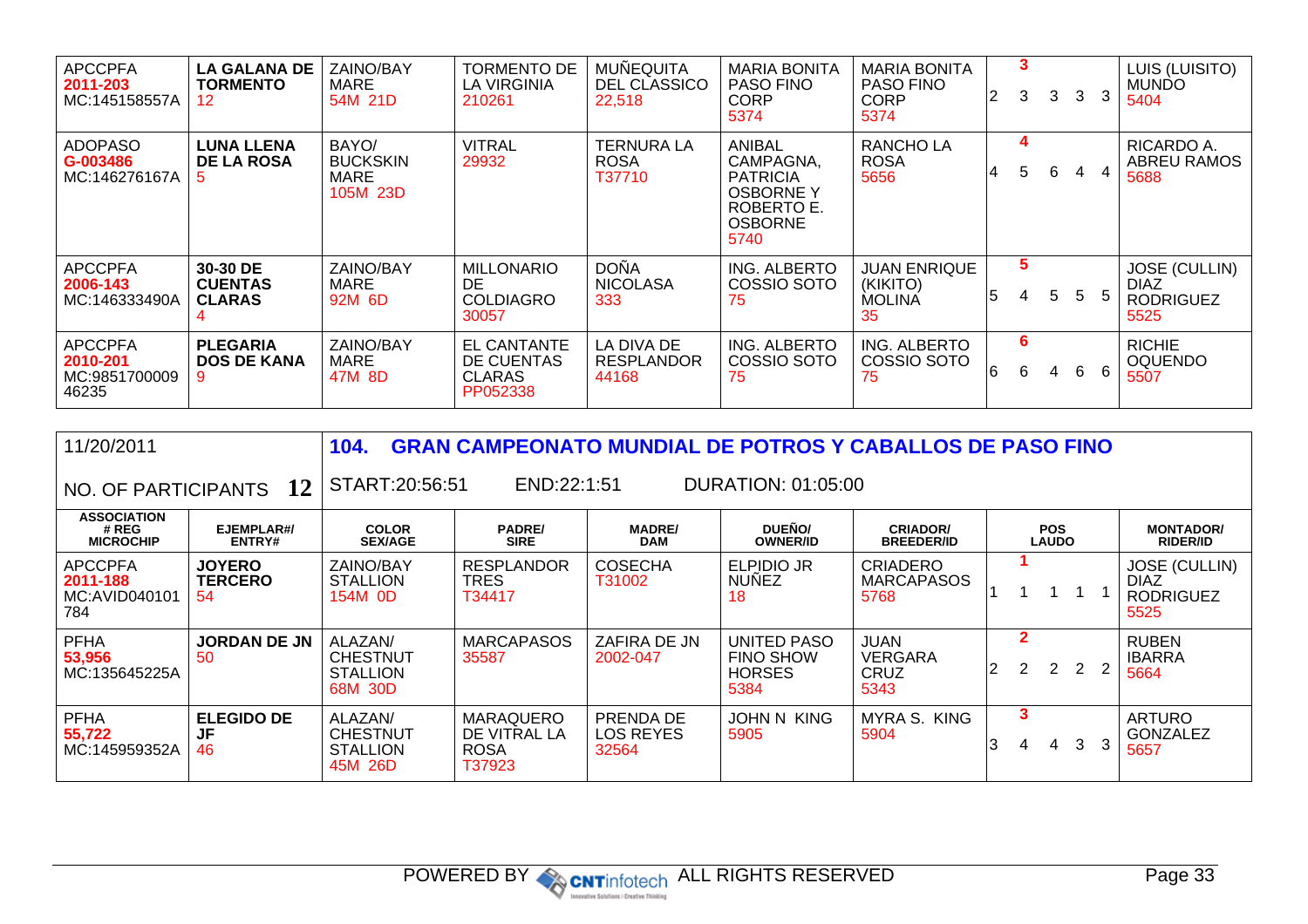| PFHA<br>51,031<br>MC:AVID073786<br>334 | <b>TE ASTRACAN</b><br>DE VUELTA<br><b>GRANDE</b><br>-53 | MORO/GRAY<br><b>STALLION</b><br>91M 17D                   | TORMENTO DE<br>LA VIRGINIA<br>210261 | TE.<br><b>FLORLIMENA</b><br>DE VUELTA<br><b>GRANDE</b><br>T37804 | THE BESILU<br><b>COLLECTION</b><br>5451                        | <b>CRIADERO</b><br><b>POTRERO</b><br>CHICO INC.<br>5819 | 4 | 5 | 3  | b |               | <b>DAVID</b><br><b>CASTRO</b><br>5666  |
|----------------------------------------|---------------------------------------------------------|-----------------------------------------------------------|--------------------------------------|------------------------------------------------------------------|----------------------------------------------------------------|---------------------------------------------------------|---|---|----|---|---------------|----------------------------------------|
| APCCPFA<br>2011-202<br>MC:145931763A   | <b>ARCO IRIS DE</b><br><b>CAPUCHINO</b><br>55           | ALAZAN/<br><b>CHESTNUT</b><br><b>STALLION</b><br>137M 17D | <b>CAPUCHINO</b><br>6944             | MUÑEQUITA<br>DEL CLASSICO<br>22,518                              | <b>MARIA BONITA</b><br><b>PASO FINO</b><br><b>CORP</b><br>5374 | <b>MARIA BONITA</b><br><b>PASO FINO</b><br>CORP<br>5374 | 5 |   | b. | 4 | $\mathcal{D}$ | LUIS (LUISITO)<br><b>MUNDO</b><br>5404 |

| 11/20/2011                                          |                                          | 105.                                     | <b>JEFE DE RAZA</b>                             |                                                  |                                               |                                        |    |   |                            |   |     |                                                                  |
|-----------------------------------------------------|------------------------------------------|------------------------------------------|-------------------------------------------------|--------------------------------------------------|-----------------------------------------------|----------------------------------------|----|---|----------------------------|---|-----|------------------------------------------------------------------|
| NO. OF PARTICIPANTS 2                               |                                          | START:                                   | END:                                            | <b>DURATION:</b>                                 |                                               |                                        |    |   |                            |   |     |                                                                  |
| <b>ASSOCIATION</b><br># REG<br><b>MICROCHIP</b>     | EJEMPLAR#/<br>ENTRY#                     | <b>COLOR</b><br><b>SEX/AGE</b>           | <b>PADRE/</b><br><b>SIRE</b>                    | <b>MADRE/</b><br><b>DAM</b>                      | <b>DUEÑO/</b><br><b>OWNER/ID</b>              | <b>CRIADOR/</b><br><b>BREEDER/ID</b>   |    |   | <b>POS</b><br><b>LAUDO</b> |   |     | <b>MONTADOR/</b><br><b>RIDER/ID</b>                              |
| ASDEOCCIDEN<br>TЕ<br>210261<br>MC:AVID029566<br>323 | <b>TORMENTO DE</b><br><b>LA VIRGINIA</b> | ZAINO/BAY<br><b>STALLION</b><br>144M 18D | <b>PATRIMONIO</b><br>DEL <sub>8</sub><br>T28480 | <b>TORMENTA</b><br><b>DEL DESIERTO</b><br>T32845 | <b>CRIADERO LA</b><br><b>VIRGINIA</b><br>5447 | CRIADERO LA<br><b>VIRGINIA</b><br>5447 |    | в |                            |   |     | (JIMMY)<br><b>JUAN</b><br><b>ESPINO</b><br><b>ALICEA</b><br>5400 |
| <b>ADOPASO</b><br>G-002298<br>MC:                   | <b>PEDREGAL</b><br><b>DEL CONDE</b>      | MORO/GRAY<br><b>STALLION</b><br>170M 2D  | PETROLERO<br><b>DEL JUNCAL</b><br>1176287       | <b>CARRILERA</b><br>DEL CONDE<br>T30824          | <b>MARIO</b><br><b>HEINSEN</b><br>5653        | <b>MYRNA</b><br><b>CONDE</b><br>5352   | 12 | 2 | 2                          | 2 | - 2 | <b>JORGE</b><br><b>SUAREZ</b><br><b>CONDE</b><br>5645            |

| 11/17/2011                                         |                                                            | (24A) DUENOS MONTADOS PF 78+ MESES<br>241.    |                                     |                             |                                               |                                        |                            |                                               |  |  |  |
|----------------------------------------------------|------------------------------------------------------------|-----------------------------------------------|-------------------------------------|-----------------------------|-----------------------------------------------|----------------------------------------|----------------------------|-----------------------------------------------|--|--|--|
| 13<br>NO. OF PARTICIPANTS                          |                                                            | DURATION:<br>END:<br>START:                   |                                     |                             |                                               |                                        |                            |                                               |  |  |  |
| <b>ASSOCIATION</b><br># REG<br><b>MICROCHIP</b>    | EJEMPLAR#/<br>ENTRY#                                       | <b>COLOR</b><br><b>SEX/AGE</b>                | <b>PADRE/</b><br><b>SIRE</b>        | <b>MADRE/</b><br><b>DAM</b> | <b>DUEÑO/</b><br><b>OWNER/ID</b>              | <b>CRIADOR/</b><br><b>BREEDER/ID</b>   | <b>POS</b><br><b>LAUDO</b> | <b>MONTADOR/</b><br><b>RIDER/ID</b>           |  |  |  |
| <b>APCCPFA</b><br>2010-210<br>MC:AVID061084<br>285 | <b>CENICIENTA</b><br><b>DE LOS</b><br><b>ANGELES</b><br>37 | ALAZAN/<br><b>CHESTNUT</b><br>MARE<br>88M 11D | <b>RESPLANDOR</b><br>TRES<br>T34417 | <b>TORCOROMA</b><br>36290   | ING.CARLOS D<br>LEBRON<br><b>GOMEZ</b><br>165 | <b>JORGE</b><br><b>REDONDO</b><br>5397 |                            | ING.CARLOS D<br>LEBRON<br><b>GOMEZ</b><br>165 |  |  |  |